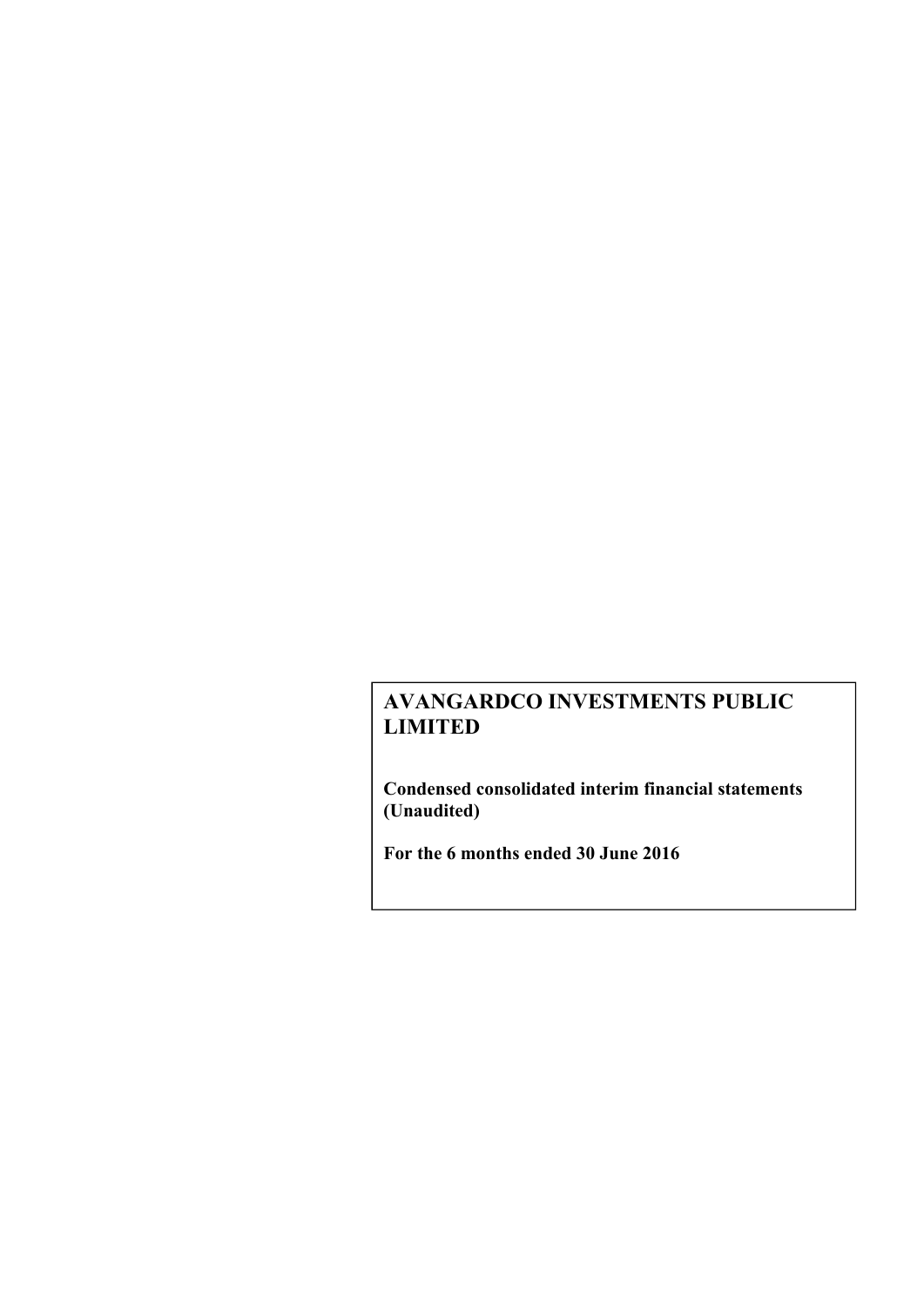| <b>CONTENTS</b>                                                                                                                                                                  | Page      |
|----------------------------------------------------------------------------------------------------------------------------------------------------------------------------------|-----------|
| Board of Directors and other officers                                                                                                                                            | 1         |
| Declaration of the Members of the Board of Directors and the person responsible for the<br>preparation of the condensed consolidated interim financial statements of the Company | 2         |
| Independent Auditors' Report on review of condensed consolidated interim financial statements                                                                                    | $3-4$     |
| Condensed consolidated statement of financial position                                                                                                                           | 5         |
| Condensed consolidated statement of profit or loss and other comprehensive income                                                                                                | 6         |
| Condensed consolidated statement of changes in equity                                                                                                                            | 7         |
| Condensed consolidated statement of cash flows                                                                                                                                   | $8-9$     |
| Notes to the condensed consolidated interim financial statements                                                                                                                 | $10 - 43$ |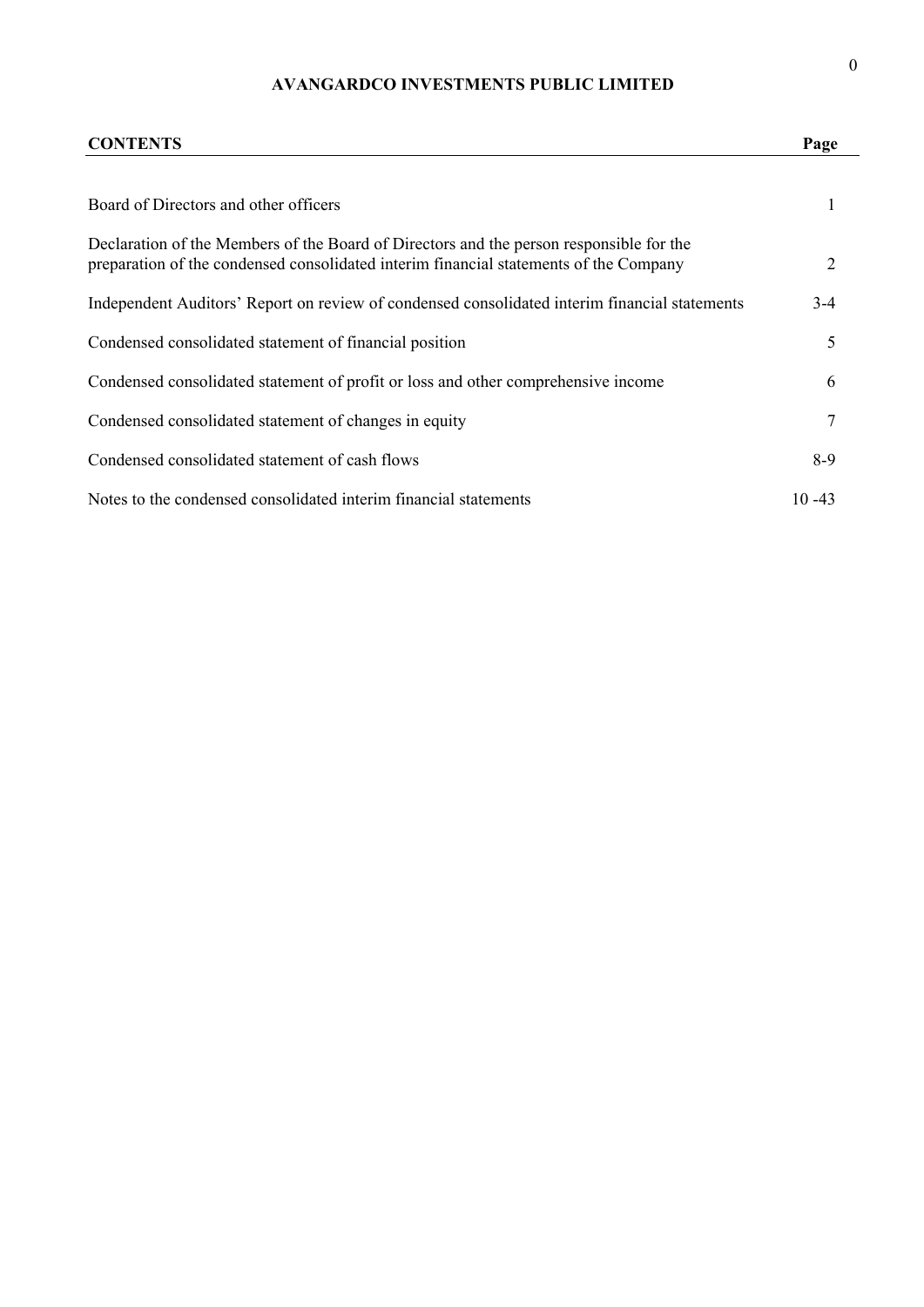# **Board of Directors and other officers**

# BOARD OF DIRECTORS:

Oleg Bakhmatyuk (Chairman of the Board) Nataliya Vasylyuk (Chief Executive Officer) Oleg Michael Pohotsky (Non Executive Director) Iryna Marchenko (Member of the Board)

# COMPANY SECRETARY:

Gliage Investments Limited 3 Anexartisias & Kyriakou Matsi 3040 Limassol Cyprus

#### REGISTERED OFFICE:

3 Anexartisias & Kyriakou Matsi 3040 Limassol Cyprus

## LEGAL ADVISORS:

Freshfields Bruckhaus Deringer LLP 65 Fleet Street London EC4Y 1HS United Kingdom

Avellum Partners LLC Leonardo Business Center 19-21 Bohdana Khmelnytskoho Str. 11th floor 01030 Kyiv,Ukraine

# INDEPENDENT AUDITORS:

KPMG Limited 14, Esperidon Str. 1087 Nicosia, Cyprus

# BANKERS:

UBS AG Postfach, CH-8098 Zurich

Deutsche Bank AG De Entree 99-197 1101 HE Amsterdam Postbus 12797 1100 AT Amsterdam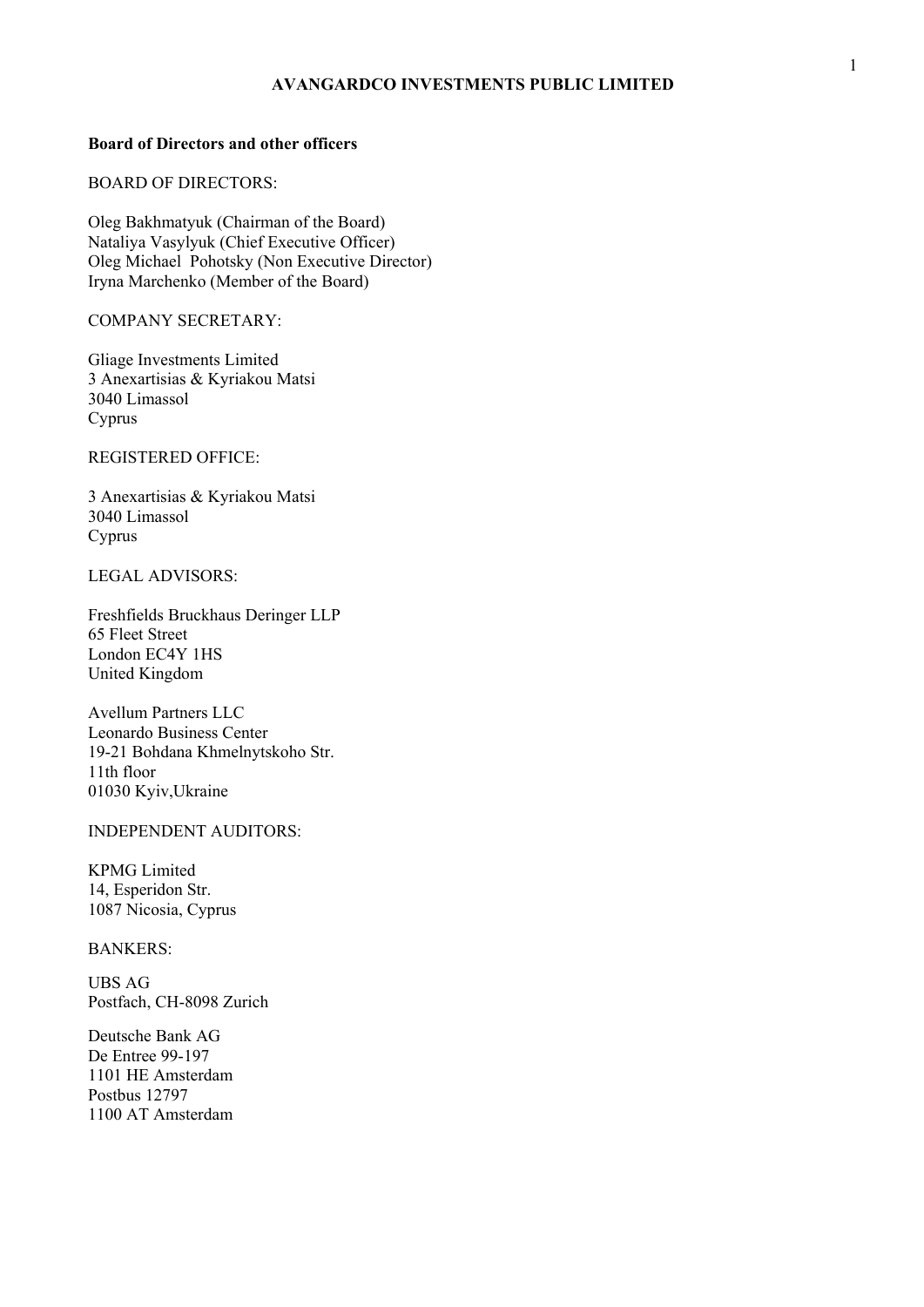# Declaration of the Members of the Board of Directors and the person responsible for the preparation of the condensed consolidated interim financial statements of the Company

We, the Members of the Board of Directors and the person responsible for the preparation of the condensed consolidated interim financial statements of AvangardCo Investments Public Limited (the "Company") for the 6 months ended 30 June 2016, based on our opinion, which is a result of diligent and scrupulous work, declare that the elements written in the condensed consolidated interim financial statements are true and complete.

Members of the Board of Directors:

| Oleg Bakhmatyuk       |  |
|-----------------------|--|
| Nataliya Vasylyuk     |  |
| Oleg Michael Pohotsky |  |
| Iryna Marchenko       |  |

Person responsible for the preparation of the condensed consolidated interim financial statements for the 6 months ended 30 June 2016:

| Stanislav Pohorilyi<br>(Deputy CFO) | German |
|-------------------------------------|--------|
|                                     |        |

25 August 2016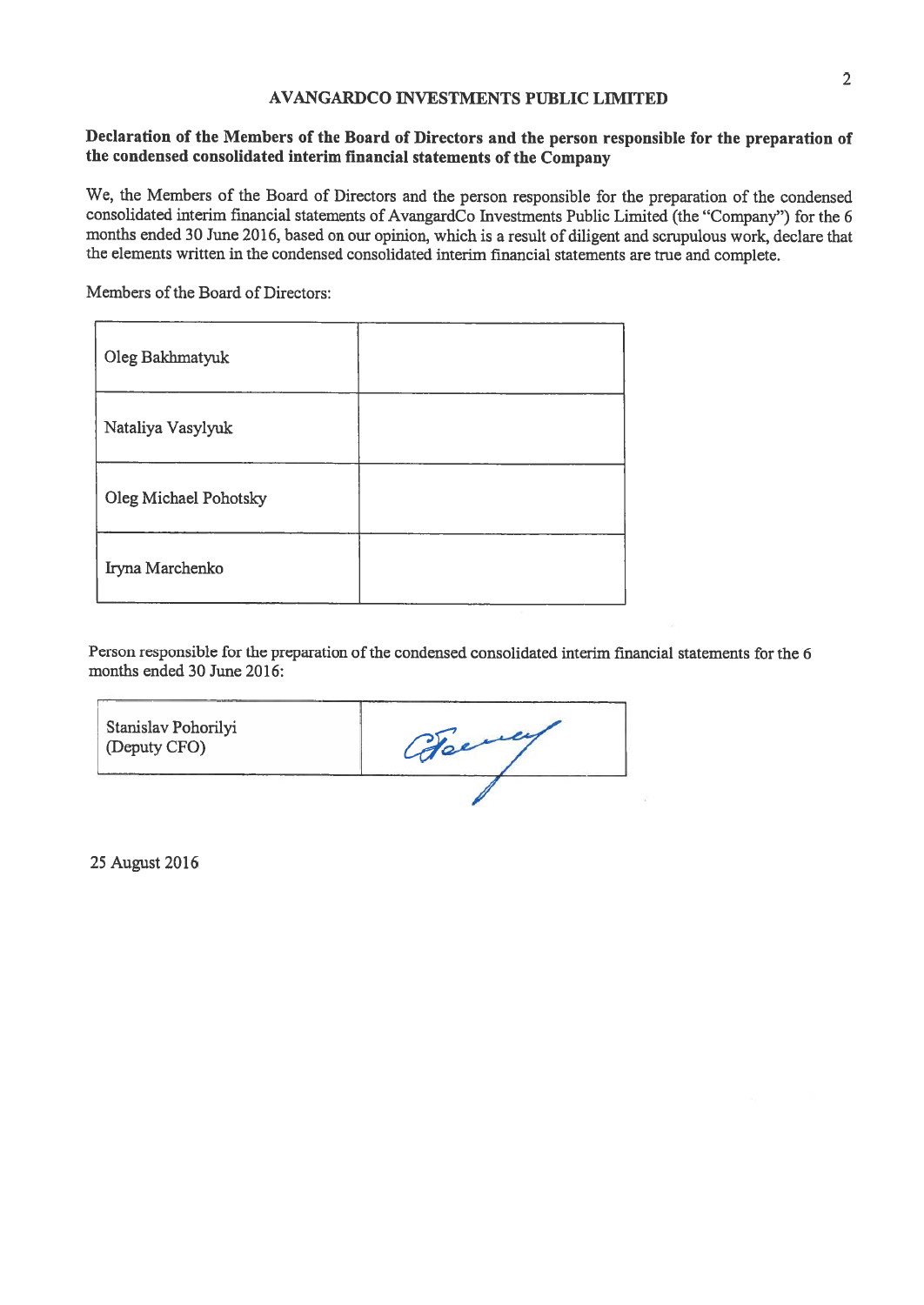

**KPMG** Limited **Chartered Accountants** 14 Esperidon Street, 1087 Nicosia, Cyprus P.O. Box 21121, 1502 Nicosia, Cyprus T: +357 22 209000, F: +357 22 678200

# **INDEPENDENT AUDITORS' REPORT** ON REVIEW OF CONDENSED CONSOLIDATED INTERIM FINANCIAL **STATEMENTS** TO THE MEMBERS OF

## **AVANGARDCO INVESTMENTS PUBLIC LIMITED**

## Introduction

We have reviewed the accompanying condensed consolidated statement of financial position of AvangardCo Investments Public Limited (the "Company") and its subsidiary companies (together with the Company referred to as "the Group") as at 30 June 2016, the condensed consolidated statements of profit or loss and other comprehensive income, changes in equity and cash flows for the six-month period then ended, and notes to the interim financial statements ("the condensed consolidated interim financial statements"). Management is responsible for the preparation and presentation of these condensed consolidated interim financial statements in accordance with IAS 34 Interim Financial Reporting. Our responsibility is to express a conclusion on these condensed consolidated interim financial statements based on our review.

## **Scope of Review**

We conducted our review in accordance with the International Standard on Review Engagements 2410 Review of Interim Financial Information Performed by the Independent Auditor of the Entity. A review of interim financial statements consists of making inquiries, primarily of persons responsible for financial and accounting matters, and applying analytical and other review procedures. A review is substantially less in scope than an audit conducted in accordance with International Standards on Auditing and consequently does not enable us to obtain assurance that we would become aware of all significant matters that might be identified in an audit. Accordingly, we do not express an audit opinion.

#### **Board Members**

N.G. Syrimis, A.K. Christofides, P.G. Loizou, A.M. Gregoriades, A.A. Demetriou,<br>D.S. Vakis, A.A. Apostolou, S.A. Loizides, M.A. Loizides, S.G. Sofocleous,<br>M.M. Antoniades, C.V. Vasiliou, P.E. Antoniades, M.J. Halios, M.P. G.R. Factorius, Francia announs. C.P. Analyonos, Fr. Granamos, M.G. Gregoriades,<br>H.A. Kakoullis, G.P. Savva, C.A. Kalas, C.N. Kallis, M.H. Zavrou, P.S. Elia, M.G. Lazrou, 2.E. Hadjizacharias. P.S. Theophanous, M.A. Karanto Limassol

1<br>
Larnaca Polis Chrysochou<br>
P.O Box 40075, 6300 P O. Box 66014, 8330<br>
T +357 24 200200 F +357 26 322722<br>
F +357 24 200200 F +357 26 322722

Paralimni / Avia Napa 

KPMG Limited, a private company limited by shares, registered in Cyprus under registration number HE 132822 with its registered office at 14, Esperidon Street, 1087, Nicosia, Cyprus

Panhos P.O. Box 60288 8101 T +357 26 943050<br>F +357 26 943062

 $\overline{\mathcal{L}}$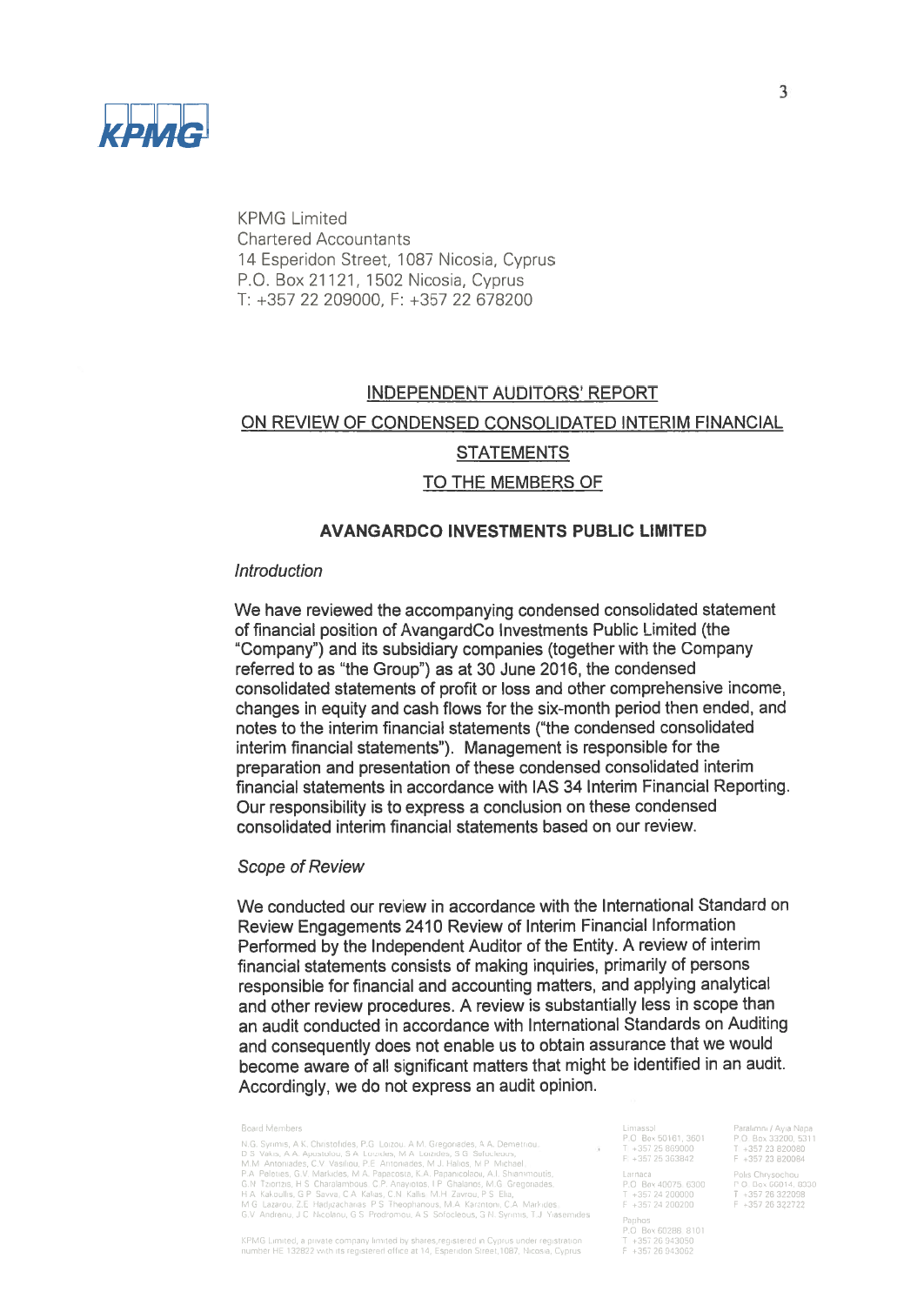

# **Emphasis of matter**

We draw attention to notes 2.4, 4.2 and 29 to the condensed consolidated interim financial statements, which describe the political and social unrest and regional tensions in Ukraine. The impact of the events referred to in notes 2.4, 4.2 and 29 about the continuing economic and political crisis in Ukraine and their final resolution cannot be determined and may adversely affect the Ukrainian economy and the operations of the Group.

# Conclusion

Based on our review, nothing has come to our attention that causes us to believe that the accompanying condensed consolidated interim financial statements as at 30 June 2016 is not prepared, in all material respects, in accordance with IAS 34 Interim Financial Reporting.

Maria A. Papacosta, FCCA Certified Public Accountant and Registered Auditor for and on behalf of

**KPMG Limited Certified Public Accountants and Registered Auditors** 14 Esperidon Street 1087 Nicosia Cyprus

**25 August 2016**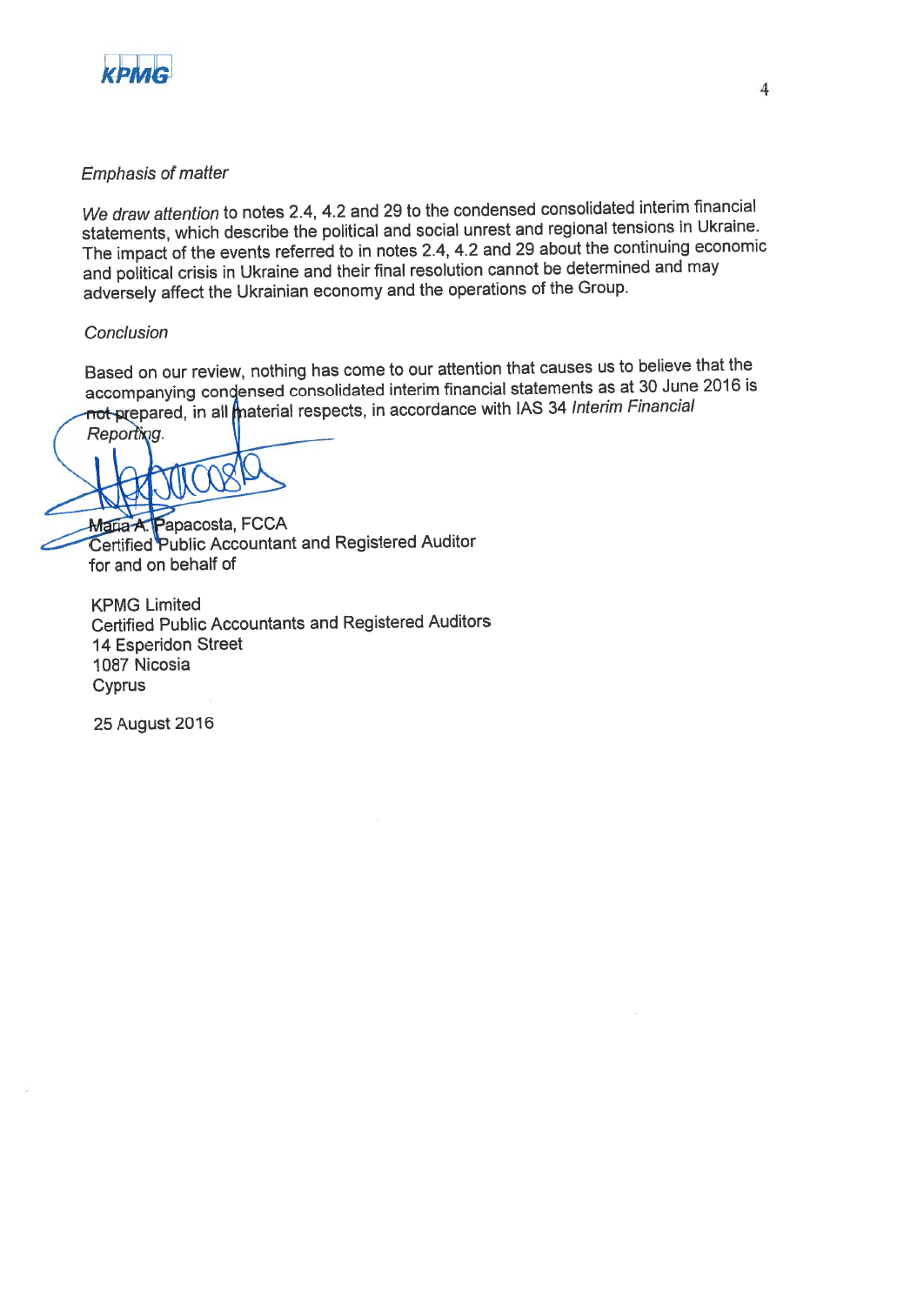# **Condensed consolidated statement of financial position**

AS AT 30 JUNE 2016

 *(in USD thousand, unless otherwise stated)* 

|                                                     | <b>Note</b> | 30 June 2016 | 31 December 2015 |
|-----------------------------------------------------|-------------|--------------|------------------|
| <b>ASSETS</b>                                       |             |              |                  |
| Property, plant and equipment                       | 5           | 397 105      | 404 930          |
| Non-current biological assets                       | 6           | 6 1 5 3      | 13 403           |
| Deferred tax assets                                 |             | 5 6 6 8      | 2 761            |
| Held to maturity investments                        | 7           | 7619         | 9 2 5 7          |
| Other non-current assets                            |             | 6            | 6                |
| <b>Non-current assets</b>                           |             | 416 551      | 430 357          |
| Inventories                                         | 8           | 65 141       | 58 149           |
| Current biological assets                           | 6           | 13 610       | 13 7 36          |
| Trade accounts receivable, net                      | 9           | 31 448       | 56 665           |
| Prepaid income tax                                  |             | 39           | 72               |
| Prepayments and other current assets, net           | 10          | 13 846       | 21 027           |
| Taxes recoverable and prepaid                       |             | 18 168       | 12858            |
| Cash and cash equivalents                           | 11          | 17 178       | 31 307           |
| <b>Current assets</b>                               |             | 159 430      | 193 814          |
| <b>TOTAL ASSETS</b>                                 |             | 575 981      | 624 171          |
|                                                     |             |              |                  |
| <b>EQUITY</b>                                       | 12          | 836          | 836              |
| Share capital<br>Share premium                      | 12          | 201 164      | 201 164          |
| Reserve capital                                     |             | 115 858      | 115 858          |
| Retained earnings                                   |             | 888 948      | 921 435          |
| Effect of translation into presentation currency    |             | (1035301)    | (1018085)        |
| <b>Equity attributable to owners of the Company</b> |             | 171 505      | 221 208          |
| <b>Non-controlling interests</b>                    |             | 12 677       | 13 847           |
| <b>Total equity</b>                                 |             | 184 182      | 235 055          |
|                                                     |             |              |                  |
| <b>LIABILITIES</b>                                  |             |              |                  |
| Long-term bond liabilities                          | 14          | 210728       | 202 871          |
| Long-term loans                                     | 13          | 56 871       | 64 423           |
| Deferred tax liabilities                            |             | 384          | 410              |
| Deferred income                                     |             | 1 2 7 8      | 1 3 8 4          |
| Dividends payable                                   |             | 29 5 42      | 29 5 42          |
| Long-term finance lease                             |             | 21           | 28               |
| <b>Non-current liabilities</b>                      |             | 298 824      | 298 658          |
| Current portion of non-current liabilities          |             | 25 912       | 19 125           |
| Short-term loans                                    | 15          | 50 000       | 50 000           |
| Trade payables                                      |             | 2 5 3 8      | 3 3 7 5          |
| Other accounts payable                              | 16          | 14 5 25      | 17958            |
| <b>Current liabilities</b>                          |             | 92 975       | 90 458           |
| <b>TOTAL LIABILITIES</b>                            |             | 391 799      | 389 116          |
| <b>TOTAL EQUITY AND LIABILITIES</b>                 |             | 575 981      | 624 171          |
|                                                     |             |              |                  |

On 25 August 2016 the Board of Directors of AvangardCo Investments Public Limited approved and authorised for issue these condensed consolidated interim financial statements.

**Nataliya Vasylyuk Director, CEO**

 $\mathcal{L}_\text{max}$  , where  $\mathcal{L}_\text{max}$  and  $\mathcal{L}_\text{max}$ 

The notes on pages 10 to 43 form an integral part of these condensed consolidated interim financial statements.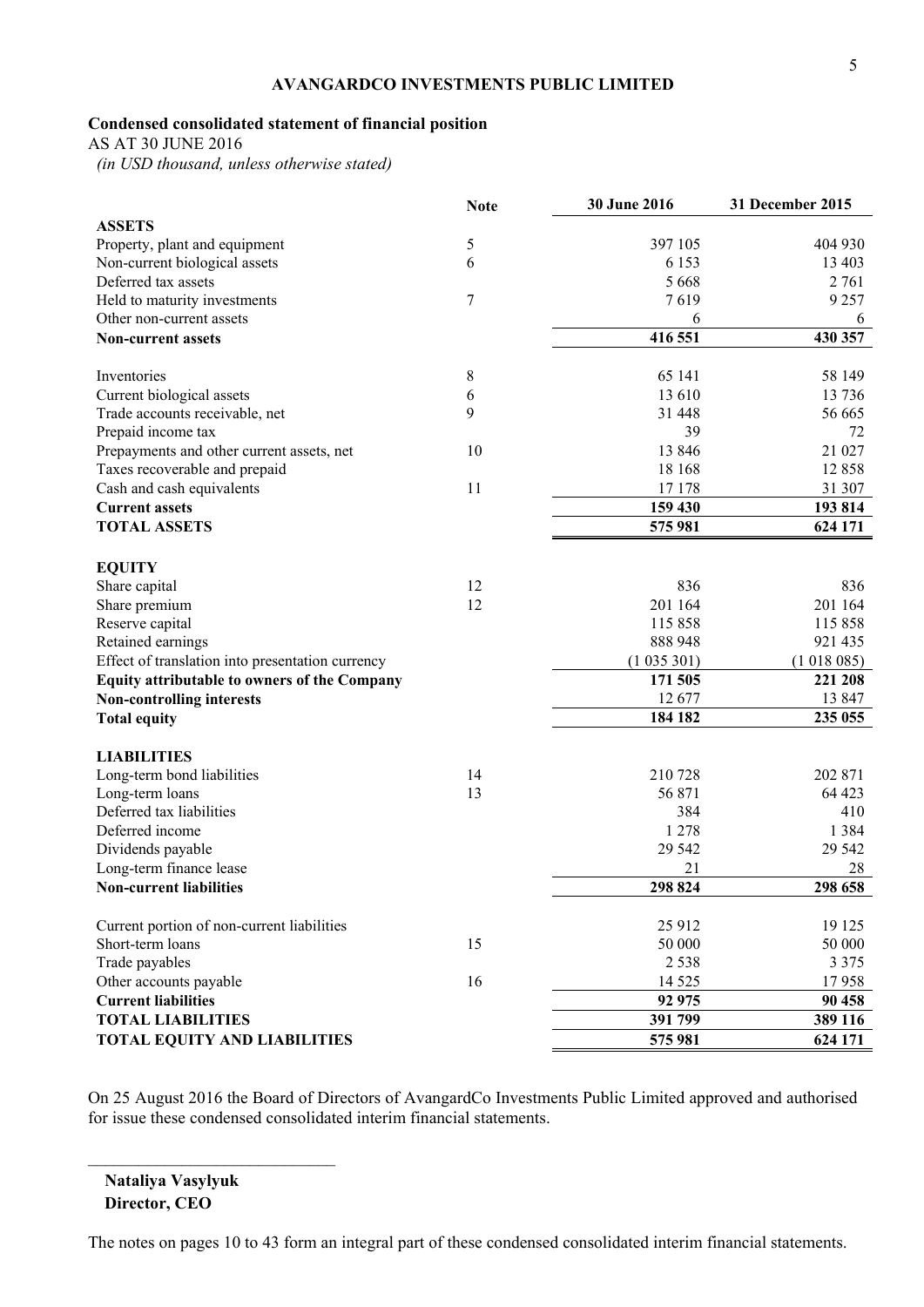# **Condensed consolidated statement of profit and loss and other comprehensive income**

FOR THE 6 MONTHS ENDED 30 JUNE 2016

 *(in USD thousand, unless otherwise stated)* 

| <b>Note</b><br>Revenue<br>17<br>(Loss)/profit from revaluation of biological assets at fair<br>value<br>6<br>Cost of sales<br>18<br><b>GROSS PROFIT</b><br>General administrative expenses<br>Distribution expenses<br>Income from government grants and incentives<br>Income from special VAT treatment<br>23<br>Other operating expenses<br>22<br><b>LOSS FROM OPERATING ACTIVITIES</b><br>21<br>Finance income | 6 months ended |              |
|-------------------------------------------------------------------------------------------------------------------------------------------------------------------------------------------------------------------------------------------------------------------------------------------------------------------------------------------------------------------------------------------------------------------|----------------|--------------|
|                                                                                                                                                                                                                                                                                                                                                                                                                   | 30 June 2016   | 30 June 2015 |
|                                                                                                                                                                                                                                                                                                                                                                                                                   | 64 777         | 121 397      |
|                                                                                                                                                                                                                                                                                                                                                                                                                   | (3 023)        | 2 0 6 8      |
|                                                                                                                                                                                                                                                                                                                                                                                                                   | (59078)        | (115953)     |
|                                                                                                                                                                                                                                                                                                                                                                                                                   | 2676           | 7512         |
|                                                                                                                                                                                                                                                                                                                                                                                                                   |                |              |
|                                                                                                                                                                                                                                                                                                                                                                                                                   | (3876)         | (3188)       |
|                                                                                                                                                                                                                                                                                                                                                                                                                   | (2974)         | (7187)       |
|                                                                                                                                                                                                                                                                                                                                                                                                                   | 48             | 48           |
|                                                                                                                                                                                                                                                                                                                                                                                                                   | 3 9 8 2        | 4 5 7 5      |
|                                                                                                                                                                                                                                                                                                                                                                                                                   | (20829)        | (112 206)    |
|                                                                                                                                                                                                                                                                                                                                                                                                                   | (20973)        | (110446)     |
|                                                                                                                                                                                                                                                                                                                                                                                                                   | 1512           | 2 1 2 1      |
| 20<br>Finance costs                                                                                                                                                                                                                                                                                                                                                                                               | (15307)        | (14908)      |
| Losses on exchange                                                                                                                                                                                                                                                                                                                                                                                                | (708)          | (31717)      |
| <b>NET FINANCE COSTS</b>                                                                                                                                                                                                                                                                                                                                                                                          | (14503)        | (44504)      |
| <b>LOSS BEFORE TAX</b>                                                                                                                                                                                                                                                                                                                                                                                            | (35, 476)      | (154950)     |
| Income tax credit                                                                                                                                                                                                                                                                                                                                                                                                 | 2869           | 2518         |
| <b>LOSS FOR THE PERIOD</b>                                                                                                                                                                                                                                                                                                                                                                                        | (32607)        | (152 432)    |
|                                                                                                                                                                                                                                                                                                                                                                                                                   |                |              |
| OTHER COMPREHENSIVE INCOME FOR THE<br><b>PERIOD</b>                                                                                                                                                                                                                                                                                                                                                               |                |              |
| Items that are or may be reclassified subsequently to                                                                                                                                                                                                                                                                                                                                                             |                |              |
| profit or loss                                                                                                                                                                                                                                                                                                                                                                                                    |                |              |
| Effect from translation into presentation currency                                                                                                                                                                                                                                                                                                                                                                | (18266)        | (192636)     |
| <b>TOTAL COMPREHENSIVE INCOME</b>                                                                                                                                                                                                                                                                                                                                                                                 | (50 873)       | (345068)     |
| <b>LOSS ATTRIBUTABLE TO</b>                                                                                                                                                                                                                                                                                                                                                                                       |                |              |
| Owners of the Company                                                                                                                                                                                                                                                                                                                                                                                             | (32487)        | (148055)     |
| Non-controlling interests                                                                                                                                                                                                                                                                                                                                                                                         | (120)          | (4377)       |
|                                                                                                                                                                                                                                                                                                                                                                                                                   | (32607)        | (152 432)    |
|                                                                                                                                                                                                                                                                                                                                                                                                                   |                |              |
| <b>TOTAL COMPREHENSIVE INCOME</b><br><b>ATTRIBUTABLE TO:</b>                                                                                                                                                                                                                                                                                                                                                      |                |              |
| Owners of the Company                                                                                                                                                                                                                                                                                                                                                                                             | (49823)        | (329 802)    |
| Non-controlling interests                                                                                                                                                                                                                                                                                                                                                                                         | (1050)         | (15266)      |
|                                                                                                                                                                                                                                                                                                                                                                                                                   | (50 873)       | (345068)     |
|                                                                                                                                                                                                                                                                                                                                                                                                                   |                |              |
| 26<br>Loss per share, USD (basic and diluted)                                                                                                                                                                                                                                                                                                                                                                     |                | (23)         |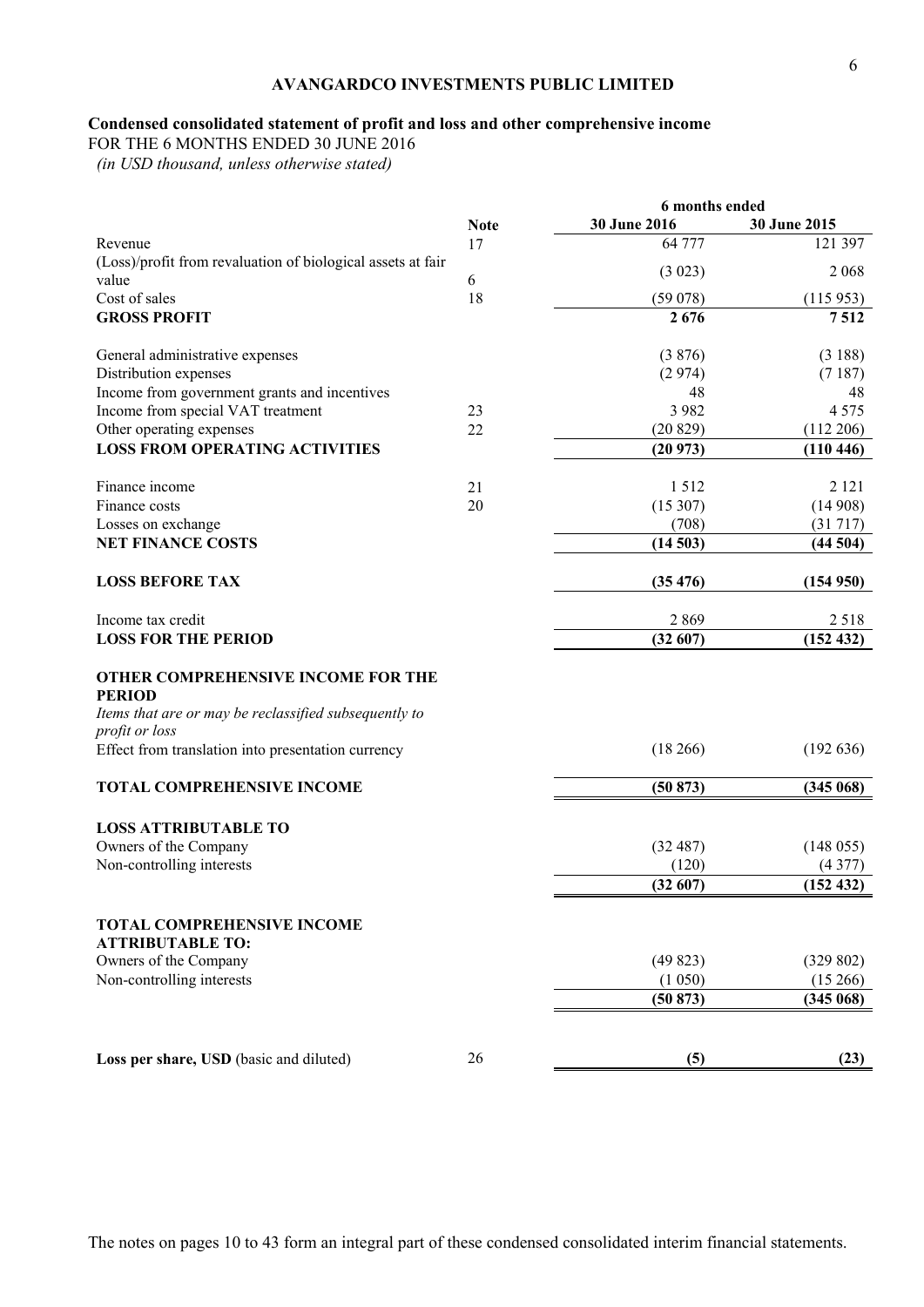#### **Condensed consolidated statement of changes in equity**

FOR THE 6 MONTHS ENDED 30 JUNE 2016

 *(in USD thousand, unless otherwise stated)*

|                                                    | <b>Attributable to owners of the Company</b> |                                    |                          |                      |                                               |              |                                  |                     |
|----------------------------------------------------|----------------------------------------------|------------------------------------|--------------------------|----------------------|-----------------------------------------------|--------------|----------------------------------|---------------------|
|                                                    | Share<br>capital                             | Capital<br>contribution<br>reserve | Share<br>premium         | Retained<br>earnings | Foreign<br>currency<br>translation<br>reserve | <b>Total</b> | Non-<br>controlling<br>interests | <b>Total equity</b> |
| <b>Balance at 1 January 2015</b>                   | 836                                          | 115858                             | 201 164                  | 1077158              | (776 404)                                     | 618 612      | 27 27 6                          | 645 888             |
| <b>Comprehensive income</b>                        |                                              |                                    |                          |                      |                                               |              |                                  |                     |
| Loss for the period                                | $\overline{\phantom{a}}$                     |                                    |                          | (148055)             | $\sim$                                        | (148055)     | (4377)                           | (152 432)           |
| Effect from translation into presentation currency | $\overline{\phantom{a}}$                     | $\overline{\phantom{a}}$           | $\overline{\phantom{a}}$ |                      | (181747)                                      | (181747)     | (10889)                          | (192636)            |
| <b>Total comprehensive income</b>                  | -                                            |                                    |                          | (148055)             | (181747)                                      | (329802)     | $(15\,266)$                      | (345068)            |
| <b>Balance at 30 June 2015</b>                     | 836                                          | 115858                             | 201 164                  | 929 103              | (958151)                                      | 288 810      | 12 010                           | 300 820             |
| <b>Balance at 1 January 2016</b>                   | 836                                          | 115858                             | 201 164                  | 921 435              | (1018085)                                     | 221 208      | 13847                            | 235 055             |
| <b>Comprehensive income</b>                        |                                              |                                    |                          |                      |                                               |              |                                  |                     |
| Loss for the period                                |                                              |                                    |                          | (32487)              | $\sim$                                        | (32 487)     | (120)                            | (32607)             |
| Effect from translation into presentation currency | $\overline{\phantom{a}}$                     | $\overline{\phantom{a}}$           | $\overline{\phantom{0}}$ |                      | (17216)                                       | (17216)      | (1050)                           | $(18\,266)$         |
| Total comprehensive income                         |                                              |                                    |                          | (32 487)             | (17216)                                       | (49703)      | (1170)                           | (50 873)            |
| <b>Balance at 30 June 2016</b>                     | 836                                          | 115 858                            | 201 164                  | 888 948              | (1035301)                                     | 171 505      | 12677                            | 184 182             |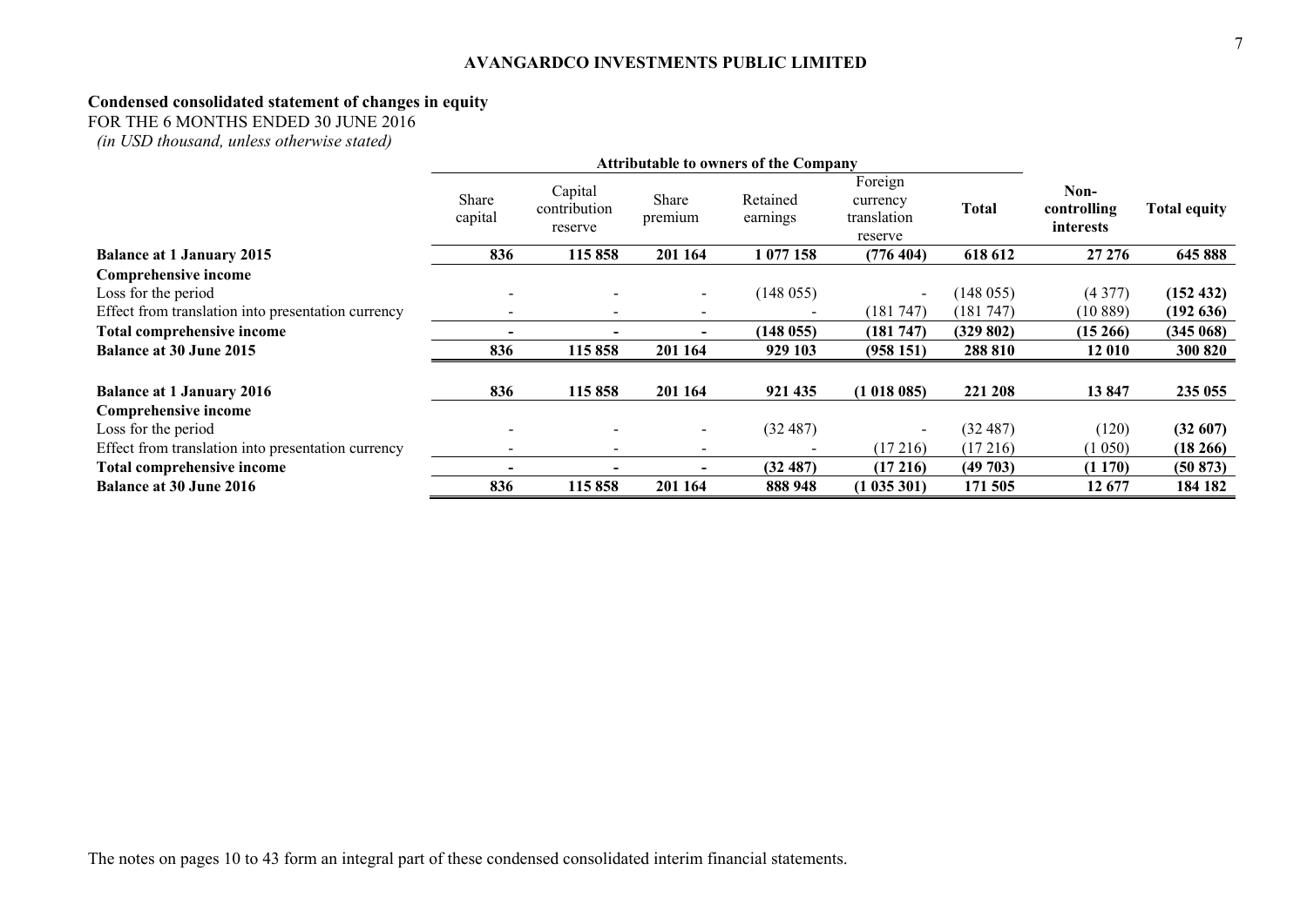# **Condensed consolidated statement of cash flows**

FOR THE 6 MONTHS ENDED 30 JUNE 2016

 *(in USD thousand, unless otherwise stated)* 

|                                                       | 6 months ended |                     |                     |
|-------------------------------------------------------|----------------|---------------------|---------------------|
|                                                       | <b>Note</b>    | <b>30 June 2016</b> | <b>30 June 2015</b> |
| <b>CASH FLOWS FROM OPERATING ACTIVITIES</b>           |                |                     |                     |
| Loss before income tax                                |                | (35, 476)           | (154950)            |
| Adjustments for:                                      |                |                     |                     |
| Depreciation of property, plant and equipment         | 5              | 7738                | 12 2 5 5            |
| Change in allowance for irrecoverable amounts         |                | 21 180              | 46 108              |
| Loss on disposal of current assets                    |                | 255                 | 4                   |
| (Profit)/loss on disposal of property, plant and      |                | (169)               |                     |
| equipment                                             |                |                     | 6                   |
| Impairment of current assets                          |                | 627                 | 37 503              |
| Effect of fair value adjustments on biological assets | 6              | 3 0 2 3             | (2.068)             |
| Gains realised from accounts payable written-off      |                | (32)                | (90)                |
| Amortization of deferred income on government grants  |                | (48)                | (48)                |
| Discount bonds amortization                           |                | 1 0 0 2             | 808                 |
| Impairement of funds                                  | 22             |                     | 28 863              |
| Discount on VAT government bonds amortization         |                | (758)               | (1034)              |
| Interest income                                       |                | (754)               | (1087)              |
| Interest payable on loans and bonds                   |                | 14 2 95             | 14 08 1             |
| Losses on exchange                                    |                | 708                 | 36 685              |
| Operating profit before working capital changes       |                | 11 591              | 17 036              |
| Decrease/(increase) in trade receivables              |                | 2 3 1 2             | (24452)             |
| Decrease in prepayments and other current assets      |                | 3 1 9 6             | 2 2 0 6             |
| (Increase)/decrease in taxes recoverable and prepaid  |                | (3569)              | 18672               |
| Increase in inventories                               |                | (9062)              | (14892)             |
| Decrease in deferred income                           |                | (9)                 |                     |
| Decrease in trade payables                            |                | (672)               | (484)               |
| Decrease in biological assets                         |                | 3 2 6 0             | 5986                |
| Decrease in finance leases                            |                |                     | (1)                 |
| (Decrease)/increase in other accounts payable         |                | (5239)              | 1 207               |
| <b>Cash generated from operations</b>                 |                | 1808                | 5 2 7 8             |
| Interest paid                                         |                | (2543)              | (1884)              |
| Income tax paid                                       |                | (17)                | (45)                |
| Net cash (used in)/generated from operating           |                |                     |                     |
| activities                                            |                | (752)               | 3 3 4 9             |
| <b>CASH FLOWS FROM INVESTING ACTIVITIES</b>           |                |                     |                     |
| Payments and receipts - property, plant and equipment |                | (11091)             | (16092)             |
| Proceeds from sale of non-current assets              |                | 343                 |                     |
| Interest received                                     |                | 1 5 3 2             | 1 1 8 7             |

Net cash used in investing activities (9 217) (14 905)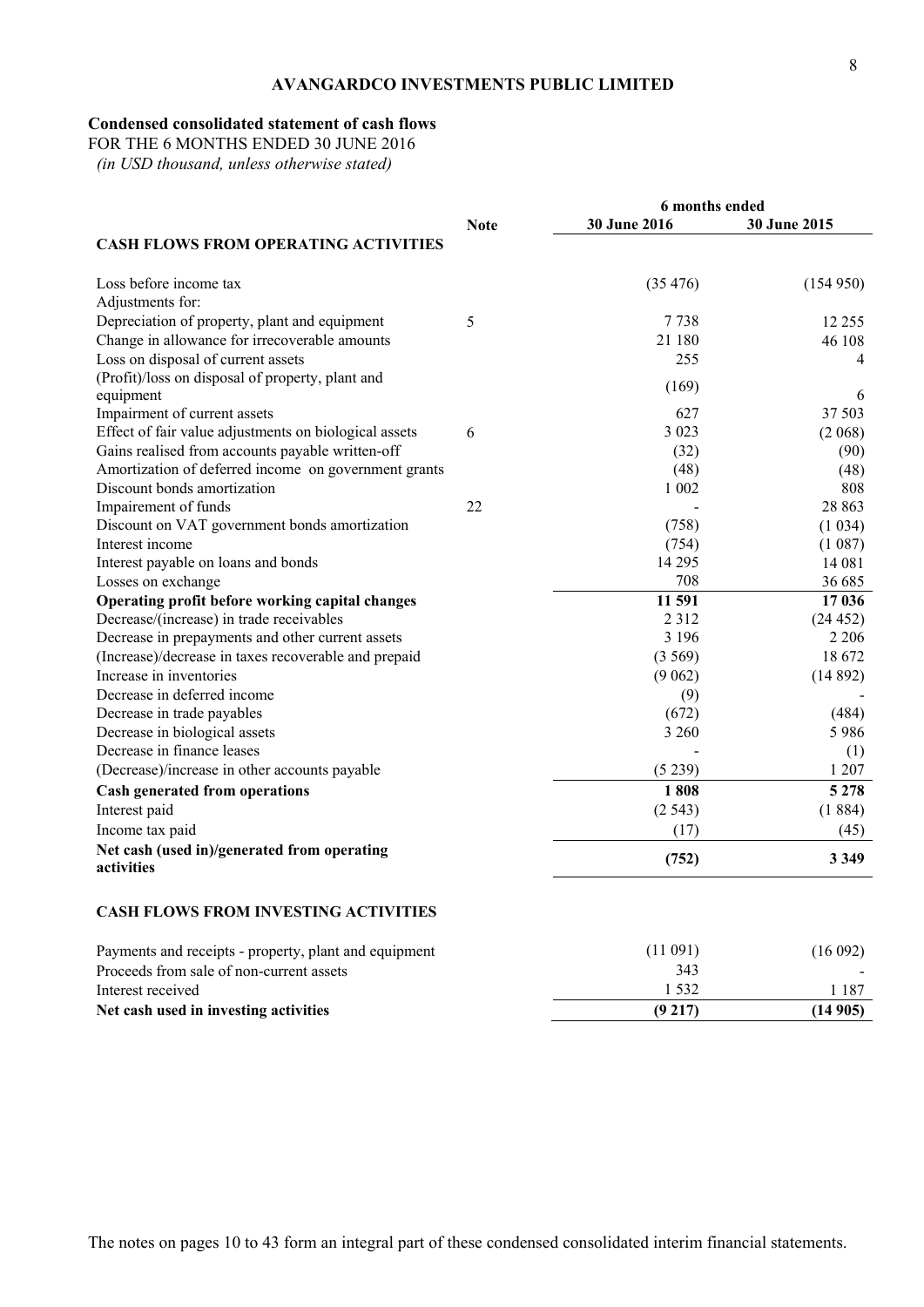# **Condensed consolidated statement of cash flows (cont.)**

FOR THE 6 MONTHS ENDED 30 JUNE 2016

 *(in USD thousand, unless otherwise stated)* 

|                                                    | 6 months ended |                     |              |
|----------------------------------------------------|----------------|---------------------|--------------|
|                                                    | <b>Note</b>    | <b>30 June 2016</b> | 30 June 2015 |
| <b>CASH FLOWS FROM FINANCING ACTIVITIES</b>        |                |                     |              |
| New loans received                                 |                |                     | 9419         |
| Repayment of loans                                 |                | (1968)              | (5647)       |
| Interest paid for bonds issued                     |                | (2575)              | (10000)      |
| Net cash used in financing activities              |                | (4543)              | (6228)       |
| Net decrease in cash and cash equivalents          |                | (14512)             | (17784)      |
| Cash and cash equivalents at 1 January             |                | 31 307              | 117856       |
| Impairement of funds                               |                |                     | (29344)      |
| Effect from translation into presentation currency |                | 383                 | (18553)      |
| Cash and cash equivalents at 30 June               | 11             | 17 178              | 52 175       |

The notes on pages 10 to 43 form an integral part of these condensed consolidated interim financial statements.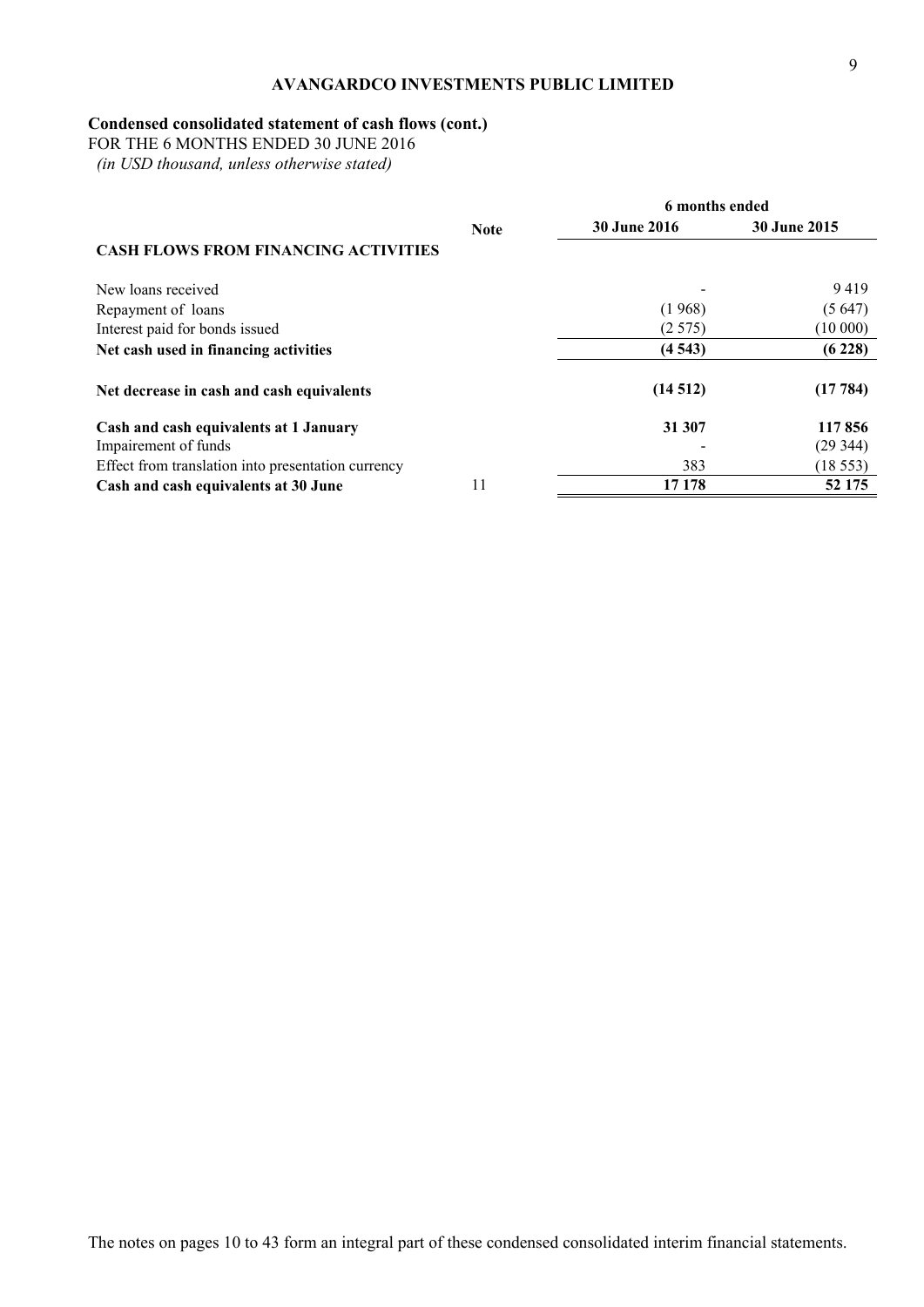# **Notes to the condensed consolidated interim financial statements FOR THE 6 MONTHS ENDED 30 JUNE 2016**

 *(in USD thousand, unless otherwise stated)* 

# **1. General information**

AvangardCo Investments Public Limited (the "Company") was incorporated as a limited liability company on 23 October 2007 in accordance with the provisions of the Cyprus Companies Law, Cap. 113, under the name of Ultrainvest Limited. On 8 July 2009, the Registrar of Companies in Cyprus issued a certificate to the effect that the Company was re-registered as a public limited company and changed its name to AvangardCo Investments Public Limited. The Company was listed at London Stock Exchange Main Market on 6 May 2010.

The Company's registered office is at 3 Anexartisias & Kyriakou Matsi, 3040 Limassol, Cyprus.

These condensed consolidated interim financial statements of the Company as at and for the 6 months ended 30 June 2016 comprise the Company and its subsidiaries (together with the Company referred to as the "Group").

In 2009 the principal owner of AvangardCo Investments Public Limited reorganised the Group, as a result of which AvangardCo Investments Public Limited became the holding company of an agricultural group of agricultural enterprises, which in the past were under the common ownership and control of this owner. The restructuring was carried out by the transfer of direct interest in the Group's companies. The restructuring was undertaken to achieve legal consolidation of control over agricultural companies of the Group. The reorganisation did not affect the principal activities of the Group.

The history of "Avangard" began with the acquisition by the principal owner of the first poultry farm "Avangard" located in the Ivano-Frankivsk region of Ukraine. Subsequently, to supply the poultry farm with growing birds, the subsidiary "Avangard-Agro" was established. In 2004 a concept of development of this business line was designed, as a result of which in 2005-2009 other major enterprises of agrarian industry in Ukraine joined the Group.

The Group's activities cover all the links of the value chain: from production of combined feed, maintenance and breeding of chickens to production and sale of eggs and egg products. As at 30 June 2016 the production facilities of the Group include 32 poultry facilities (consisting of 19 egg laying farms, 10 farms for growing young laying hens and 3 breeder farms), 6 fodder mills, 3 long-term egg storage facilities and 1 plant for manufacture of egg products. This vertically-integrated structure of the Group allows processing of approximately 78% of its own fodder. The Group's activities cover almost all the territory of Ukraine. Due to the operating environment in Ukraine, the companies of the Group which have been affected and are not operational are described in note 29 to the condensed consolidated interim financial statements.

In order to build a vertically-integrated group, reduce business risk and gain additional profit due to synergies, the Group acquired a hen breeding concern. This ensures breeding of the required number of high quality daily chickens and their timely delivery to factories.

The construction of new full cycle egg production facilities, fully automated, in compliance with European standards of quality is an integral part of the Group's growth strategy.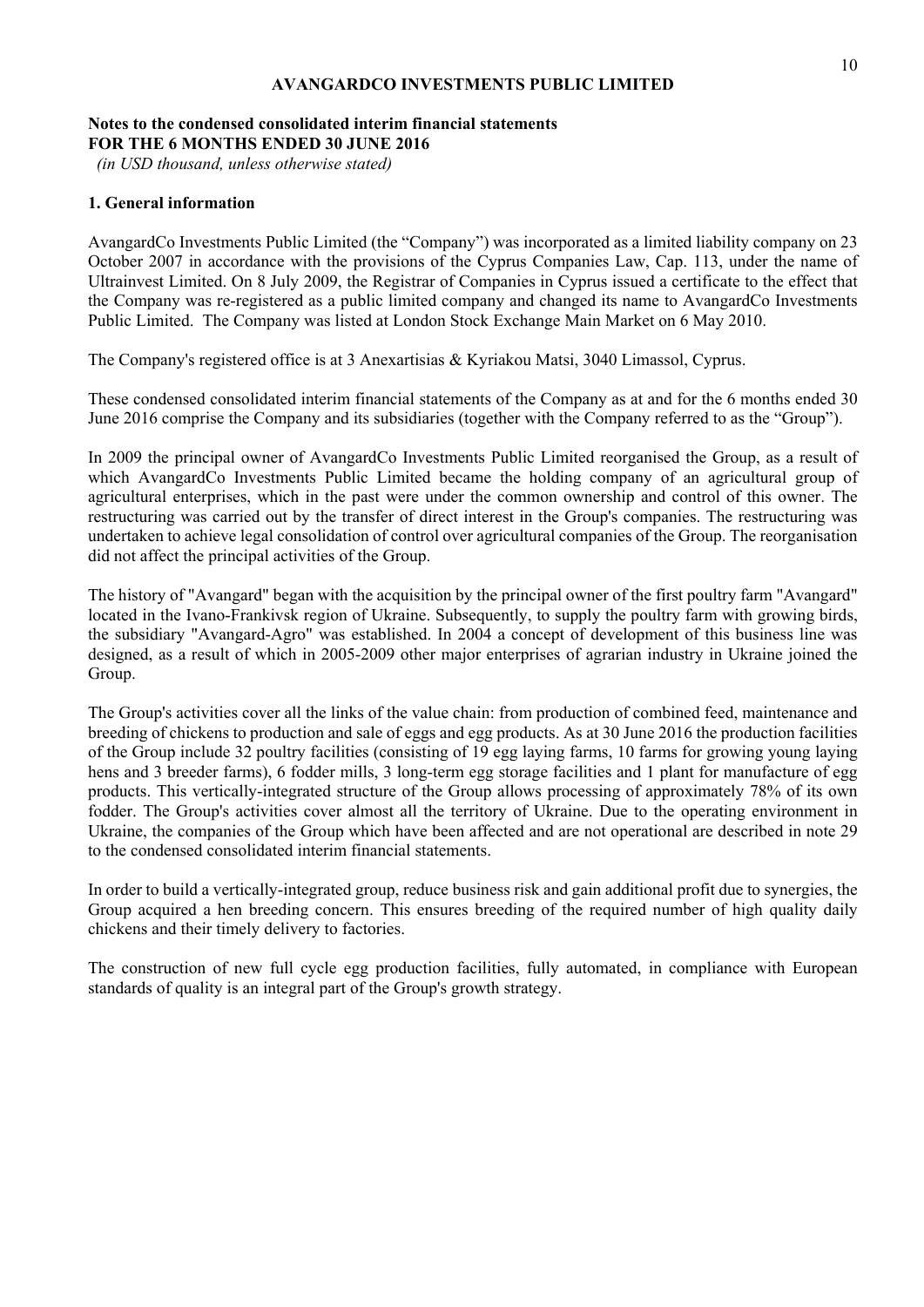# **Notes to the condensed consolidated interim financial statements FOR THE 6 MONTHS ENDED 30 JUNE 2016**

 *(in USD thousand, unless otherwise stated)* 

# **1. General information (cont.)**

The Group's subsidiaries all of which are incorporated in Ukraine, their principal activities and the effective ownership interests are as follows:

| Company name                                                                             | Principal<br><b>Activity</b>                                         | <b>Country of</b><br>registration | Ownership<br>interest $(\%$ ) 30<br><b>June 2016</b> | Ownership<br>interest $(\%$ ) 31<br>December 2015 |
|------------------------------------------------------------------------------------------|----------------------------------------------------------------------|-----------------------------------|------------------------------------------------------|---------------------------------------------------|
| PJSC Agroholding Avangard (PJSC Ptakhohospodarstvo<br>Chervonyi Prapor)                  | Keeping of                                                           | Ukraine                           | 98,00%                                               | 98,00%                                            |
| LLC Yuzhnaya - Holding                                                                   | technical<br>laying hen,                                             | Ukraine                           | 100,00%                                              | 100,00%                                           |
| PPB LLC Ptytsecompleks                                                                   | production and<br>selling of eggs                                    | Ukraine                           | 100,00%                                              | 100,00%                                           |
| <b>PSPC</b> Interbusiness                                                                |                                                                      | Ukraine                           | 100,00%                                              | 100,00%                                           |
| SC Avangard-Agro of PJSC Agroholding Avangard                                            |                                                                      | Ukraine                           | 98,00%                                               | 98,00%                                            |
| SC Ptakhohospodarstvo Donetske of PSPC Interbusiness                                     |                                                                      | Ukraine                           | 100,00%                                              | 100,00%                                           |
| LLC Slovyany                                                                             |                                                                      | Ukraine                           | 90,00%                                               | 90,00%                                            |
| SC Ptakhohospodarstvo Lozuvatske of Avangardco Investments Public<br>Limited             | Incubation<br>(production<br>and sale of                             | Ukraine                           | 100,00%                                              | 100,00%                                           |
| SC Zorya of PJSC Agroholding Avangard                                                    | day-old chick),<br>farming of                                        | Ukraine                           | 98,00%                                               | 98,00%                                            |
| SC Ptakhofabryka Chervonyi Prapor Poultry, of PJSC Ptakhohospodarstvo<br>ChervoniyPrapor | young poultry<br>for sale                                            | Ukraine                           | 98,00%                                               | 98,00%                                            |
| SC Ptakhohospodarstvo Yuzhnaya Holding of LLC Yuzhnaya Holding                           |                                                                      | Ukraine                           | 100,00%                                              | 100,00%                                           |
| SC Ptakhogopodarstvo Volnovaske of PSPC Interbusiness                                    |                                                                      | Ukraine                           | 100,00%                                              | 100,00%                                           |
| SC Ptakhohospodarstvo Chornobaivske of PJSC Agroholding Avangard                         |                                                                      | Ukraine                           | 98,00%                                               | 98,00%                                            |
| LLC Rohatyn-Korm                                                                         |                                                                      | Ukraine                           | 100,00%                                              | 100,00%                                           |
| PJSC Vuhlehirskyi Eksperementalnyi Kombikormovyi Zavod                                   | Production and                                                       | Ukraine                           | 100,00%                                              | 100,00%                                           |
| PJSC Volnovaskyi Kombinat Khliboproduktiv                                                | selling of                                                           | Ukraine                           | 99,00%                                               | 99,00%                                            |
| LLC Kamyanets-Podilsky Kombikormoviy Zavod                                               | animal feed                                                          | Ukraine                           | 98,00%                                               | 98,00%                                            |
| LLC Pershe Travnya Kombikormoviy Zavod                                                   |                                                                      | Ukraine                           | 98,00%                                               | 98,00%                                            |
| LLC Imperovo Foods                                                                       | Processing of<br>eggs and<br>selling of egg<br>products<br>Rendering | Ukraine                           | 96,00%                                               | 96,00%                                            |
| LLC Agrarnyi Holding Avangard                                                            | services under<br>guarantee<br>agreements                            | Ukraine                           | 100.00%                                              | 100,00%                                           |
| LLC Torgivenlniy Dim Avangard (LLC Imperovo LTD)                                         | Rental services                                                      | Ukraine                           | 99,00%                                               | 99,00%                                            |
| LLC "GENERAL KONSTRAKSHYN"                                                               |                                                                      | Ukraine                           | 98,00%                                               | 98,00%                                            |
| LLC "LOHISTYK AGROTRADE"                                                                 |                                                                      | Ukraine                           | 100.00%                                              | 100,00%                                           |
| LLC "REMTREYDSTANDART"                                                                   |                                                                      | Ukraine                           | 98.00%                                               | 98,00%                                            |
| LLC "COMPANY NEW REGION"                                                                 |                                                                      | Ukraine                           | 98,00%                                               | 98,00%                                            |
| LLS "PRIME LEADER"                                                                       |                                                                      | Ukraine                           | 98,00%                                               | 98,00%                                            |
| LLC "CITY REGION"                                                                        |                                                                      | Ukraine                           | 98,00%                                               | 98,00%                                            |
| LLC "FORVARDTRANS"                                                                       | Assets holding<br>companies                                          | Ukraine                           | 98,00%                                               | 98,00%                                            |
| LLC "UNITED LOHISTYK"                                                                    |                                                                      | Ukraine                           | 98,00%                                               | 98,00%                                            |
| LLC "AGROTRADE BUSINESS"                                                                 |                                                                      | Ukraine                           | 98,00%                                               | 98,00%                                            |
| LLC "KOMERTSBUDPLAST"                                                                    |                                                                      | Ukraine                           | 98,00%                                               | 98,00%                                            |
| LLC "AGROMASH-ZAHID"                                                                     |                                                                      | Ukraine                           | 98,00%                                               | 98,00%                                            |
| LLC "STC-INVESTMENTS"                                                                    |                                                                      | Ukraine                           | 98,00%                                               | 98,00%                                            |
| LLC "TRANSMAGISTRAL"                                                                     |                                                                      | Ukraine                           | 93,00%                                               | 92,00%                                            |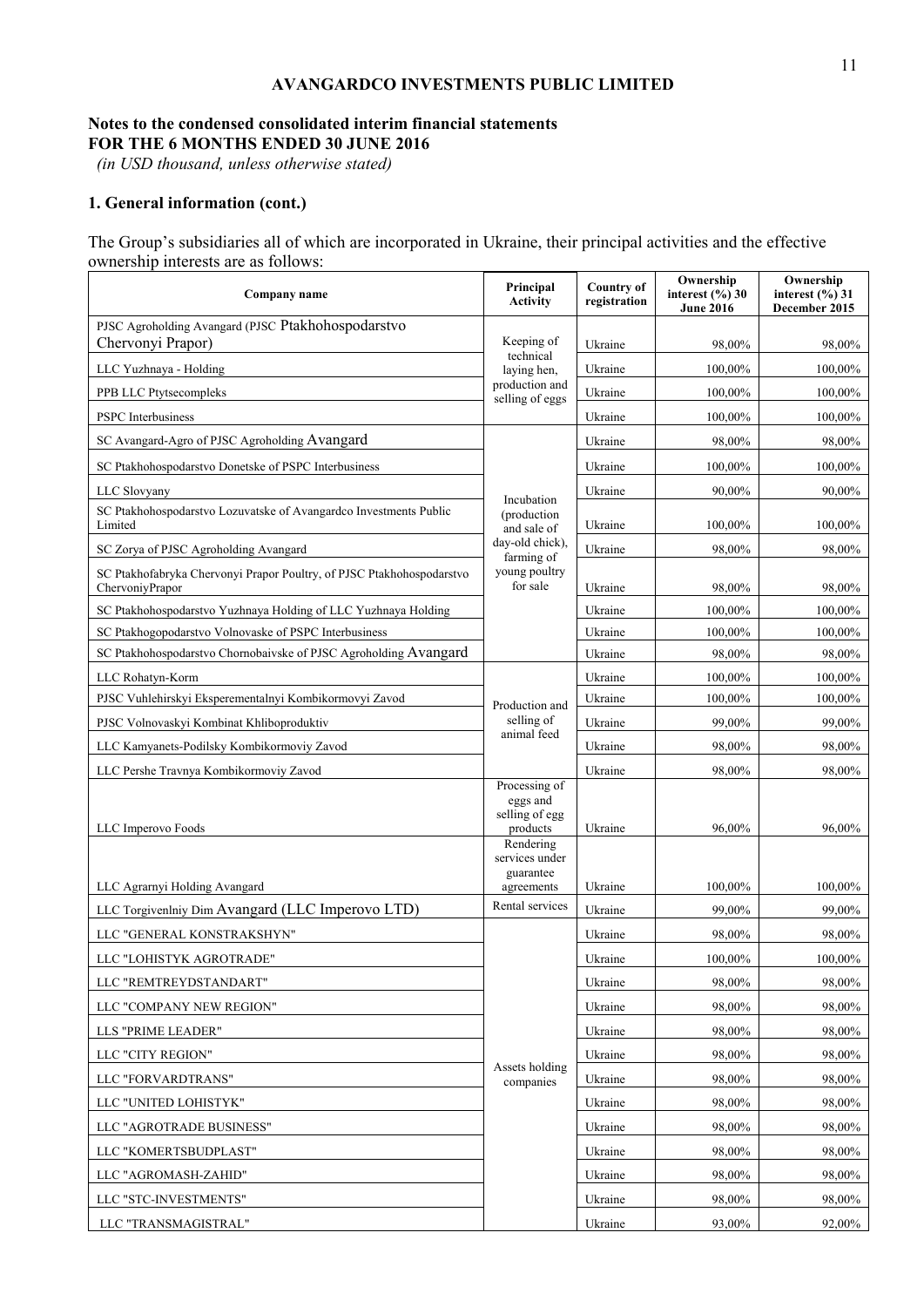# **Notes to the condensed consolidated interim financial statements FOR THE 6 MONTHS ENDED 30 JUNE 2016**

 *(in USD thousand, unless otherwise stated)* 

## **1. General information (cont.)**

| Company name                                                          | Principal<br><b>Activity</b> | <b>Country of</b><br>registration | Ownership<br>interest $(\%$ ) 30<br><b>June 2016</b> | Ownership<br>interest $(\%$ ) 31<br>December 2015 |
|-----------------------------------------------------------------------|------------------------------|-----------------------------------|------------------------------------------------------|---------------------------------------------------|
| PJSC Avangard*                                                        |                              | Ukraine                           | $0.00\%$                                             | 99,00%                                            |
| PJSC Chornobaivske*                                                   |                              | Ukraine                           | $0.00\%$                                             | 97,00%                                            |
| PJSC Agrofirma Avis*                                                  |                              | Ukraine                           | $0.00\%$                                             | 100,00%                                           |
| PJSC Kirovskiy*                                                       |                              | Ukraine                           | $0.00\%$                                             | 100,00%                                           |
| SC Ptakhofabryka Lozuvatska of Avangardco Investments Public Limited* |                              | Ukraine                           | $0.00\%$                                             | 100,00%                                           |
| LLC Makarivska Ptakhofabryka*                                         | Dormant                      | Ukraine                           | $0.00\%$                                             | 100,00%                                           |
| LLC PF Volnovaska*                                                    |                              | Ukraine                           | $0.00\%$                                             | 100,00%                                           |
| PJSC Cross-PF Zorya*                                                  |                              | Ukraine                           | $0.00\%$                                             | 89,00%                                            |
| PJSC Ptakhofabryka Pershe Travnya*                                    |                              | Ukraine                           | $0.00\%$                                             | 93,00%                                            |
| PJSC Chernivetska Ptakhofabryka*                                      |                              | Ukraine                           | $0.00\%$                                             | 98,00%                                            |
| ALLC Donetska Ptakhofabryka*                                          |                              | Ukraine                           | $0.00\%$                                             | 100,00%                                           |
| LLC Torgivenlniy Budynok Bohodukhivska Ptakhofabryka*                 |                              | Ukraine                           | 100,00%                                              | 100,00%                                           |

\*As at 31 December 2015 the Group completed the process of restructuring through transfer of assets and liabilities. The following companies' assets and liabilities were transferred to PJSC Agroholding Avangard (PJSC Ptakhohospodarstvo Chervonyi Prapor): PJSC Avangard, PJSC Chornobaivske, PJSC Agrofirma Avis, PJSC Kirovskiy, PJSC Cross-PF Zorya, PJSC Ptakhofabryka Pershe Travnya, PJSC Chernivetska Ptakhofabryka. Additionaly, the assets and liabilities of: SC Ptakhofabryka Lozuvatska of Avangardco Investments Public Limited, LLC Makarivska Ptakhofabryka, LLC PF Volnovaska, ALLC Donetska Ptakhofabryka, LLC Areal-Snigurivka, LLC Torgivenlniy Budynok Bohodukhivska Ptakhofabryka, SC Rogatynska Ptakhofabryka of PJSC Avangard, SC Gorodenkivska Ptakhofabryka of PJSC Avangard were transferred to PSPC Interbusiness. Currently the company LLC Torgivenlniy Budynok Bohodukhivska is in the process of liquidation as legal entity. Companies: PJSC Avangard, PJSC Chornobaivske, PJSC Agrofirma Avis, PJSC Kirovskiy, PJSC Cross-PF Zorya, PJSC Ptakhofabryka Pershe Travnya, PJSC Chernivetska Ptakhofabryka, SC Ptakhofabryka Lozuvatska of Avangardco Investments Public Limited, LLC Makarivska Ptakhofabryka, LLC PF Volnovaska, ALLC Donetska Ptakhofabryka are liquidated as legal entities.

The parent company of the Group is AvangardCo Investments Public Limited, registered in Cyprus, with an issued share capital of 6 387 185 ordinary shares as at 30 June 2016 with nominal value of  $\epsilon$  0,10 per share.

|                        | <b>30 June 2016</b> |                               | 31 December 2015    |                               |  |
|------------------------|---------------------|-------------------------------|---------------------|-------------------------------|--|
| Owner                  | Number of shares    | Ownership<br>interest $(\% )$ | Number of<br>shares | Ownership<br>interest $(\% )$ |  |
| <b>Omtron Limited</b>  | 1848575             | 28,9%                         | 1 848 575           | 28,9%                         |  |
| Tanchem Limited        | 926 280             | 14,5%                         | 926 280             | 14,5%                         |  |
| Mobco Limited          |                     |                               |                     |                               |  |
| BNY (Nominees) Limited | 1 437 500           | 22,5%                         | 1 437 500           | 22,5%                         |  |
| UkrLandFarming Plc     | 2 174 825           | 34,1%                         | 2 174 825           | 34,1%                         |  |
| Other                  | 4                   |                               | 4                   |                               |  |
|                        | 6 3 8 7 1 8 5       | 100.0%                        | 6 3 8 7 1 8 5       | 100,0%                        |  |

The shares were distributed as follows: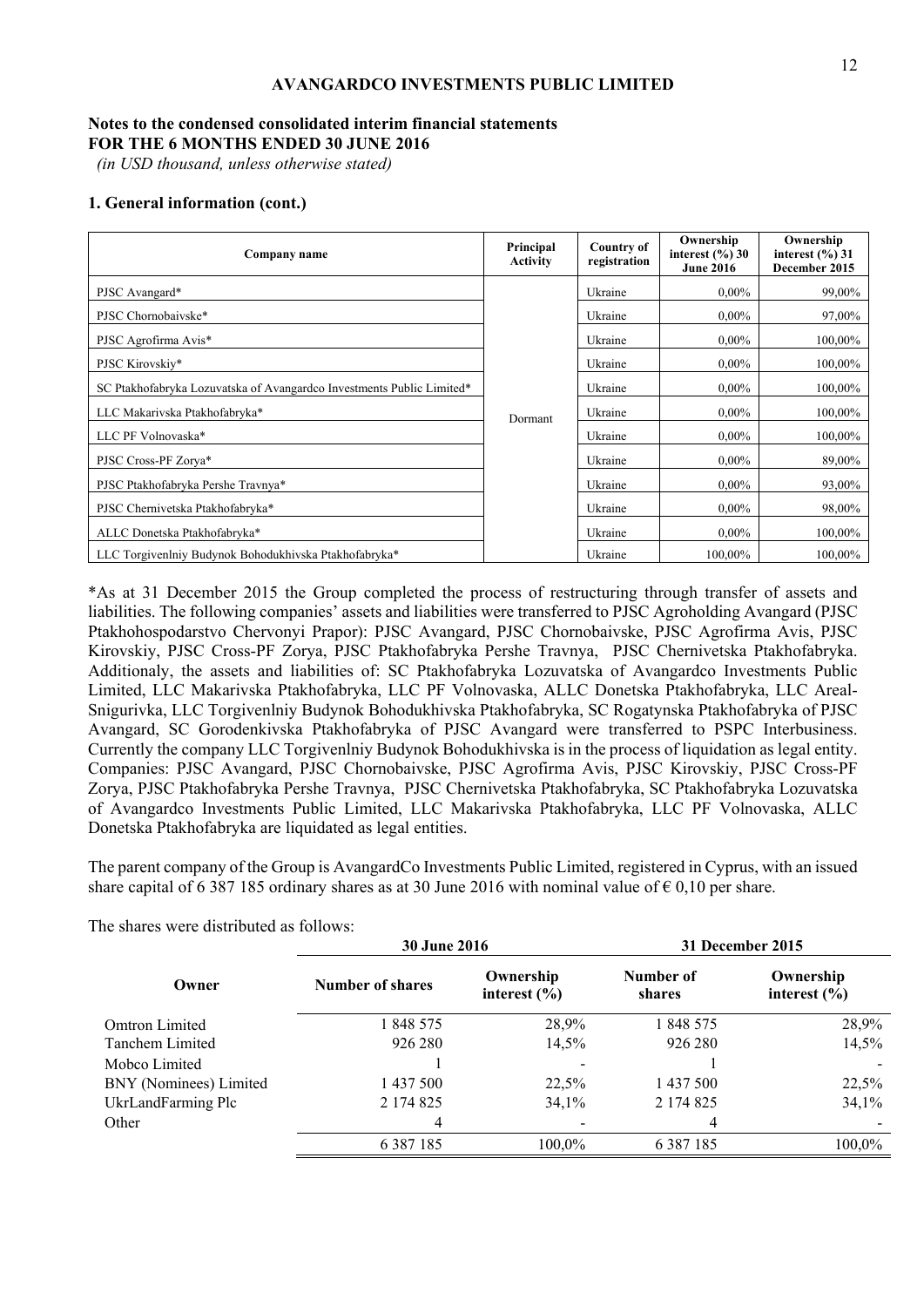## **Notes to the condensed consolidated interim financial statements FOR THE 6 MONTHS ENDED 30 JUNE 2016**

 *(in USD thousand, unless otherwise stated)* 

# **1. General information (cont.)**

As at 30 June 2016 and 31 December 2015 the interests in Omtron Limited and Tanchem Limited beneficially owned by UkrLandFarming Plc were as follows:

|                        | Ownership interest $(\% )$ | Ownership interest $(\% )$ |
|------------------------|----------------------------|----------------------------|
|                        | as at 30 June 2016         | as at 31 December 2015     |
| Omtron Limited         | 100%                       | 100%                       |
| <b>Tanchem Limited</b> | 100%                       | 100%                       |

As at 30 June 2016 and 31 December 2015 the direct interests in Mobco Limited and UkrLandFarming Plc beneficially owned by Oleg Bakhmatyuk ("the beneficial owner" hereinafter) were as follows:

|                    | Ownership interest $(\% )$<br>as at 30 June 2016 | Ownership interest $(\% )$<br>as at 31 December 2015 |
|--------------------|--------------------------------------------------|------------------------------------------------------|
| Mobco Limited      | 100%                                             | $100\%$                                              |
| UkrLandFarming Plc | 95%                                              | 95%                                                  |

## **2. Basis of preparation**

## **2.1 Statement of compliance**

These condensed consolidated interim financial statements as at and for the 6 months ended 30 June 2016 have been prepared in accordance with International Accounting Standard (IAS) 34 "Interim Financial Reporting", and should be read in conjuction with the Group's last annual consolidated financial statements as at and for the year ended 31 December 2015 ("last annual financial statements"). These condensed consolidated interim financial statements do not include all the information required for a complete set of IFRS financial statements. However, selected explanatory notes are included to explain events and transactions that are significant to an understanding of the changes in the Group's financial position and performance since the last financial statements.

## **2.2 Basis of measurement**

These condensed consolidated interim financial statements have been prepared on the historical cost basis, except for the biological assets which are measured at fair value and bonds, loans and investments held to maturity which are measured at amortised cost.

## **2.3 Functional and presentation currency**

The functional currency of all companies of the Group is the Ukrainian Hryvnia ("UAH") except in the case of the Cyprus parent company, AvangardCo Investments Public Limited, whose functional currency changed from UAH to Euro ("EUR") as from 1 January 2014. Transactions in currencies other than the functional currency of the Group's companies are treated as transactions in foreign currencies. The Group's management decided to use US dollar ("USD") as the presentation currency for financial and management reporting purposes. Exchange differences arising are classified as equity and transferred to the translation reserve.

# **2.4 Going concern basis**

These condensed consolidated interim financial statements have been prepared under the going concern basis, which assumes the realisation of assets and settlement of liabilities in the course of ordinary economic activity. Renewals of the Group's assets, and the future activities of the Group, are significantly influenced by the current and future economic environment in Ukraine. The Board of Directors and Management are closely monitoring the events in the current operating environment of the Group described in note 29 to the condensed consolidated interim financial statements and consider that the Group is able to continue its operations as a going concern.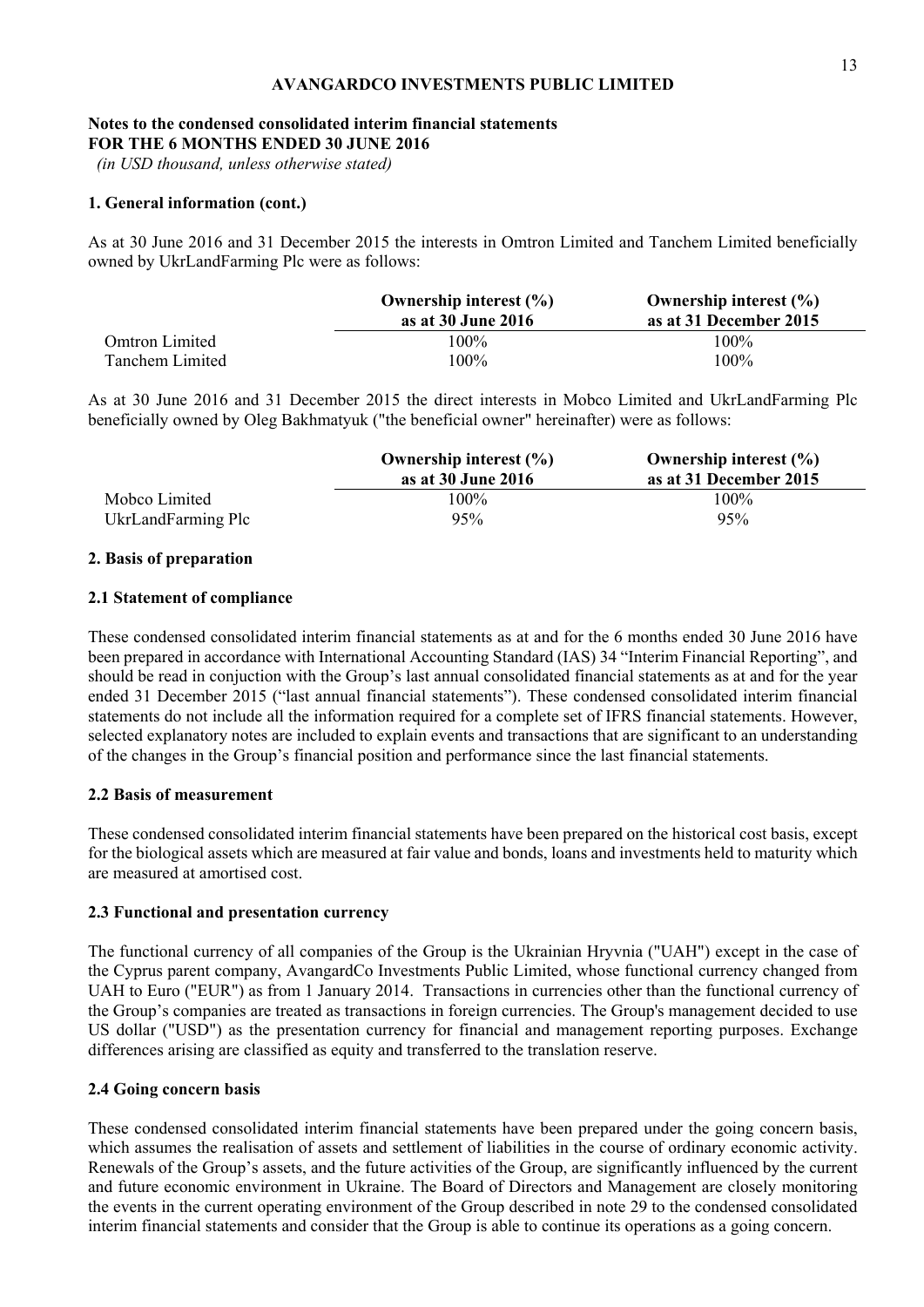# **Notes to the condensed consolidated interim financial statements FOR THE 6 MONTHS ENDED 30 JUNE 2016**

 *(in USD thousand, unless otherwise stated)* 

# **3. Significant accounting policies**

The accounting policies applied in these condensed consolidated interim financial statements are the same as those applied in the Group's annual consolidated financial statements as at and for the year ended 31 December 2015.

# **3.1 Foreign currency translation**

# *(а) Transactions and balances*

Transactions in foreign currencies are initially recorded by the Group entities at their respective functional currency rates prevailing at the date of the transaction.

Monetary assets and liabilities are translated into the functional currency of each company included into the Group, at the rates ruling at the reporting period. Foreign exchange gains and losses, arising from transactions in foreign currency, and also from translation of monetary assets and liabilities into the functional currency of each company included into the Group at the rate ruling at the end of the year, are recognised to profit or loss.

The exchange rates used for the preparation of these condensed consolidated interim financial statements, are presented as follows:

| Currency          | <b>30 June 2016</b> | Weighted<br>average for the<br>6 months ended<br><b>30 June 2016</b> | 31 December<br>2015 | Weighted<br>average for the<br>6 months ended<br><b>30 June 2015</b> | 30 June 2015 |
|-------------------|---------------------|----------------------------------------------------------------------|---------------------|----------------------------------------------------------------------|--------------|
| US dollar to      |                     |                                                                      |                     |                                                                      |              |
| Ukrainian Hryvnia | 24,8544             | 25,4578                                                              | 24,0007             | 21, 3649                                                             | 21,0154      |
| Euro              | 0,9017              | 0,8959                                                               | 0,9152              | 0,8965                                                               | 0,8927       |

The empowerment of the USD against UAH has resulted in the reduction of various values disclosed in the statements of profit or loss and of financial position. This reduction is applicable only in case of translation into presentation currency.

The foreign currencies may be freely convertible to the territory of Ukraine at the exchange rate which is close to the exchange rate established by the National Bank of Ukraine. At the moment, the Ukrainian Hryvnia is not a freely convertible currency outside of Ukraine.

# *(b) Presentation currency*

The financial results and position of each subsidiary are translated into the presentation currency as follows:

(1) At each reporting period of financial statements all the assets and liabilities are translated at the exchange rate of the National Bank of Ukraine at that reporting period;

(2) Income and expenses are translated at the average exchange rates (except for the cases when such average exchange rate is not a reasonably approximate value reflecting cumulative influence of all exchange rates prevailing at the date of transaction, in which case income and expenses are translated at the exchange rates at the date of transaction);

(3) All exchange differences are recognised in other comprehensive income.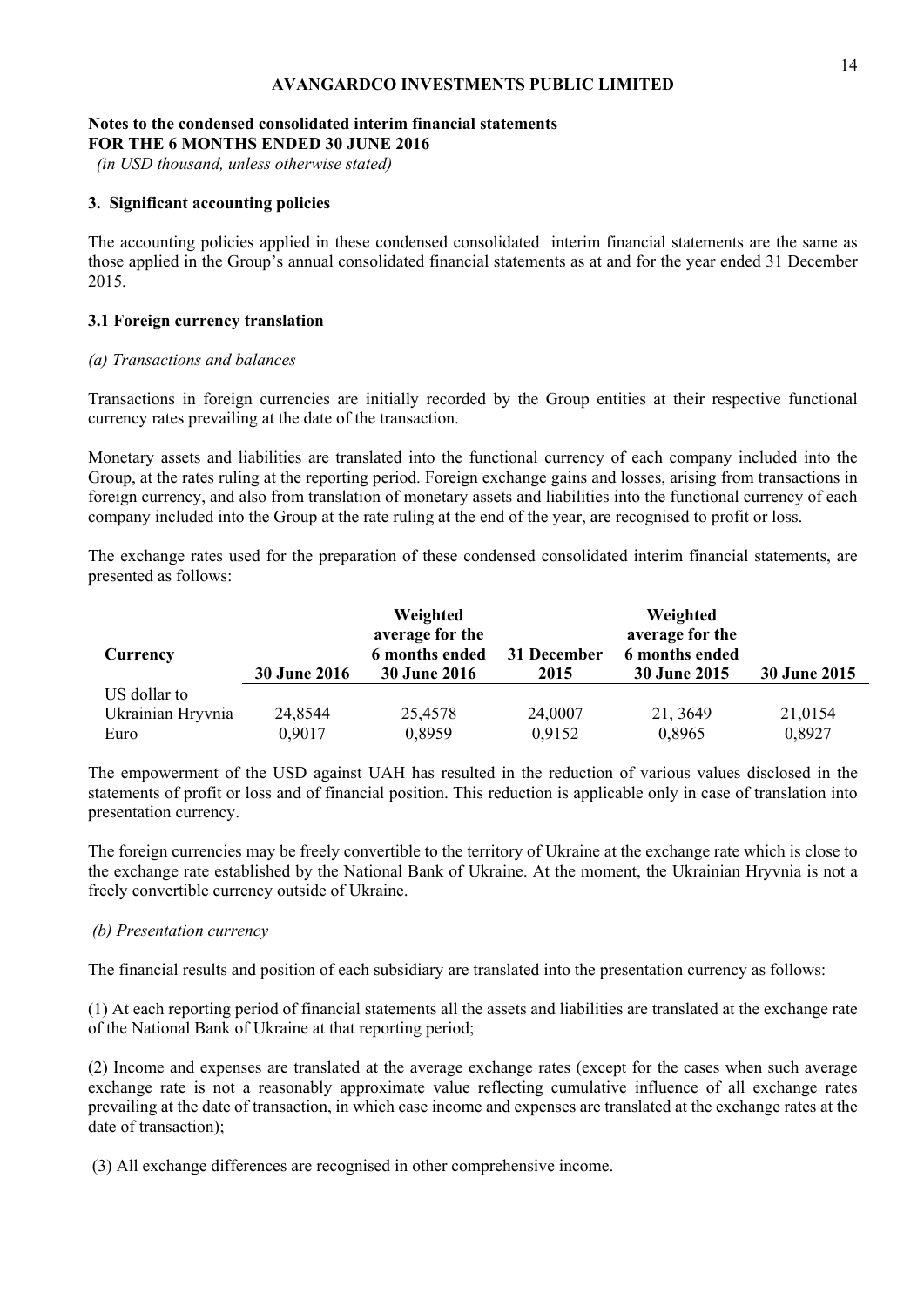# **Notes to the condensed consolidated interim financial statements FOR THE 6 MONTHS ENDED 30 JUNE 2016**

 *(in USD thousand, unless otherwise stated)* 

# **4. Use of judgements and estimates**

In preparing these condensed consolidated interim financial statements, Management has made judgments, estimates and assumptions that affect the application of accounting policies and the reported amounts of income, expenses, assets and liabilities. Actual results may differ from these estimates.

The significant judgments made by Management in applying the Group's accounting policies and the key sources of estimation uncertainty were the same as those that applied to the annual consolidated financial statments as at and for the year ended 31 December 2015.

# **4.1 Measurement of fair values**

A number of the Group's accounting policies and disclosures require the measurement of fair values, for both financial and non-financial assets and liabilities.

The Group has an established control framework with respect to the measurement of fair values. This includes a valuation team that has overall responsibility for overseeing all significant fair value measurements, including Level 3 fair values, and reports directly to the CFO.

The valuation team regularly reviews significant unobservable inputs and valuation adjustments. If third party information, such as broker quotes or pricing services, is used to measure fair values, then the valuation team assesses the evidence obtained from the third parties to support the conclusion that these valuations meet the requirements of IFRS, including the level in the fair value hierarchy in which the valuations should be classified.

Significant valuation issues are reported to the Board of Directors.

When measuring the fair value of an asset or a liability, the Group uses market observable data as far as possible. Fair values are categorised into different levels in a fair value hierarchy based on the inputs used in the valuation techniques as follows.

• *Level 1*: quoted prices (unadjusted) in active markets for identical assets or liabilities.

• *Level 2*: inputs other than quoted prices included in Level 1 that are observable for the asset or liability, either directly (i.e. as prices) or indirectly (i.e. derived from prices).

• *Level 3*: inputs for the asset or liability that are not based on observable market data (unobservable inputs).

If the inputs used to measure the fair value of an asset or a liability might be categorised in different levels of the fair value hierarchy, then the fair value measurement is categorised in its entirety in the same level of the fair value hierarchy as the lowest level input that is significant to the entire measurement. The Group recognises transfers between levels of the fair value hierarchy at the end of the reporting period during which the change has occurred.

Futher information about the assumptions made in measuring fair values is included in relevant notes.

# **4.2 Ukrainian business environment**

Ukraine's political and economic situation has deteriorated significantly since 2014. Following political and social unrest in early 2014, in March 2014, various events in Crimea led to the accession of the Republic of Crimea to the Russian Federation, which was not recognised by Ukraine and many other countries. This event resulted in a significant deterioration of the relationship between Ukraine and the Russian Federation. Following the instability in Crimea, regional tensions have spread to the Eastern regions of Ukraine, primarily Donetsk and Lugansk regions. In May 2014, protests in those regions escalated into military clashes and armed conflict between supporters of the self-declared republics of the Donetsk and Lugansk regions and the Ukrainian forces, which continued throughout the date of these financial statements. As a result of this conflict, part of the Donetsk and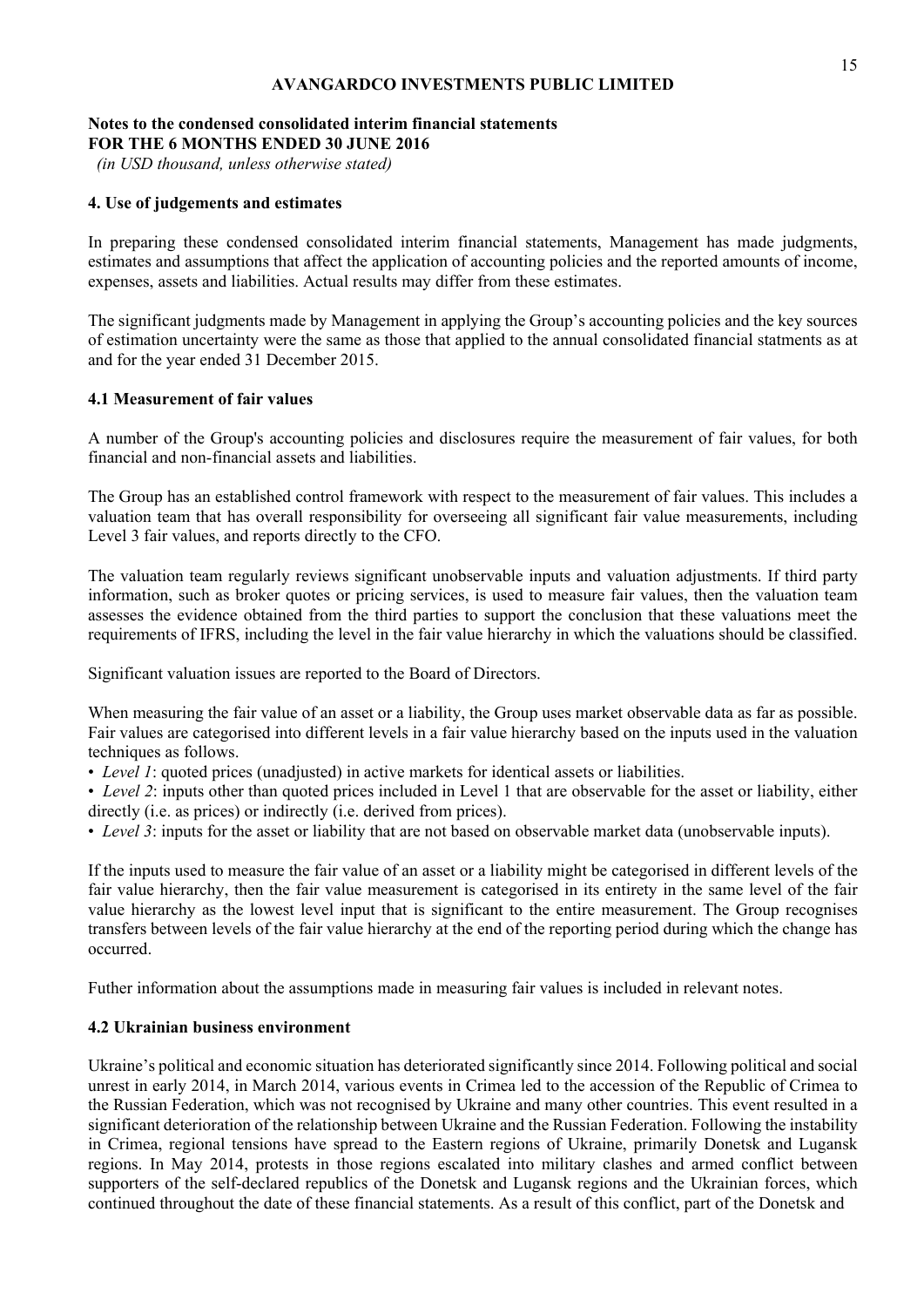# **Notes to the condensed consolidated interim financial statements FOR THE 6 MONTHS ENDED 30 JUNE 2016**

 *(in USD thousand, unless otherwise stated)* 

# **4. Use of judgements and estimates (cont.)**

# **4.2 Ukrainian business environment (cont.)**

Lugansk regions remains under control of the self-proclaimed republics, and Ukrainian authorities are not currently able to fully enforce Ukrainian laws on this territory.

Political and social unrest combined with the military conflict in the Donetsk and Lugansk regions has deepened the ongoing economic crisis, caused a fall in the country's gross domestic product and foreign trade, deterioration in state finances, depletion of the National Bank of Ukraine's foreign currency reserves, significant devaluation of the national currency and a further downgrading of the Ukrainian sovereign debt credit ratings. Following the devaluation of the national currency, the National Bank of Ukraine introduced certain administrative restrictions on currency conversion transactions, which among others included restrictions on purchases of foreign currency by individuals and companies, the requirement to convert 75% of foreign currency proceeds to local currency, a ban on payment of dividends abroad, a ban on early repayment of foreign loans and restrictions on cash withdrawals from banks. These events had a negative effect on Ukrainian companies and banks, significantly limiting their ability to obtain financing on domestic and international markets.

The final resolution and the effects of the political and economic crisis are difficult to predict but may have further severe effects on the Ukrainian economy.

Whilst, Group's management considers that all necessary actions are being performed to maintain financial stability of the Group in current circumstances, continuation of the current unstable business environment may adversely affect results and financial position of the Group, in a manner not currently determinable. These condensed consolidated interim financial statements reflect current management estimation of Ukrainian business environment influence on the financial position of the Group. Situation development may differ from management expectations. These financial statements were not adjusted to reflect events after the reporting period.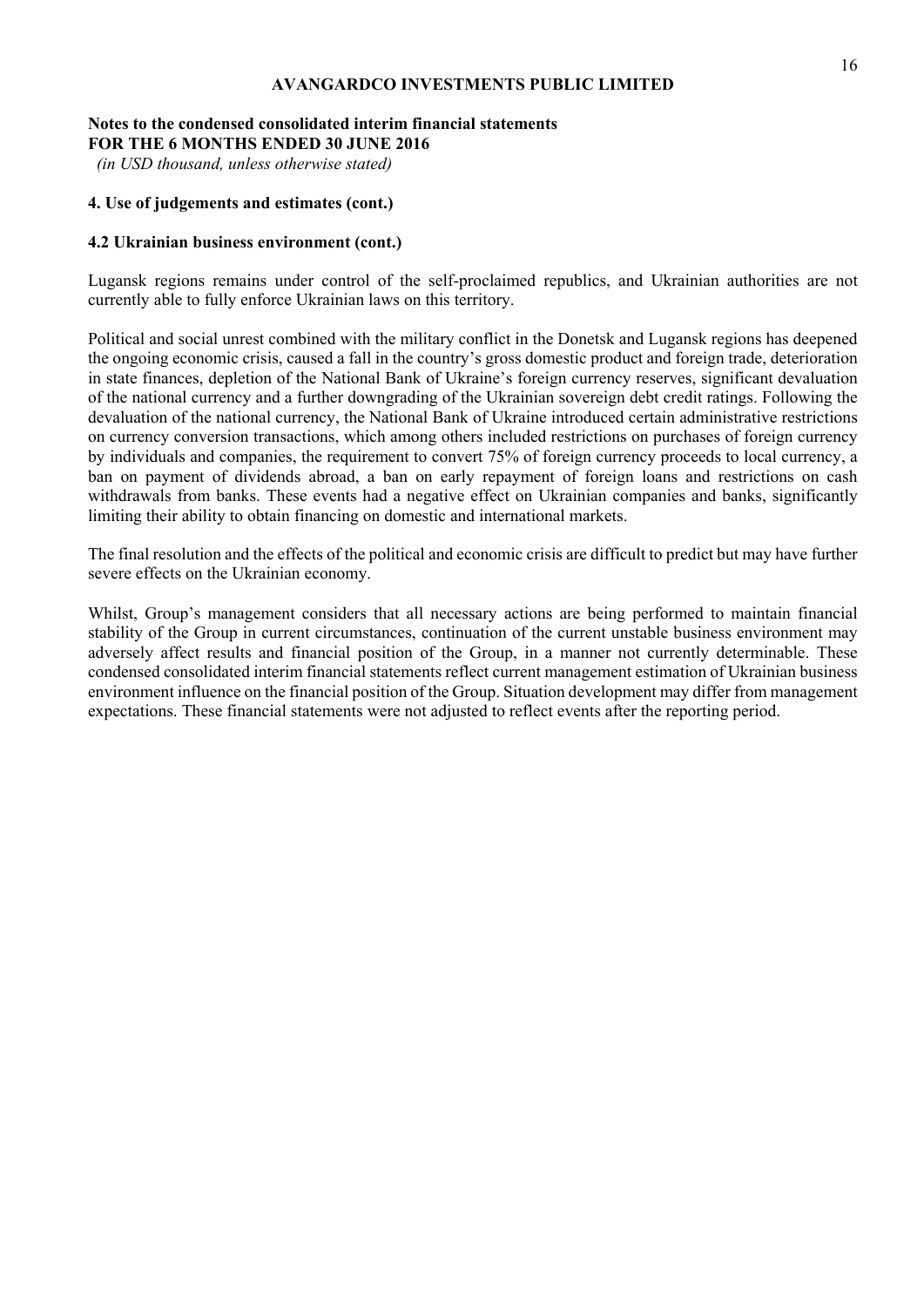# **Notes to the condensed consolidated interim financial statements FOR THE 6 MONTHS ENDED 30 JUNE 2016**

 *(in USD thousand, unless otherwise stated)* 

# **5. Property, plant and equipment**

| Cost                             | Land    | <b>Buildings and</b><br>structures | <b>Machinery</b> and<br>equipment | Equipment<br>for<br>biological<br>assets | <b>Vehicles</b> | Other<br>equipment | <b>Assets under</b><br>construction-in-<br>progress and<br>uninstalled<br>equipment | <b>Total</b> |
|----------------------------------|---------|------------------------------------|-----------------------------------|------------------------------------------|-----------------|--------------------|-------------------------------------------------------------------------------------|--------------|
| <b>Balance at 1 January 2016</b> | 1 1 5 3 | 259 442                            | 55 073                            | 80 861                                   | 2446            | 1322               | 57 321                                                                              | 457 618      |
| Acquisitions                     | 25      | 133                                | 81                                | 8                                        | 49              |                    | 13 406                                                                              | 13 707       |
| Disposals                        | (4)     |                                    | (246)                             |                                          | (2)             |                    | (626)                                                                               | (878)        |
| Internal transfers               |         | 46                                 | (7460)                            | 7581                                     |                 |                    | (167)                                                                               |              |
| Foreign currency translation     | (39)    | (9385)                             | (2 210)                           | (2000)                                   | (84)            | (46)               | (848)                                                                               | (14612)      |
| Reclassification                 |         | (19682)                            | (5535)                            | 24 4 94                                  |                 |                    | 723                                                                                 |              |
| <b>Balance at 30 June 2016</b>   | 1 1 35  | 230 554                            | 39 703                            | 110 944                                  | 2409            | 1 2 8 1            | 69809                                                                               | 455 835      |
| <b>Accumulated depreciation</b>  |         |                                    |                                   |                                          |                 |                    |                                                                                     |              |
| <b>Balance at 1 January 2016</b> |         | 24 802                             | 9489                              | 16 051                                   | 1455            | 876                | $\overline{\phantom{a}}$                                                            | 52 673       |
| Depreciation charge              |         | 3 7 4 5                            | 1401                              | 2416                                     | 104             | 72                 | -                                                                                   | 7738         |
| Depreciation eliminated on       |         |                                    |                                   |                                          |                 |                    |                                                                                     |              |
| disposal                         |         |                                    | (74)                              |                                          | (2)             |                    |                                                                                     | (76)         |
| Foreign currency translation     |         | (807)                              | (379)                             | (346)                                    | (48)            | (25)               | $\overline{\phantom{a}}$                                                            | (1605)       |
| Reclassification                 |         | (2177)                             | (3657)                            | 5 8 3 4                                  |                 |                    |                                                                                     |              |
| <b>Balance at 30 June 2016</b>   |         | 25 5 63                            | 6780                              | 23 955                                   | 1509            | 923                | $\blacksquare$                                                                      | 58 730       |
| Net book value                   |         |                                    |                                   |                                          |                 |                    |                                                                                     |              |
| <b>Balance at 30 June 2016</b>   | 1 1 35  | 204 991                            | 32 923                            | 86 989                                   | 900             | 358                | 69809                                                                               | 397 105      |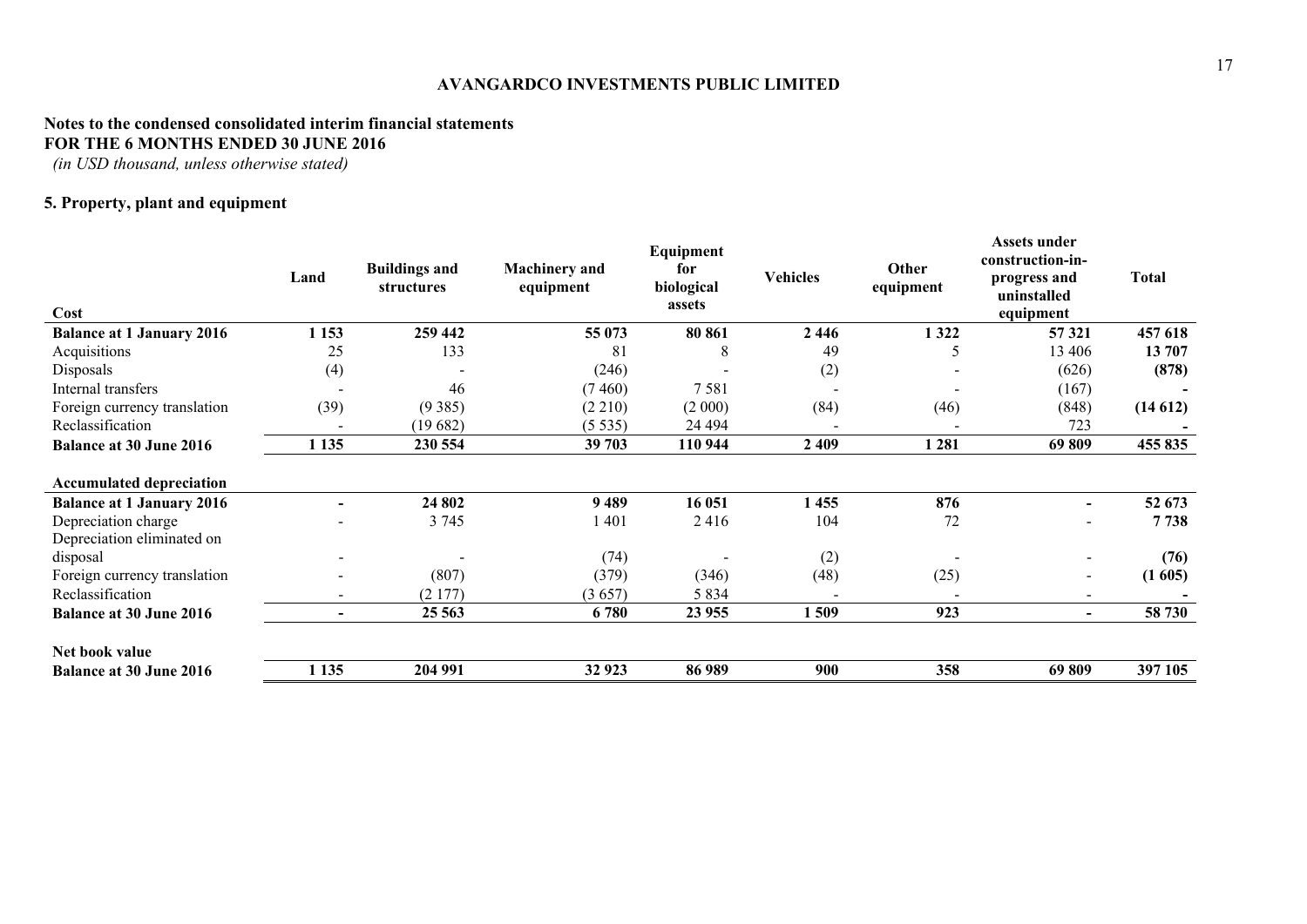# **Notes to the condensed consolidated interim financial statements FOR THE 6 MONTHS ENDED 30 JUNE 2016**

 *(in USD thousand, unless otherwise stated)* 

# **5. Property, plant and equipment (cont.)**

| Cost                             | Land           | <b>Buildings and</b><br>structures | <b>Machinery</b> and<br>equipment | Equipment<br>for biological<br>assets | <b>Vehicles</b> | Other<br>equipment | Assets under<br>construction-in-<br>progress and<br>uninstalled<br>equipment | <b>Total</b> |
|----------------------------------|----------------|------------------------------------|-----------------------------------|---------------------------------------|-----------------|--------------------|------------------------------------------------------------------------------|--------------|
| <b>Balance at 1 January 2015</b> | 1756           | 360 710                            | 85 479                            | 84 338                                | 3 1 1 4         | 1730               | 98 854                                                                       | 635 981      |
| Acquisitions                     |                | 329                                | 929                               |                                       | 3               | 23                 | 14 703                                                                       | 15 987       |
| Disposals                        |                | (10)                               | (15)                              |                                       | (17)            | (19)               | (15)                                                                         | (76)         |
| Internal transfers               |                | (53)                               | 62                                |                                       |                 | 50                 | (59)                                                                         |              |
| Foreign currency translation     | (439)          | (90040)                            | (21309)                           | (21068)                               | (777)           | (432)              | (23634)                                                                      | (157 699)    |
| Reclassification                 |                | 791                                | 102                               | (672)                                 |                 |                    | (221)                                                                        |              |
| <b>Balance at 30 June 2015</b>   | 1317           | 271 727                            | 65 248                            | 62 598                                | 2 3 2 3         | 1352               | 89 628                                                                       | 494 193      |
| <b>Accumulated depreciation</b>  |                |                                    |                                   |                                       |                 |                    |                                                                              |              |
| <b>Balance at 1 January 2015</b> |                | 24 3 27                            | 9 1 2 4                           | 19571                                 | 1897            | 1 1 4 0            | $\blacksquare$                                                               | 56 059       |
| Depreciation charge              |                | 4 8 9 2                            | 5 3 7 6                           | 1751                                  | 144             | 92                 | $\overline{\phantom{a}}$                                                     | 12 2 5 5     |
| Depreciation eliminated on       |                |                                    |                                   |                                       |                 |                    |                                                                              |              |
| disposal                         |                | (1)                                | (15)                              |                                       | (16)            | (14)               |                                                                              | (46)         |
| Foreign currency translation     |                | (6124)                             | (2 207)                           | (5030)                                | (494)           | (285)              | $\overline{\phantom{a}}$                                                     | (14140)      |
| Reclassification                 |                | 34                                 | 10                                | (44)                                  |                 |                    |                                                                              |              |
| <b>Balance at 30 June 2015</b>   | $\blacksquare$ | 23 128                             | 12 288                            | 16 248                                | 1531            | 933                | $\overline{\phantom{0}}$                                                     | 54 128       |
| Net book value                   |                |                                    |                                   |                                       |                 |                    |                                                                              |              |
| <b>Balance at 30 June 2015</b>   | 1317           | 248 599                            | 52 960                            | 46 350                                | 792             | 419                | 89 628                                                                       | 440 065      |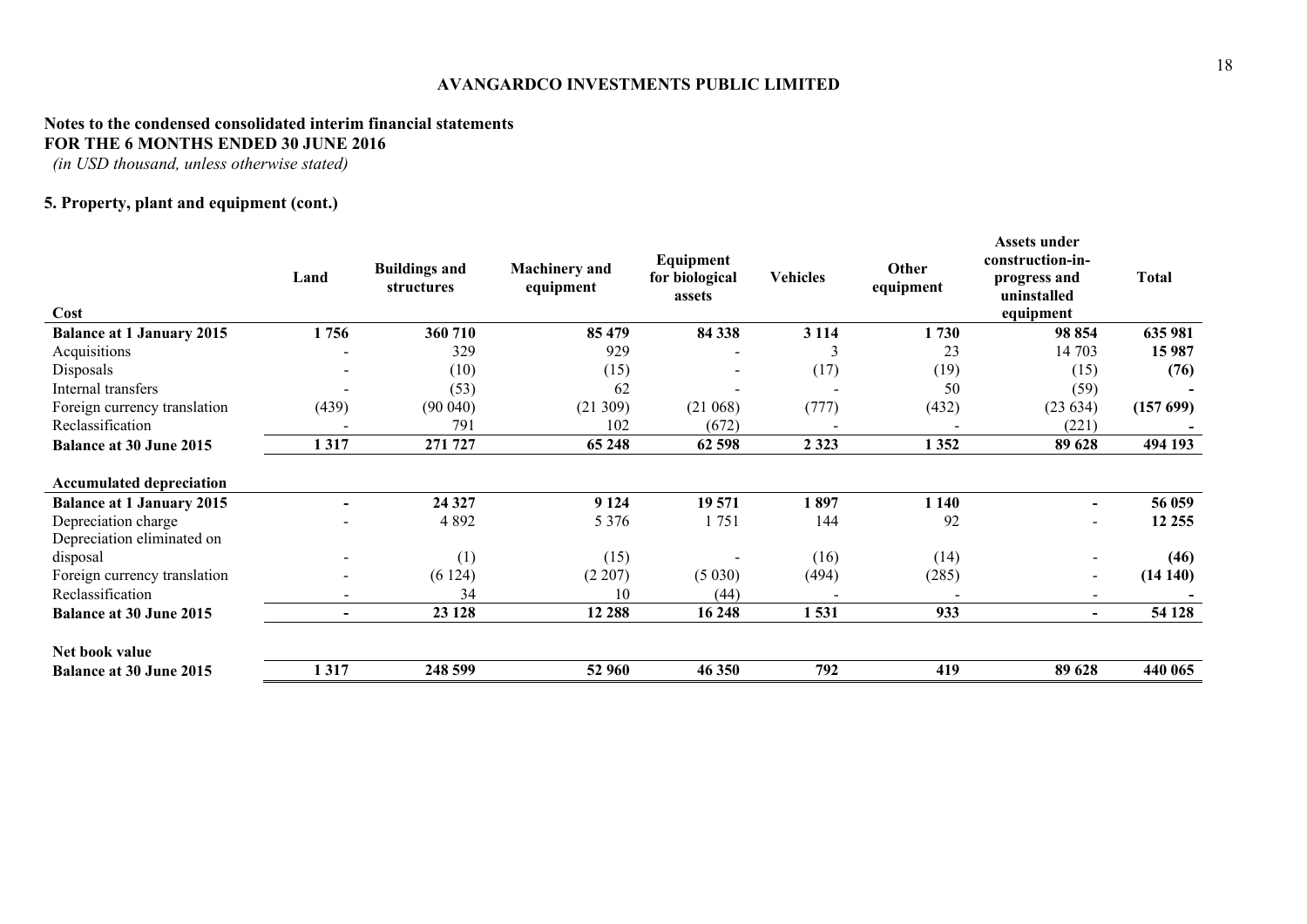## **Notes to the condensed consolidated interim financial statements FOR THE 6 MONTHS ENDED 30 JUNE 2016**

 *(in USD thousand, unless otherwise stated)* 

# **5. Property, plant and equipment (cont.)**

As at 30 June 2016 and 31 December 2015 the property, plant and equipment with carring amount USD 35 625 thousand and USD 41 191 thousand were pledged as security for Group's loans.

 As at 30 June 2016 and 31 December 2015 the net book value of property, plant and equipment which were acquired under finance leases amounted to USD 36 thousand and USD 42 thousand respectively.

# **6. Biological assets**

|                                  | <b>Note</b> | <b>30 June 2016</b> | 31 December 2015 |
|----------------------------------|-------------|---------------------|------------------|
| Non-current biological assets    |             |                     |                  |
| Replacement poultry              | $a)$ , b)   | 6 1 5 3             | 13 403           |
|                                  |             | 6 1 5 3             | 13 403           |
| <b>Current biological assets</b> |             |                     |                  |
| Commercial poultry               | $a)$ , b)   | 13 610              | 13736            |
|                                  |             | 13 610              | 13 736           |
| <b>Total</b>                     |             | 19 763              | 27 139           |

Commercial poultry and replacement poultry were as follows:

|            | <b>30 June 2016</b>      |            | 31 December 2015         |                   |  |
|------------|--------------------------|------------|--------------------------|-------------------|--|
|            | Number,<br>thousand head | Fair value | Number,<br>thousand head | <b>Fair value</b> |  |
| Loman      | 13 03 1                  | 19 3 26    | 11 041                   | 22 5 7 6          |  |
| Hy-Line    | 53                       | 16         | 1 0 9 4                  | 1 3 7 4           |  |
| Hisex      | $\overline{\phantom{a}}$ |            | 73                       | 9                 |  |
| Brown Nick | 100                      | 23         | 1 000                    | 2 1 1 3           |  |
| Decalb     | 134                      | 91         | 202                      | 463               |  |
| Tetra      | 345                      | 307        | 197                      | 604               |  |
|            | 13 663                   | 19 763     | 13 607                   | 27 139            |  |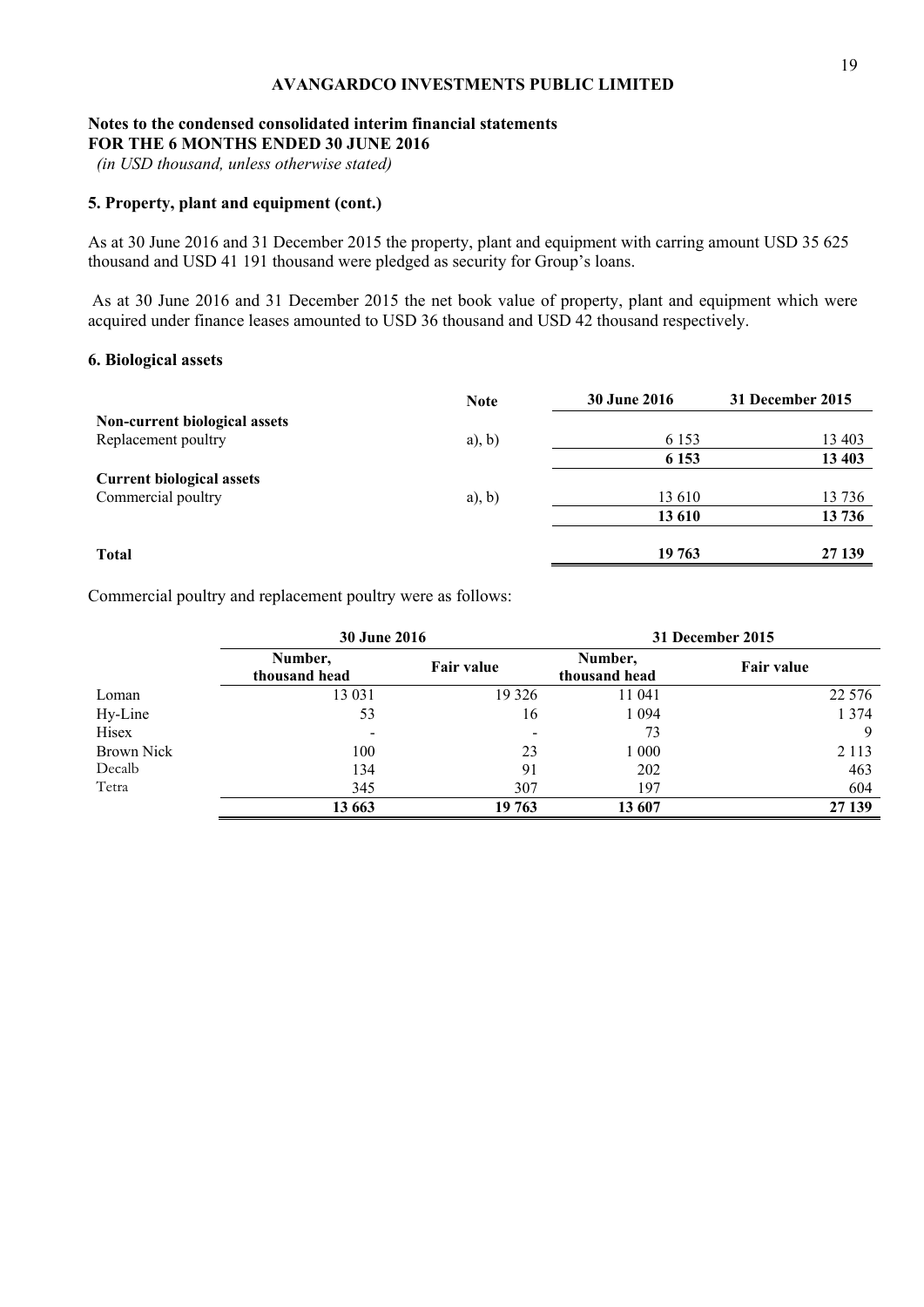# **Notes to the condensed consolidated interim financial statements FOR THE 6 MONTHS ENDED 30 JUNE 2016**

 *(in USD thousand, unless otherwise stated)* 

## **6. Biological assets (cont.)**

b) Reconciliation of commercial and replacement poultry fair value was as follows:

| <b>Balance at 1 January 2015</b>                   | 49 865   |
|----------------------------------------------------|----------|
| Acquisitions                                       | 14 6 6 6 |
| Increase in value as a result of increase in       |          |
| weight/number                                      | 25 6 94  |
| Net change in fair value                           | 2 0 6 8  |
| Decrease in value resulting from assets disposal   | (20964)  |
| Effect from translation into presentation currency | (12516)  |
| Decrease in value resulting from hens slaughtering | (25390)  |
| Other changes                                      | (51)     |
| <b>Balance at 30 June 2015</b>                     | 33 372   |
|                                                    |          |
| <b>Balance at 1 January 2016</b>                   | 27 139   |
| Acquisitions                                       | 5463     |
| Increase in value as a result of increase in       |          |
| weight/number                                      | 13 944   |
| Net change in fair value                           | (3 023)  |
| Decrease in value resulting from assets disposal   | (3926)   |
| Effect from translation into presentation currency | (1084)   |
| Decrease in value resulting from hens slaughtering | (18713)  |
| Other changes                                      | (37)     |
| <b>Balance at 30 June 2016</b>                     | 19 763   |

Due to the absence of an active market for laying hen in Ukraine to determine the fair value of biological assets, the Group uses the discounted net present value of future net cash flows expected from the biological assets. As a discount rate, the rate of 34,70% prevailing as at 30 June 2016 was applied (for the year ended 31 December 2015: 36,94% and for the 6 months ended 30 June 2015: 35,53%).

The line item "Other changes" includes hen mortality, discarding and utilisation of poultry.

## *Regulatory and environmental risk*

The Group is subject to laws and regulation in Ukraine. The Group has established environmental policies and procedures aimed at compliance with local environment and other laws.

#### **7. Held to maturity investments**

Held to maturity investments as at 30 June 2016 and 31 December 2015 were as follows:

|                               | <b>30 June 2016</b> | 31 December 2015 |
|-------------------------------|---------------------|------------------|
| VAT government bonds          | 10481               | 13 025           |
| Discount VAT government bonds | (2 862)             | (3 768)          |
|                               | 7619                | 9 2 5 7          |
|                               | <b>30 June 2016</b> | 31 December 2015 |
| Coupon receivable             | 510                 | 604              |

During the year 2014 the Group's management decided to voluntarily obtain VAT government bonds as a settlement of VAT refundable. These bonds bear a semi-annual interest of 9,5% and mature in 2019.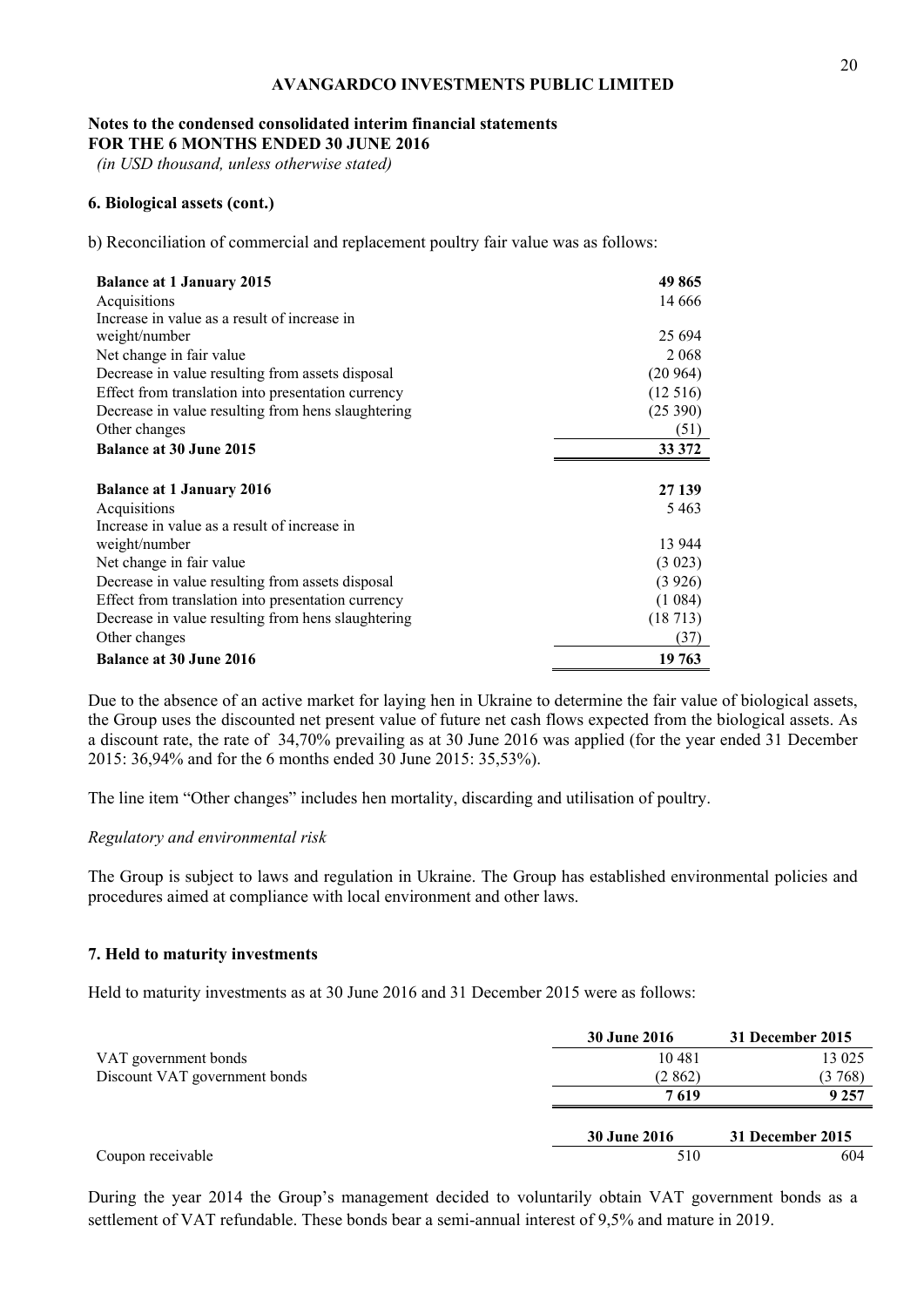## **Notes to the condensed consolidated interim financial statements FOR THE 6 MONTHS ENDED 30 JUNE 2016**

 *(in USD thousand, unless otherwise stated)* 

# **8. Inventories**

Inventories as at 30 June 2016 and 31 December 2015 were as follows:

|                               | <b>30 June 2016</b> | 31 December 2015 |
|-------------------------------|---------------------|------------------|
| Raw and basic materials       | 34 611              | 38 7 33          |
| Work-in-progress              | 369                 |                  |
| Agricultural produce          | 2638                | 356              |
| Finished goods                | 18956               | 8 3 5 7          |
| Package and packing materials | 6.572               | 7904             |
| Goods for resale              | 176                 | 1 5 6 2          |
| Other inventories             | 1819                | 1 1 8 6          |
|                               | 65 141              | 58 149           |

Raw and basic materials mainly consist of grains and mixed fodder inventories.

The Group produced shell eggs in the quantity of 1 248 961 526 (6 months ended 2015: 1 891 829 002 items) which have fair value amounted to USD 65 740 thousand (6 months ended 2015: USD 94 747 thousand).

The amout of inventories written-off for the 6 months ended 30 June 2016 was USD 627 thousand (6 months ended 2015: USD 37 444 thousand) (note 22).

## **9. Trade accounts receivable, net**

As at 30 June 2016 an amount of USD 12 470 thousand or 40,0% of the total carrying value of trade accounts receivable is due from the single most significant client (USD 11 353 thousand or 20,3% as at 31 December 2015).

The provision for doubtful debts and write-offs for trade accounts receivable for the 6 monthes ended 30 June 2016 amounted to USD 21 432 thousand (6 months ended 30 June 2015: USD 35 940 thousand) (note 22).

## **10. Prepayments and other current assets, net**

Decrease in prepayments and other current assets is associated with the change of the Group's policy for procurement of grain due to the unstable situation in Ukraine.

The provision for doubtful debts and write-offs for prepayments and other current assets amounted to USD (252) thousand (6 months ended 30 June 2015: release USD 10 168 thousand) (note 22).

## **11. Cash and cash equivalents**

Cash and cash equivalents as at 30 June 2016 and 31 December 2015 were as follows:

|                                                                                            | 30 June 2016 | 31 December 2015 |
|--------------------------------------------------------------------------------------------|--------------|------------------|
| Cash in banks                                                                              | 17 173       | 31 301           |
| Cash in hand                                                                               |              |                  |
| Cash and cash equivalents represented in condensed<br>consolidated statement of cash flows | 17 178       | 31 307           |

For the 6 months ended 30 June 2015 an amount of USD 28 863 thousand was impaired as a result of Finansova Iniciatyva Bank being placed under liquidation (note 22).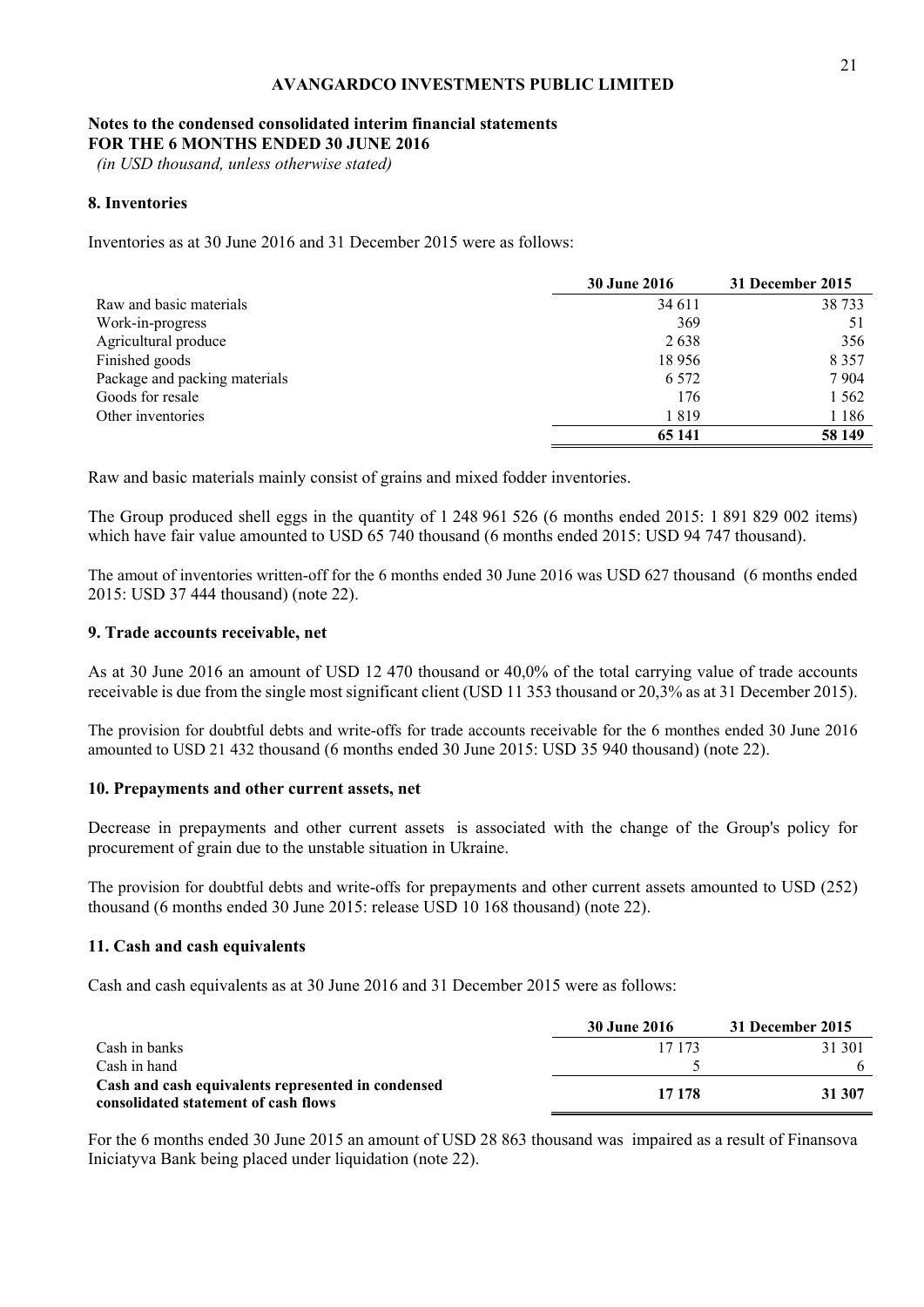# **Notes to the condensed consolidated interim financial statements**

**FOR THE 6 MONTHS ENDED 30 JUNE 2016** 

 *(in USD thousand, unless otherwise stated)* 

# **12. Share capital**

|                                                                        |                     | <b>30 June 2016</b>       |                     | 31 December 2015          |
|------------------------------------------------------------------------|---------------------|---------------------------|---------------------|---------------------------|
|                                                                        | Number of<br>shares | Share capital,<br>USD ths | Number of<br>shares | Share capital,<br>USD ths |
| <b>Authorised</b><br>Ordinary shares Euro 0,10 each                    | 6 500 000           | 908                       | 6.500.000           | 908                       |
| <b>Issued and fully paid</b><br><b>Balance at 30 June /31 December</b> | 6 3 8 7 1 8 5       | 836                       | 6 387 185           | 836                       |

 On 22 April 2010 the Company increased its authorized share capital by 1 500 000 ordinary shares of EUR 0,10 per share.

In May and June 2010 the Company issued 1 387 185 ordinary shares with nominal value EUR 0,10 per share.

In respect of this share issue, the Company generated net share premium amounting to USD 201 164 thousand (net of share issue costs of USD 6 914 thousand) (10 GDR are equal to 1 ordinary share) as a result of initial placement of 14 375 000 GDR on the main market of London Stock Exchange, out of which the 13 871 859 GDR were issued.

# **13. Long-term loans**

Long-term loans as at 30 June 2016 and 31 December 2015 were as follows:

|                                                           | <b>30 June 2016</b> | 31 December 2015 |
|-----------------------------------------------------------|---------------------|------------------|
| Long-term bank loans in national currency                 | 881                 | 913              |
| Long-term bank loans in foreign currency                  | 81 433              | 82 156           |
| <b>Total loans</b>                                        | 82 314              | 83 069           |
| Commodity credit                                          | 357                 | 369              |
|                                                           | 82 671              | 83 438           |
| Current portion of non-current liabilities for bank loans |                     |                  |
| in national currency                                      | (807)               | (456)            |
| Current portion of non-current liabilities for bank loans |                     |                  |
| in foreign currency                                       | (24993)             | (18559)          |
|                                                           | 56 871              | 64 423           |

a) As at 30 June 2016 and 31 December 2015 the long-term bank loans by maturities were as follows:

|                    | <b>30 June 2016</b> | 31 December 2015 |
|--------------------|---------------------|------------------|
| Less than one year | 25 800              | 18 308           |
| From 1 to 2 years  | 13 986              | 17675            |
| From 2 to 3 years  | 12 119              | 13 259           |
| From 3 to 4 years  | 9677                | 10817            |
| From 4 to 5 years  | 8 0 0 8             | 8438             |
| Over 5 years       | 12 724              | 14 572           |
|                    | 82 314              | 83 069           |

b) As at 30 June 2016 and 31 December 2015 the long-term bank loans by currencies were as follows:

|                             | <b>30 June 2016</b> | 31 December 2015 |
|-----------------------------|---------------------|------------------|
| Long-term bank loans in UAH | 881                 | 913              |
| Long-term bank loans in EUR | 81 433              | 82 156           |
|                             | 82 314              | 83 069           |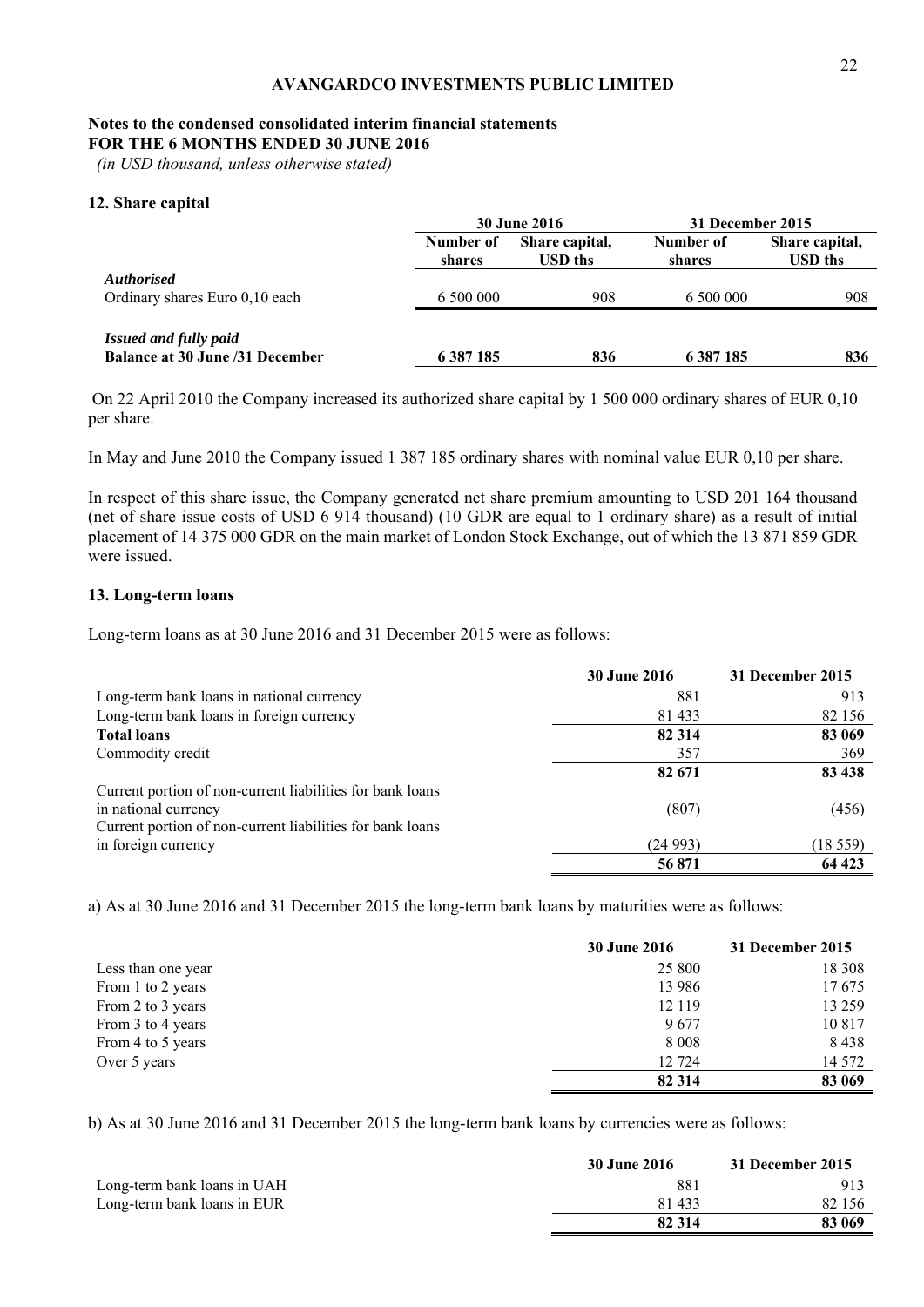## **Notes to the condensed consolidated interim financial statements FOR THE 6 MONTHS ENDED 30 JUNE 2016**

 *(in USD thousand, unless otherwise stated)* 

# **13. Long-term loans (cont.)**

c) As at 30 June 2016 and 31 December 2015 the interest rates for long-term bank loans were as follows:

|                                         | 30 June 2016             | 31 December 2015         |
|-----------------------------------------|--------------------------|--------------------------|
| Long-term bank loans denominated in UAH | 18%                      | 18%                      |
|                                         | $1.5\% + \text{EURIBOR}$ | $1.5\% + \text{EURIBOR}$ |
| Long-term bank loans in EUR             | $2.7\% + \text{EURIBOR}$ | 2.7%+EURIBOR             |

d) Commodity credit in the amount of USD 357 thousand (31 December 2015: USD 369 thousand) is represented by a liability of the Group's companies, OJSC "Volnovahskyi Kombinat Khilboprodiktiv" and OJSC "Ptakhohospodarstvo Chervonyi Prapor" for an interest-free budget loan received in the years 1995-1998 for the acquisition of agricultural products under a Government contract. In case of default after the maturity of the loan the Group's companies are subject to fine and, according to Ukrainian laws, is set equal to compulsory payments in the State budget of Ukraine, applying sanctions stipulated by the laws with regard to late payment of taxes and making of non-tax payments. The commodity credit does not have a maturity date.

# **14. Bond liabilities**

On 29 October 2010, the Company issued 2 000 five year non-convertible bonds with par value equal to USD 100 000 each. The Notes have been admitted to the official list of the UK listing Authority and to trading on London Stock Exchange plc's regulated market with effect from 1 November 2010. The USD 200 000 000 10% Notes, bear interest from 29 October 2010 at a rate of 10% per annum payable semi annually in arrears on 29 April and 29 October in each year, commencing on 29 April 2011. The maturity date is 29 October 2015 and the placement price was 98,093% of the principal amount of the Notes.

Considering different options regarding the maturity of the bonds, the Company has successfully completed a restructuring of its USD 200m 10% Notes due in 29 October 2015 via a Scheme of Arrangement ( the "Scheme"). The Scheme was approved by a majority in number representing more than 75% in value of creditors present and voting either in person or by proxy at the Scheme Meeting held on 22 October 2015. Following this, by an order dated 26 October 2015, the High Court of Justice of England and Wales sanctioned the Scheme.

As a result of the Scheme the following key amendments were made to the terms and conditions of the Notes:

- ‐ *Maturity:* Amended to 29 October 2018, 100% of principal to be redeemed at this date.
- ‐ *Coupon:* The 5% coupon will be payable on 29 October 2015 (representing the semi-annual payment of the existing 10% coupon), with 2% to be paid in cash as a regular coupon payment and 3% to be paid as payment in kind ("PIK"). The 10% coupon will be payable semi-annually in arrears on 29 April and 29 October of each year, commencing 29 April 2016, but subject to the following PIK and cash payment provisions:

| Interest payment date | PIK Interest % | Cash Interest % |
|-----------------------|----------------|-----------------|
| 29.04.16              |                | 25              |
| 29.10.16              |                | 25              |
| 29.04.17              | 50             | 50              |
| 29.10.17              | 50             | 50              |
| 29.04.18              | 25             | 75              |
| 29.10.18              |                | 100             |

The Company appointed UBS Limited as sole solicitation agent, Latham & Watkins as legal counsel, and DFKing as information and tabulation agent amongst other consultants to assist it in the implementation of the Scheme.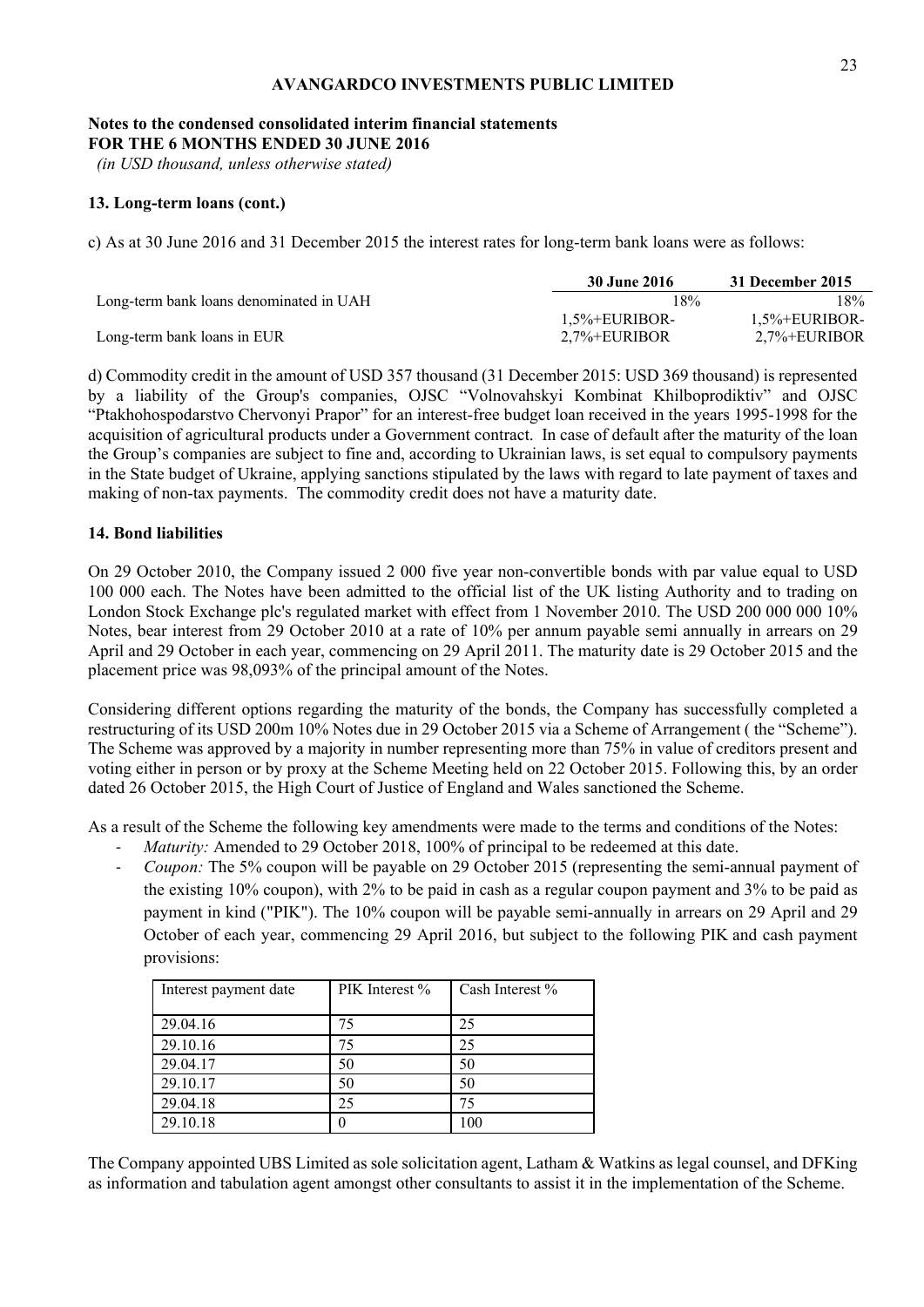# **Notes to the condensed consolidated interim financial statements FOR THE 6 MONTHS ENDED 30 JUNE 2016**

 *(in USD thousand, unless otherwise stated)* 

## **14. Bond liabilities (cont.)**

Surety providers of the bonds following the Scheme were as follows: (1) LLC Torgivelniy Budynok Bohodukhivska Ptahofabryka, (2) PJSC Agroholding Avangard (PJSC Ptakhohospodarstvo Chervonyi Prapor), (3) LLC Imperovo Foods, (4) PSPC Interbusiness, (5) LLC Slovyany.

# **15. Short-term loans**

Short-term loans as at 30 June 2016 and 31 December 2015 were as follows:

|                                           | Note          | <b>30 June 2016</b> | 31 December 2015 |
|-------------------------------------------|---------------|---------------------|------------------|
| Short-term bank loans in foreign currency | $a)$ , b), c) | 50 000              | 50 000           |
|                                           |               | 50 000              | 50 000           |

а) As at 30 June 2016 and 31 December 2015 the short-term bank loans by maturity were as follows:

|                     | 30 June 2016 | 31 December 2015 |
|---------------------|--------------|------------------|
| From 6 to 12 months | 50 000       | 50 000           |
|                     | 50 000       | 50 000           |

b) As at 30 June 2016 and 31 December 2015 the short-term bank loans by currencies were as follows:

|                              | <b>30 June 2016</b> | 31 December 2015 |
|------------------------------|---------------------|------------------|
| Short-term bank loans in USD | 50 000              | 50 000           |
|                              | 50 000              | 50 000           |

c) Short-term bank loans interest rate by currency as at 30 June 2016 and 31 December 2015 were as follows:

|                                          | <b>30 June 2016</b> | 31 December 2015 |
|------------------------------------------|---------------------|------------------|
| Short-term bank loans denominated in USD | 11.00%              | 11.50%           |

## **16. Other accounts payable**

Other accounts payable as at 30 June 2016 and 31 December 2015 were as follows:

|                                                    | <b>Note</b> | <b>30 June 2016</b> | 31 December 2015 |
|----------------------------------------------------|-------------|---------------------|------------------|
| Accrued expenses for future employee benefits      |             | 405                 | 408              |
| Other accrued expenses                             |             | 299                 | 217              |
| Wages and salaries and related taxes liabilities   |             | 489                 | 209              |
| Other taxes and compulsory payments liabilities    | a)          | 4 8 1 0             | 11 006           |
| Accounts payable for property, plant and equipment |             | 192                 | 160              |
| Advances received from customers                   | b)          | 209                 | 528              |
| Interest payable on loans                          |             | 4 0 24              | 2677             |
| Accrued coupon on bonds                            |             | 905                 | 896              |
| Other payables                                     | c)          | 3 1 9 2             | 1857             |
|                                                    |             | 14 5 25             | 17 958           |

a) Other taxes and compulsory payments liabilities mainly comprises of liabilities for VAT and community charges.

b) Advances received from customers consist of prepayments for the sale of agriculture products and finished goods from buyers.

c) Other payables consist of payables for electricity, gas, water, security services, lease and other.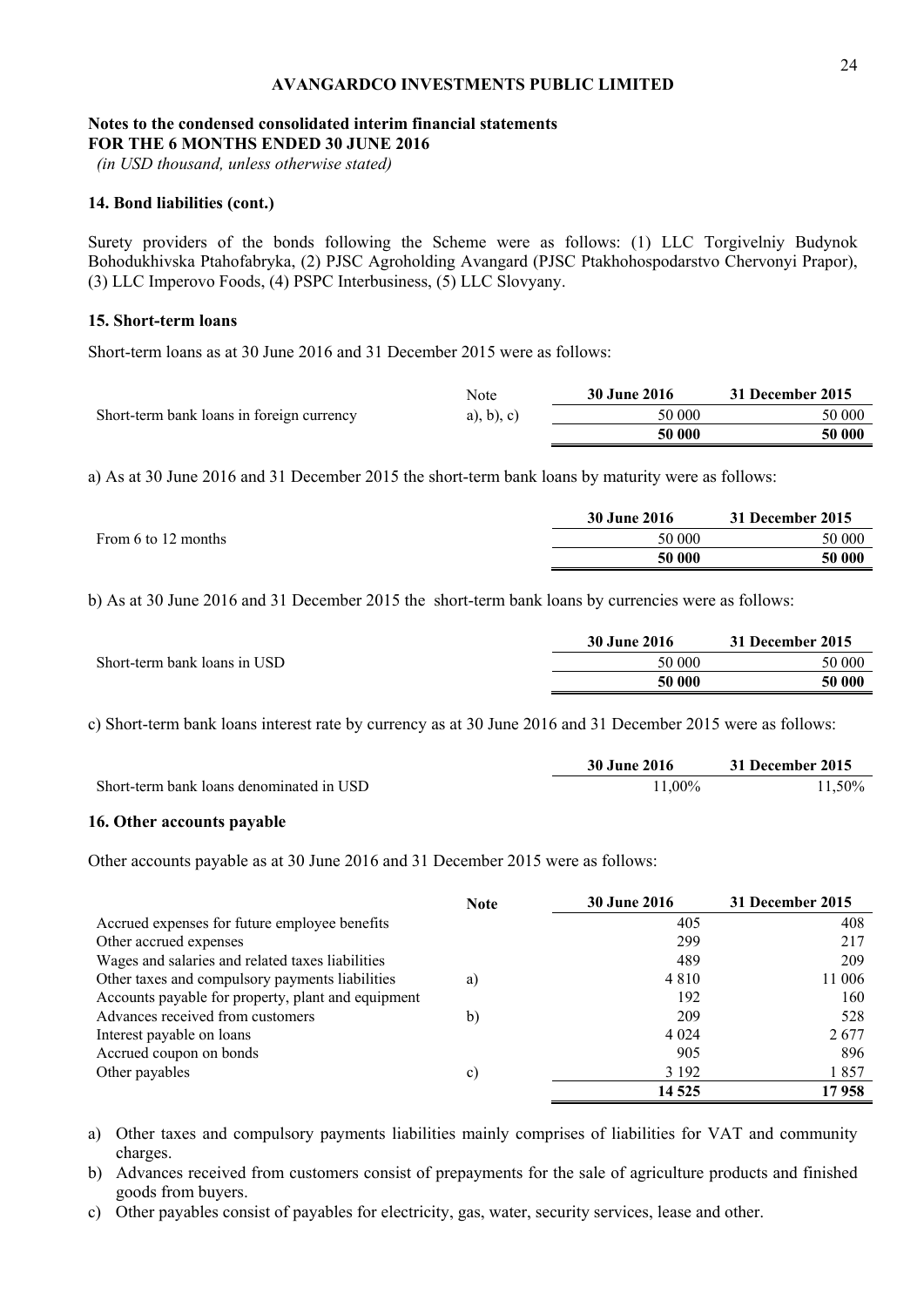# **Notes to the condensed consolidated interim financial statements FOR THE 6 MONTHS ENDED 30 JUNE 2016**

 *(in USD thousand, unless otherwise stated)* 

# **17. Revenue**

Sales revenue for the 6 months ended 30 June 2016 and 30 June 2015 was as follows:

|                                               | 6 months ended      |              |
|-----------------------------------------------|---------------------|--------------|
|                                               | <b>30 June 2016</b> | 30 June 2015 |
| Revenue from finished goods                   | 64 560              | 121 273      |
| Revenue from goods sold and services rendered | 217                 | 124          |
|                                               | 64 777              | 121 397      |

For the 6 months ended 30 June 2016 USD 13 700 thousand (6 months ended 30 June 2015: USD 18 955 thousand) or 21,1% (6 months ended 30 June 2015: 15,6%) from the Group's revenue refers to the sales transactions carried out with one of the Group's clients.

# **18. Cost of sales**

Cost of sales for the 6 months ended 30 June 2016 and 30 June 2015 was as follows:

|                                          | 6 months ended |                     |                     |
|------------------------------------------|----------------|---------------------|---------------------|
|                                          | <b>Note</b>    | <b>30 June 2016</b> | <b>30 June 2015</b> |
| Cost of finished goods sold              | 19             | (58978)             | (115683)            |
| Cost of goods sold and services rendered |                | (100)               | (270)               |
|                                          |                | (59078)             | (115953)            |

## **19. Cost of sales by elements**

The cost of finished goods sold for the 6 months ended 30 June 2016 and 30 June 2015 was as follows:

|                                                   |             | 6 months ended      |              |
|---------------------------------------------------|-------------|---------------------|--------------|
|                                                   | <b>Note</b> | <b>30 June 2016</b> | 30 June 2015 |
| Raw materials                                     |             | (45668)             | (83, 436)    |
| Payroll of production personnel and related taxes |             | (1775)              | (2817)       |
| Depreciation                                      |             | (7604)              | (12086)      |
| Services provided by third parties                |             | (3880)              | (17292)      |
| Other expenses                                    |             | (51)                | (52)         |
|                                                   | 18          | (58978)             | (115683)     |

Services provided by third parties consists of expenses for electricity, storage services, gas, water, current repairs of production premises, sanitary cleaning services, veterinary services and other.

## **20. Finance costs**

Finance costs for the 6 months ended 30 June 2016 and 30 June 2015 was as follows:

|                                   | 6 months ended      |                     |  |
|-----------------------------------|---------------------|---------------------|--|
|                                   | <b>30 June 2016</b> | <b>30 June 2015</b> |  |
| Interest payable on loans         | (3 957)             | (4 081)             |  |
| Total finance expenses on loans   | (3957)              | (4081)              |  |
| Finance expenses on finance lease | (4)                 | (10)                |  |
| Finance expenses on bonds         | (10338)             | (10000)             |  |
| Other finance expenses            | (1 008)             | (817)               |  |
|                                   | (15307)             | (14908)             |  |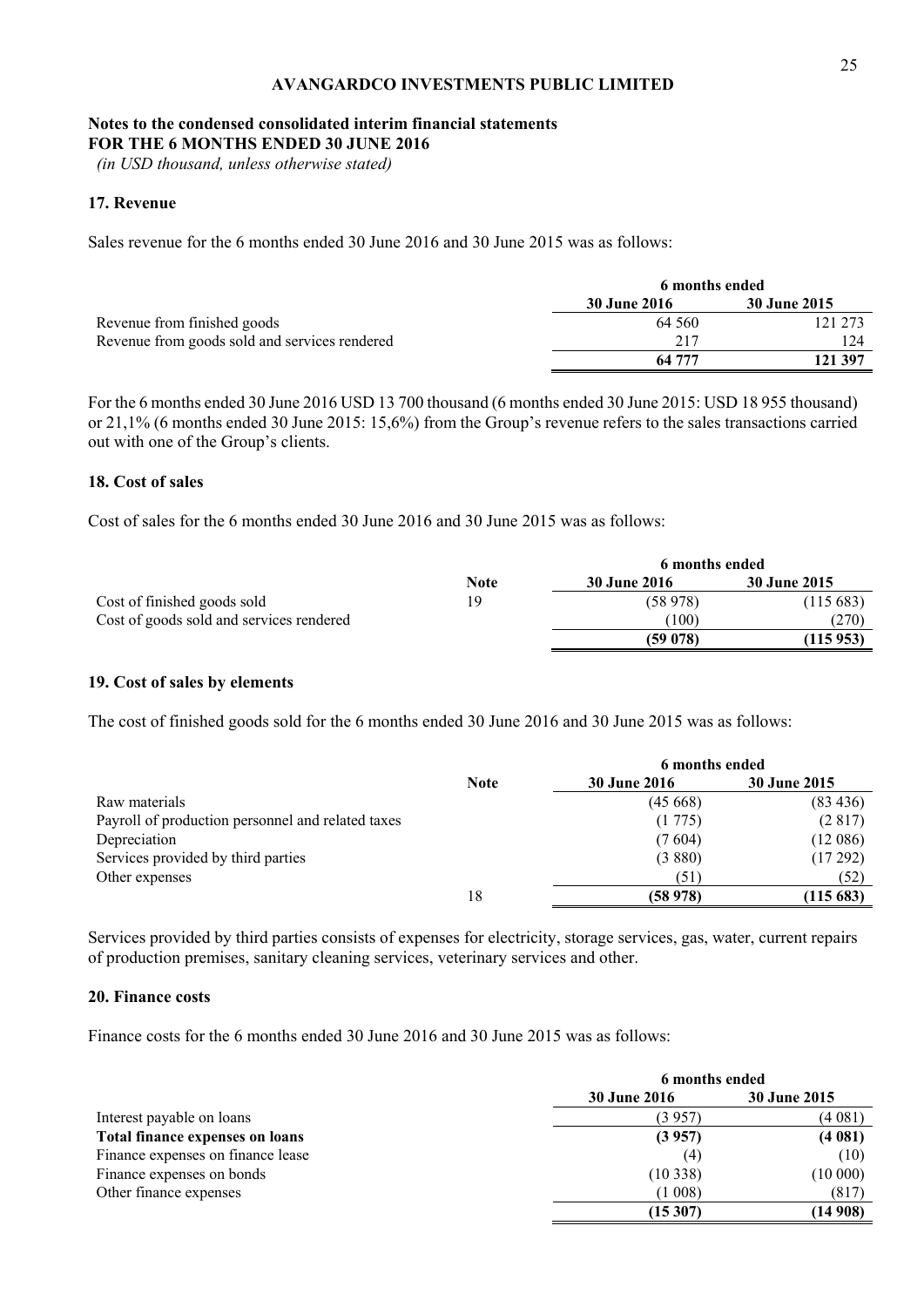# **Notes to the condensed consolidated interim financial statements FOR THE 6 MONTHS ENDED 30 JUNE 2016**

 *(in USD thousand, unless otherwise stated)* 

# **21. Finance income**

Finance income for the 6 months ended 30 June 2016 and 30 June 2015 includes the interest income from VAT government bonds and placement of deposits, amounted to USD 1 521 thousand and USD 2 121 thousand respectively.

# **22. Other operating expenses**

Other operating expenses for the 6 months ended 30 June 2016 and 30 June 2015 were as follows:

|                                                      |             | 6 months ended      |                     |
|------------------------------------------------------|-------------|---------------------|---------------------|
|                                                      | <b>Note</b> | <b>30 June 2016</b> | <b>30 June 2015</b> |
| Loss on disposal of current assets                   |             | (255)               | (4)                 |
| Income/(loss) on disposal of non current assets      |             | 169                 | (6)                 |
| Impairment of current assets                         |             | (627)               | (37503)             |
| Impairment of funds                                  | a)          |                     | (28863)             |
| Gain realised from writing-off of accounts payable   |             | 32                  | 90                  |
| Foreign currency sale (loss)/income                  |             | (37)                | 72                  |
| Provision for doubtful debts and amounts written off |             | (21180)             | (46108)             |
| Fines, penalties recognized                          |             | (34)                | (462)               |
| Other income                                         |             | 1 1 0 3             | 578                 |
|                                                      |             | (20 829)            | (112 206)           |

a) The above amount was a result of the categorisation of Finansova Iniciatyva Bank by the National Bank of Ukraine as insolvent (note 11).

# **23. Income from special VAT treatment**

According to the Tax Code of Ukraine agricultural enterprises (those with a relative value of agricultural products in total sales not less than 75% for the previous 12 months) have a tax benefit for VAT on agricultural transactions: they can retain definite percentage of the difference between VAT on output (which they charge on their agricultural products) and VAT on inputs (which they pay on goods and services required for production of agricultural products), and not to transfer this amount to the state budget, as do other manufacturers.

The saved amount is to be transferred and accumulated at a special bank account and can be used for other production purposes.

On 24 December 2015 the Parliament of Ukraine approved the Law "On amendments to the Tax Code of Ukraine and some other legislation of Ukraine in regard to securing balanced budget revenues in 2016" which, among other things, reduces the VAT subsidy for agricultural producers for 2016.

Currently, VAT subsidy is decreased as follows depending on the specialisation of agricultural production:

| Specialisation          | VAT subsidy at the disposal of payer | VAT paid to state |
|-------------------------|--------------------------------------|-------------------|
|                         |                                      | budget            |
| Crop growers            | 15%                                  | 85%               |
| Milk and cattle farming | 80%                                  | 20%               |
| Other (incl. Avangard)  | 50%                                  | 50%               |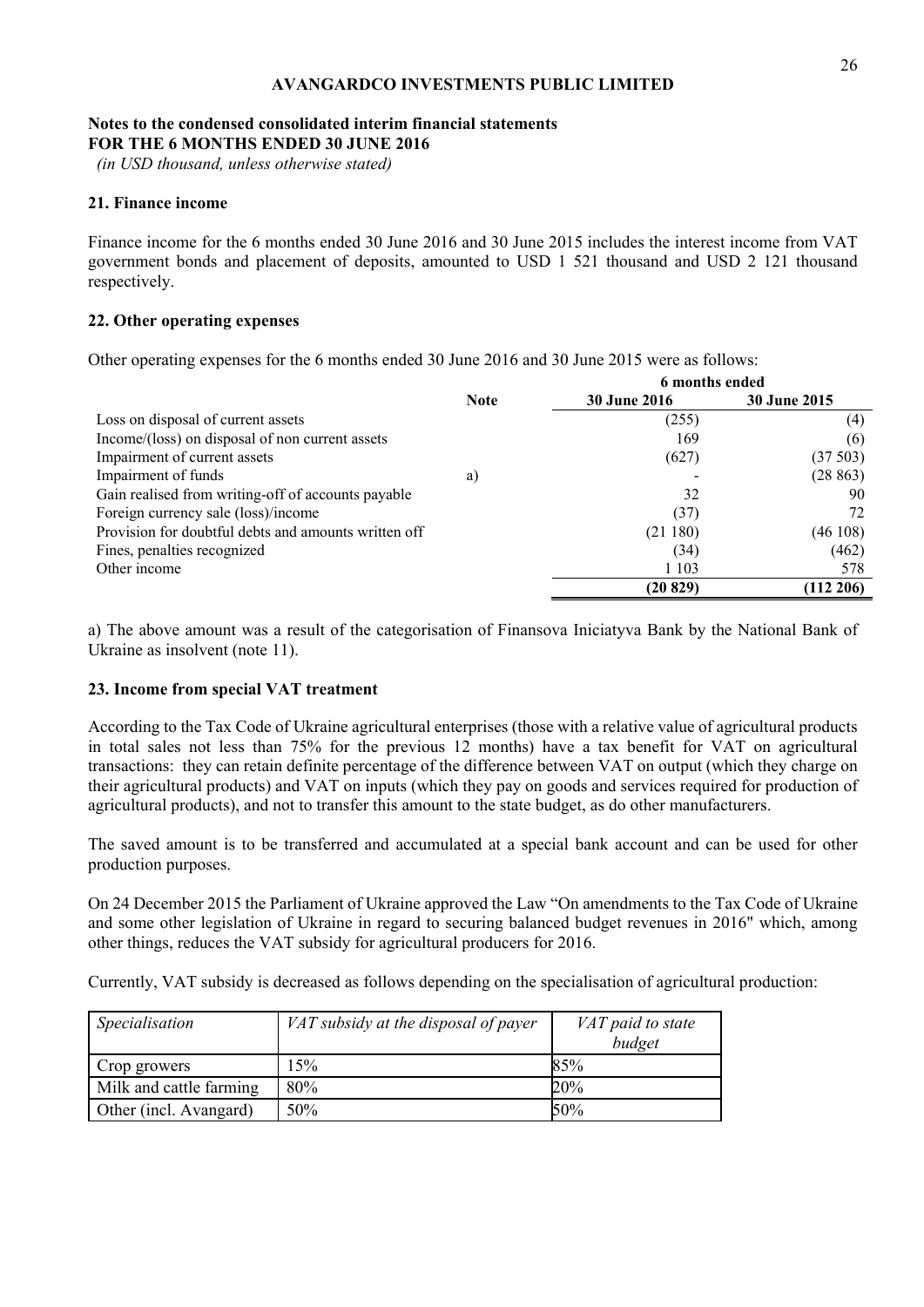# **Notes to the condensed consolidated interim financial statements FOR THE 6 MONTHS ENDED 30 JUNE 2016**

 *(in USD thousand, unless otherwise stated)* 

# **23. Income from special VAT treatment (cont.)**

All members of the Group met the criteria for the use of these VAT benefits except from: LLC Rohatyn-Korm, LLC Kamyanets-Podilsky Kombikormoviy Zavod, OJSC Vuhlehirskyi Eksperementalnyi Kombikormovyi Zavod, OJSC Volnovaskyi Kombinat Khliboprodiktiv, LLC Pershe Travnya Kombikormoviy Zavod, LLC Imperovo Foods, LLC Torgivenlniy Dim Avangard (LLC Imperovo LTD), LLC Agrarnyi Holding Avangard, AvangardCo Investments Public Limited, LLC "GENERAL KONSTRAKSHYN", LLC "LOHISTYK AGROTRADE", LLC "REMTREYDSTANDART", LLC "COMPANY NEW REGION", LLS "PRIME LEADER", LLC "CITY REGION", LLC "FORVARDTRANS", LLC "UNITED LOHISTYK", LLC "AGROTRADE BUSINESS", LLC "KOMERTSBUDPLAST", LLC "AGROMASH-ZAHID", LLC "STC-INVESTMENTS", LLC "TRANSMAGISTRAL".

# **24. Related party balances and transactions**

The Company is controlled by Oleg Bakhmatyuk, who directly or indirectly owns 77,5% of the Company's share capital. The remaining 22,5% of the shares are widely owned.

For the purposes of these condensed consolidated interim financial statements, parties are considered to be related if one party has the ability to control the other party, is under common control, or can exercise significant influence over the other party in making financial or operational decisions. In considering each possible related party relationship, attention is directed to the substance of the relationship, not merely the legal form.

According to these criteria the related parties of the Group are divided into the following categories:

- A. Key management personnel;
- B. Companies having the same top management;
- C. Companies in which the Group's owners have an equity interest;
- D. Companies in which activities are significantly influenced by the Group's owners.

Salary costs of key management personnel for the 6 months ended 30 June 2016 and 30 June 2015 were as follows:

|                              |                     | 6 months ended |  |  |
|------------------------------|---------------------|----------------|--|--|
|                              | <b>30 June 2016</b> | 30 June 2015   |  |  |
| Salary                       | 436                 | 425            |  |  |
| Contributions to state funds | 66                  | 99             |  |  |
|                              | 502                 | 524            |  |  |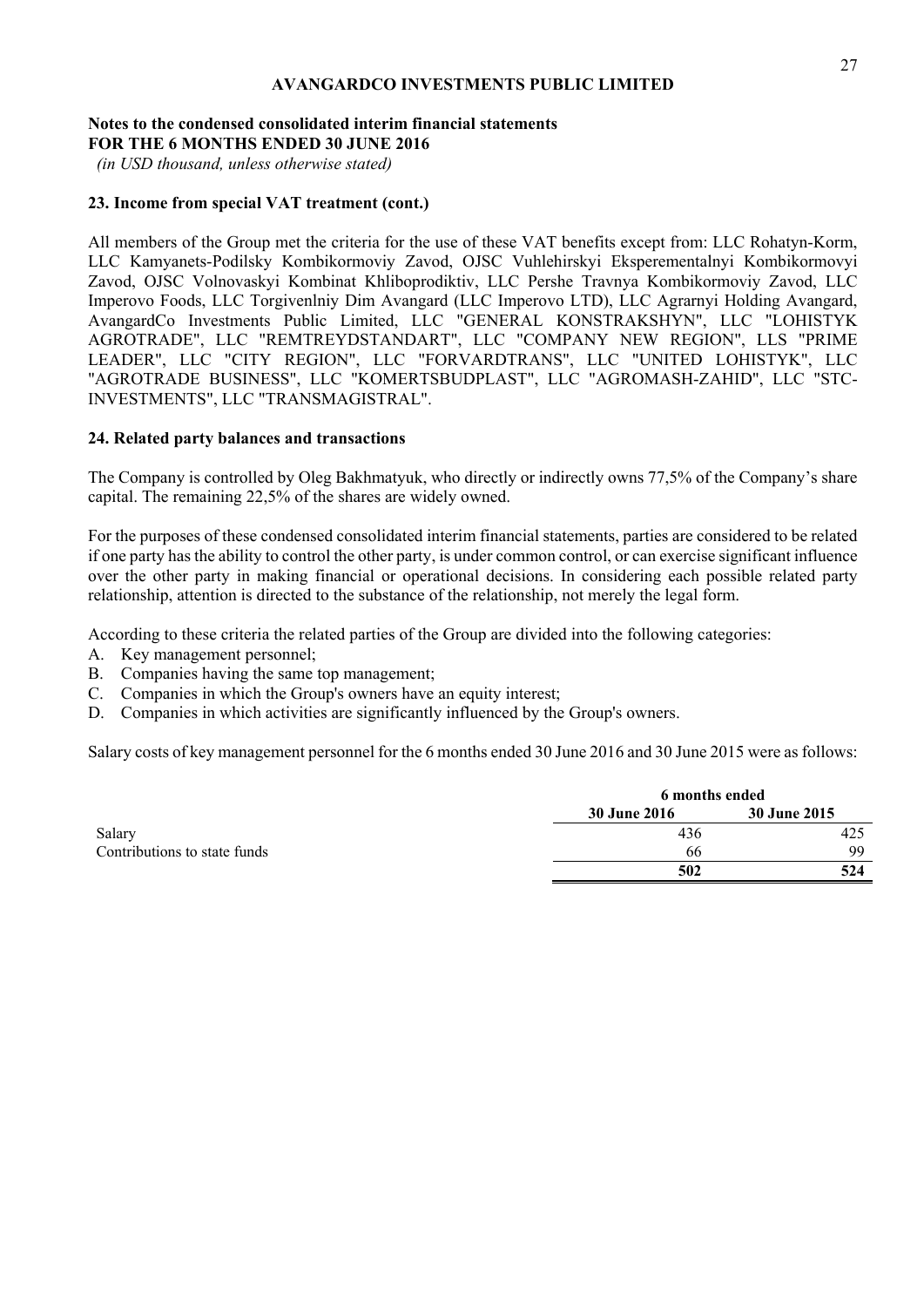# **Notes to the condensed consolidated interim financial statements FOR THE 6 MONTHS ENDED 30 JUNE 2016**

 *(in USD thousand, unless otherwise stated)* 

# **24. Related party balances and transactions (cont.)**

Outstanding amounts of the Group for transactions with related parties as at 30 June 2016 and 31 December 2015 were as follows:

|                                                                                                                                             |              | Outstanding balances with related parties as<br>at |
|---------------------------------------------------------------------------------------------------------------------------------------------|--------------|----------------------------------------------------|
|                                                                                                                                             | 30 June 2016 | 31 December 2015                                   |
| Prepayments and other current assets, net<br>C. Companies in which the Group's owners have an<br>equity interest;                           |              | 1                                                  |
| D. Companies in which activities are significantly<br>influenced by the Group's owners                                                      | 4 3 2 6      | 11 136                                             |
|                                                                                                                                             | 4 3 2 6      | 11 137                                             |
| Trade accounts receivable                                                                                                                   |              |                                                    |
| D. Companies in which activities are significantly<br>influenced by the Group's owners                                                      | 1 7 7 4      | 2 1 5 1                                            |
|                                                                                                                                             | 1 7 7 4      | 2 1 5 1                                            |
| Long-term finance lease<br>D. Companies in which activities are significantly<br>influenced by the Group's owners                           |              | 28                                                 |
|                                                                                                                                             |              | 28                                                 |
| <b>Current portion of non-current liabilities</b><br>D. Companies in which activities are significantly<br>influenced by the Group's owners |              | 16                                                 |
|                                                                                                                                             |              | 16                                                 |
| Trade accounts payable                                                                                                                      |              |                                                    |
| D. Companies in which activities are significantly<br>influenced by the Group's owners                                                      |              | 2                                                  |
|                                                                                                                                             |              | $\boldsymbol{2}$                                   |
| <b>Other current liabilities</b><br>C. Companies in which the Group's owners have an<br>equity interest;                                    |              | 48                                                 |
| D. Companies in which activities are significantly<br>influenced by the Group's owners                                                      | 2            | 5                                                  |
|                                                                                                                                             | $\mathbf{2}$ | 53                                                 |

In 2015 the share capital of LLC Imperovo Foods was increased, therefore the direct shareholding percentage of UkrLandFarming Plc at 31 December 2015 was increased to 3,56% (same for 30 June 2016) from 3,17% at 31 December 2014.

As at 30 June 2016 Prepayments and other current assets, net include unpaid contribution to the share capital of LLC Imperovo Foods in the amount of USD 3 407 thousand (31 December 2015: USD 6 269 thousand).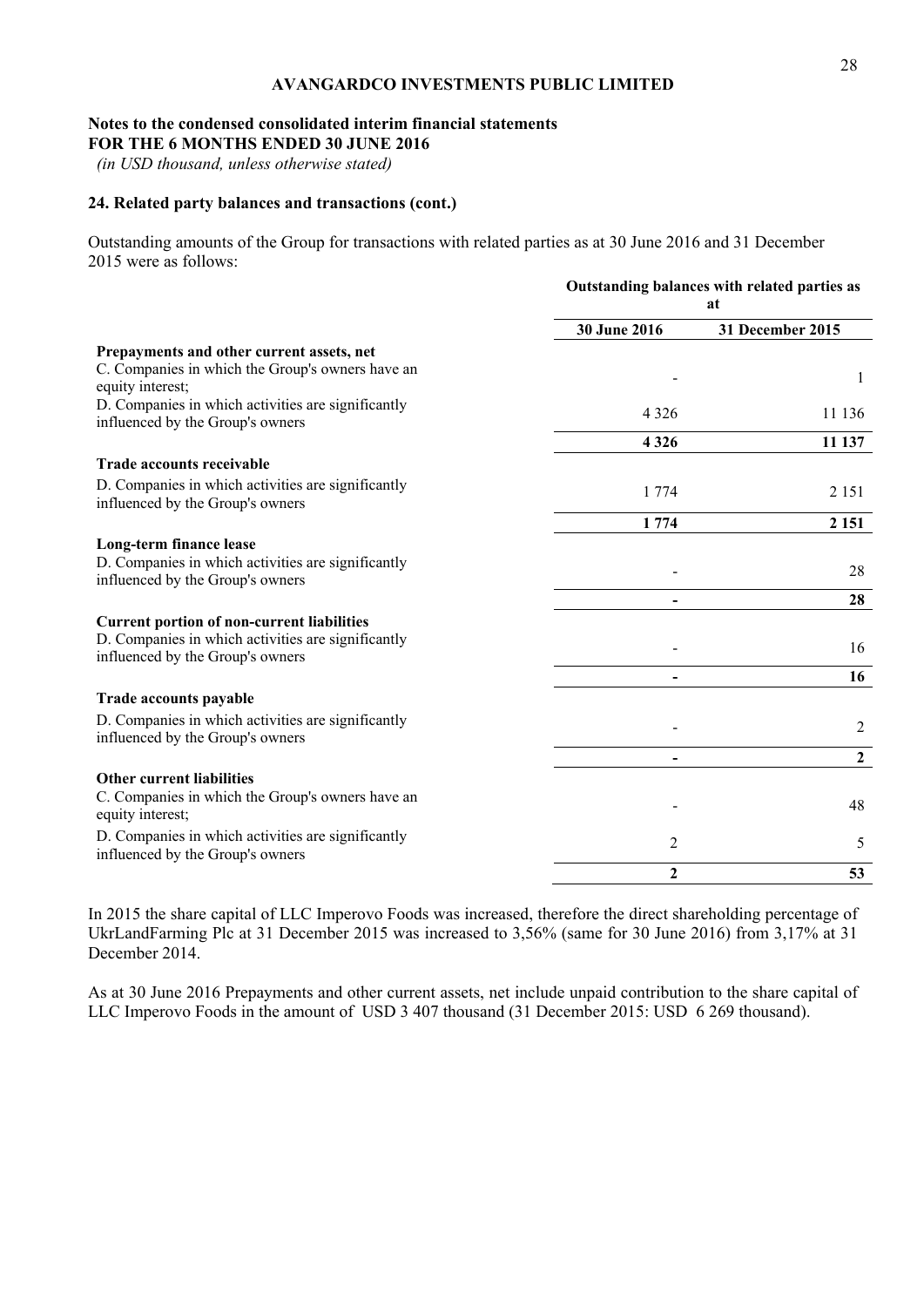## **Notes to the condensed consolidated interim financial statements FOR THE 6 MONTHS ENDED 30 JUNE 2016**

 *(in USD thousand, unless otherwise stated)* 

# **24. Related party balances and transactions (cont.)**

The Group's transactions with related parties for the 6 months ended 30 June 2016 and 30 June 2015 were as follows:

|                                                    | Transactions with related parties for the 6<br>months ended |              |  |
|----------------------------------------------------|-------------------------------------------------------------|--------------|--|
|                                                    | <b>30 June 2016</b>                                         | 30 June 2015 |  |
| Sales revenue                                      |                                                             |              |  |
| D. Companies in which activities are significantly |                                                             |              |  |
| influenced by the Group's owners                   | 418                                                         | 265          |  |
|                                                    | 418                                                         | 265          |  |
| General administrative expenses                    |                                                             |              |  |
| D. Companies in which activities are significantly |                                                             |              |  |
| influenced by the Group's owners                   | (16)                                                        | (39)         |  |
|                                                    | (16)                                                        | (39)         |  |
| <b>Distribution expenses</b>                       |                                                             |              |  |
| D. Companies in which activities are significantly |                                                             |              |  |
| influenced by the Group's owners                   | (1279)                                                      | (3 227)      |  |
|                                                    | (1279)                                                      | (3 227)      |  |
| Other operating income/(expenses), net             |                                                             |              |  |
| D. Companies in which activities are significantly |                                                             |              |  |
| influenced by the Group's owners                   | 582                                                         | (28740)      |  |
|                                                    | 582                                                         | (28740)      |  |
| <b>Finance income</b>                              |                                                             |              |  |
| D. Companies in which activities are significantly |                                                             |              |  |
| influenced by the Group's owners                   |                                                             | 29           |  |
|                                                    |                                                             | 29           |  |
| <b>Finance costs</b>                               |                                                             |              |  |
| D. Companies in which activities are significantly |                                                             |              |  |
| influenced by the Group's owners                   |                                                             | (10)         |  |
|                                                    | $\overline{\phantom{0}}$                                    | (10)         |  |

For the 6 months ended 30 June 2016 and 30 June 2015 transportation, slaughtering and rent services were provided to the Group by related parties in the amount of USD 583 thousand and USD 2 542 thousand respectively. All those services were provided on market terms.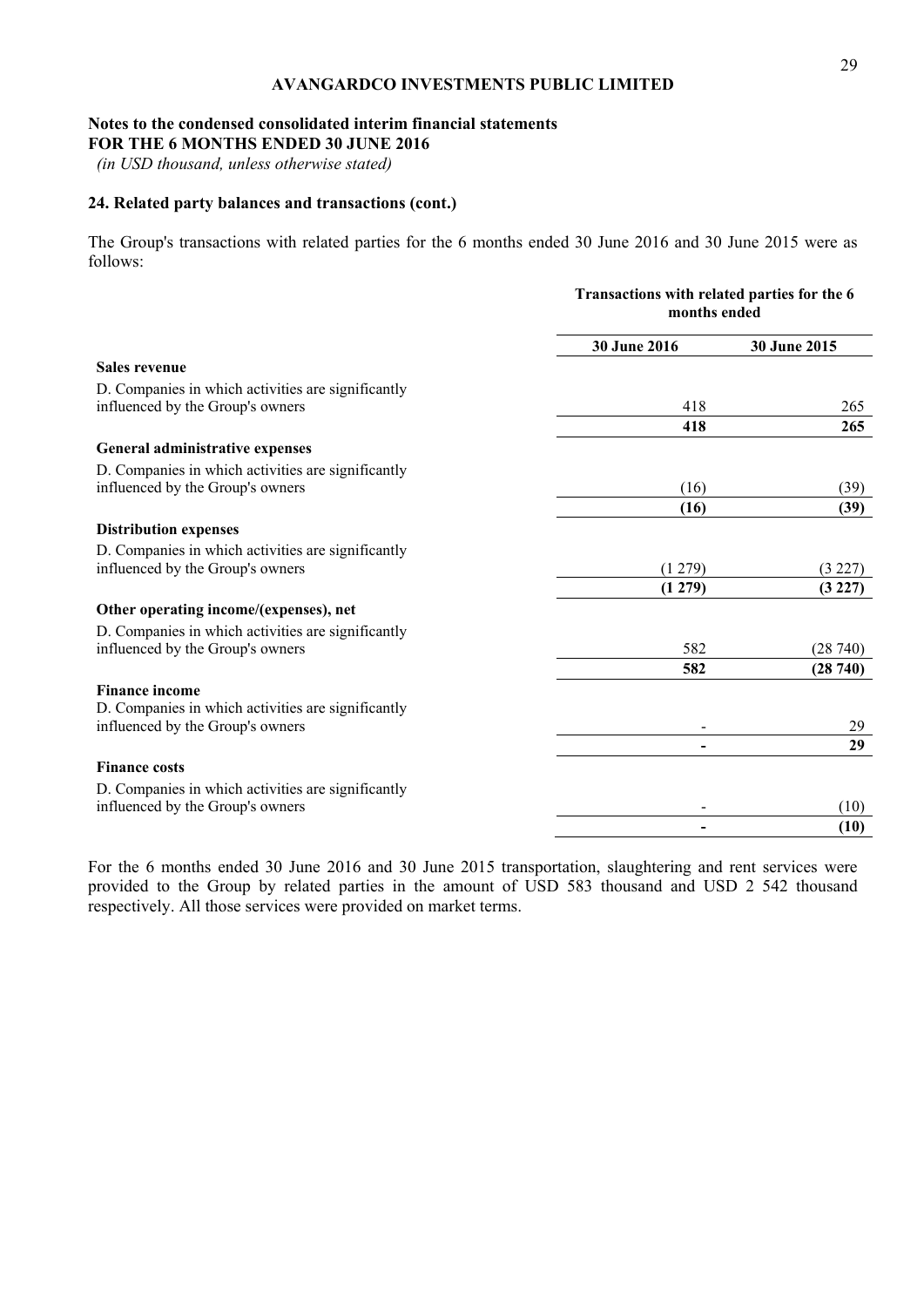# **Notes to the condensed consolidated interim financial statements FOR THE 6 MONTHS ENDED 30 JUNE 2016**

 *(in USD thousand, unless otherwise stated)* 

# **25. Operating segments**

A reportable segment is a separable component of a business entity that produces goods or provides services to individuals (or groups of related products or services) in a particular economic environment that is subject to risks and generate revenues other than risks and income of those components that are peculiar to other reportable segments.

For the purpose of management, the Group is divided into the following reportable segments on the basis of produced goods and rendered services, and consists of the following 5 reportable segments:

- shell eggs breeding of industrial laying hens, production and sale of shell eggs;
- poultry incubation (production and sale of baby chicks), breeding of young birds for sale, as well as sale of birds for slaughter;
- animal feed production and sale of feeds;
- egg products processing and sale of egg products;
- other activities including sale of goods and services, sale of poultry meat and by-products, sale of plant production, sale of poultry manure etc.

Management monitors the operating results of each of the units separately for the purposes of making decisions about resources allocation and evaluation of operating results. The results of segments' activities are measured on the basis of operating profit or loss, its measurement is carried out accordingly to measurement of operating profit or loss in the consolidated financial statements.

|                                                               | Shell eggs | Poultry | Animal<br>feed | Egg<br>products | Other<br>activities | Aujustments<br>and<br>elimination | <b>Total</b> |
|---------------------------------------------------------------|------------|---------|----------------|-----------------|---------------------|-----------------------------------|--------------|
| Sales revenue                                                 | 100 985    | 3728    | 32 180         | 22 122          | 738                 |                                   | 159 753      |
| Intra-group elimination                                       | (61566)    | (829)   | (32177)        |                 | (404)               |                                   | (94976)      |
| Revenue from external<br>buyers                               | 39 419     | 2899    | $\mathbf{3}$   | 22 122          | 334                 |                                   | 64 777       |
| Income from revaluation of<br>biological assets at fair value | (6261)     | 3 2 3 8 |                |                 |                     |                                   | (3023)       |
| Other operating expenses                                      | (15956)    | (109)   | 196            | (4872)          | (88)                | $\overline{a}$                    | (20829)      |
| Income from government<br>grants and incentives               | 47         | 1       |                |                 |                     |                                   | 48           |
| <b>OPERATING</b><br>(LOSS)/PROFIT                             | (18833)    | 2 1 5 7 | (291)          | (2159)          | (1847)              |                                   | (20973)      |
| Finance income                                                | 132        |         |                | 1 3 4 5         | 35                  |                                   | 1512         |
| Finance costs,<br>including:                                  | (84)       |         |                | (2927)          | (12 296)            | $\overline{\phantom{0}}$          | (15307)      |
| Interest payable on loans                                     | (83)       |         |                | (2926)          | (948)               |                                   | (3957)       |
| Income tax (expense)/credit                                   |            |         | (56)           | 2 5 9 4         | 331                 |                                   | 2869         |
| <b>NET (LOSS)/PROFIT</b><br><b>FOR THE PERIOD</b>             | (18849)    | 2 1 2 3 | (348)          | (2362)          | (13171)             | $\overline{\phantom{0}}$          | (32607)      |
| <b>TOTAL ASSETS</b>                                           | 2 752 276  | 77 082  | 295 616        | 819742          | 939 945             | (4308680)                         | 575 981      |
| Depreciation                                                  | 5 3 5 9    | 1 1 2 4 | 226            | 238             | 791                 |                                   | 7 7 3 8      |
| <b>TOTAL LIABILITIES</b>                                      | 2 176 976  | 9 1 2 7 | 331 047        | 616 177         | 347 444             | (3088972)                         | 391 799      |

Reportable segment information for the 6 months ended 30 June 2016 was as follows:

**Adjustments**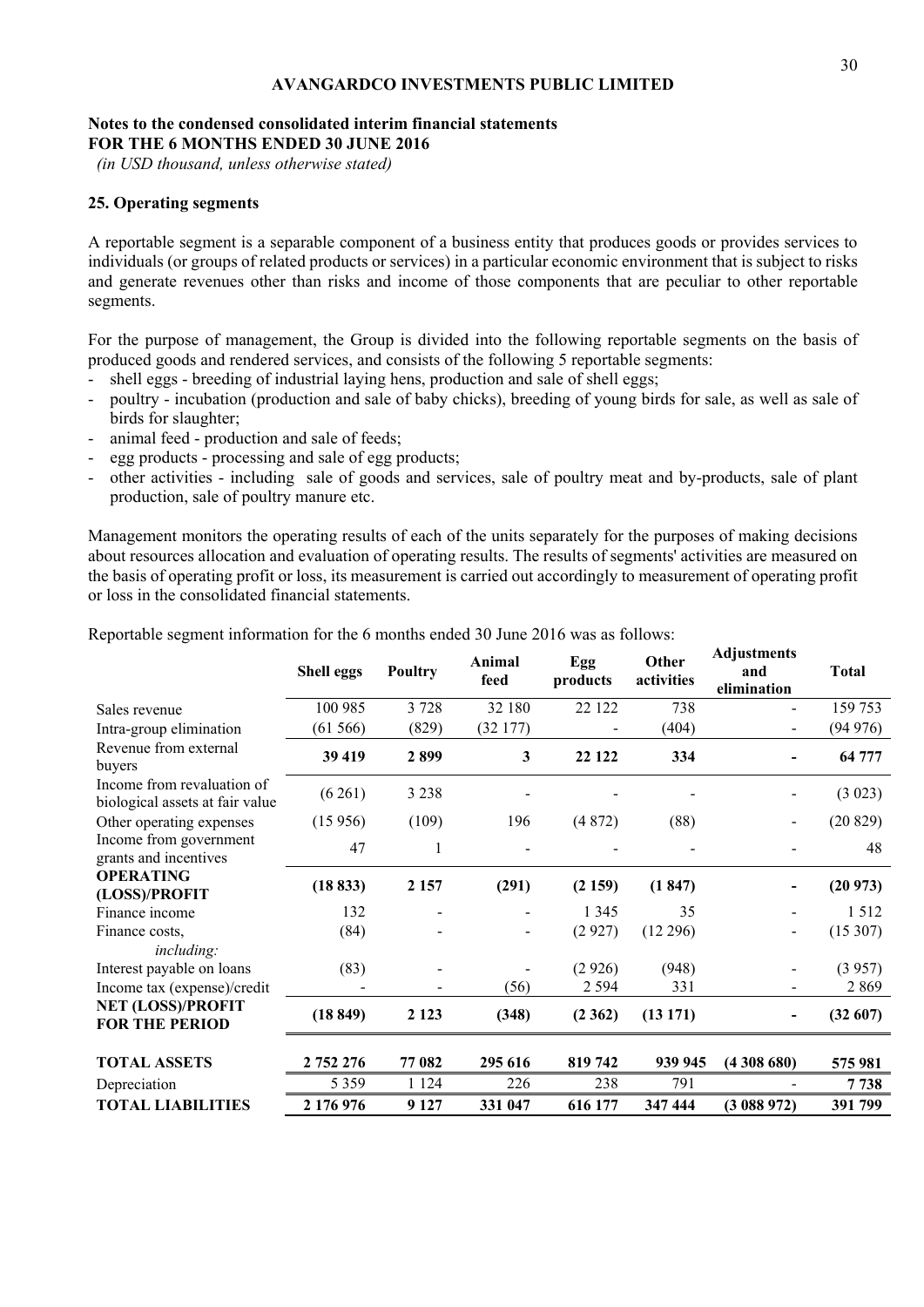## **Notes to the condensed consolidated interim financial statements FOR THE 6 MONTHS ENDED 30 JUNE 2016**

 *(in USD thousand, unless otherwise stated)* 

# **25. Operating segments (cont.)**

Reportable segment information for the year ended 30 June 2015 was as follows:

|                                                               | <b>Shell eggs</b> | <b>Poultry</b> | Animal<br>feed | Egg<br>products | Other<br>activities | <b>Adjustments</b><br>and<br>elimination | <b>Total</b> |
|---------------------------------------------------------------|-------------------|----------------|----------------|-----------------|---------------------|------------------------------------------|--------------|
| Sales revenue                                                 | 143 640           | 19 3 5 6       | 83 408         | 30 726          | 439                 |                                          | 277 569      |
| Intra-group elimination                                       | (57965)           | (14521)        | (83 393)       |                 | (293)               |                                          | (156 172)    |
| Revenue from external<br>buyers                               | 85 675            | 4835           | 15             | 30 726          | 146                 |                                          | 121 397      |
| Income from revaluation of<br>biological assets at fair value | (119)             | 2 1 8 8        |                |                 |                     |                                          | 2 0 6 8      |
| Other operating expenses                                      | (33 344)          | (836)          | (40263)        | (37093)         | (670)               |                                          | (112 206)    |
| Income from government<br>grants and incentives               | 47                |                |                |                 |                     |                                          | 48           |
| <b>OPERATING LOSS</b>                                         | (34515)           | (1270)         | (41 278)       | (30997)         | (2386)              |                                          | (110446)     |
| Finance income                                                | 195               | 6              |                | 1919            |                     |                                          | 2 1 2 1      |
| Finance costs,                                                | (102)             |                |                | (3 016)         | (11790)             | $\overline{\phantom{a}}$                 | (14908)      |
| including:                                                    |                   |                |                |                 |                     |                                          |              |
| Interest payable on loans                                     | (92)              |                |                | (3015)          | (974)               |                                          | (4081)       |
| Income tax (expense)/credit                                   |                   |                | (210)          | 2 7 2 0         | 8                   |                                          | 2 5 1 8      |
| <b>NET LOSS FOR THE</b><br><b>PERIOD</b>                      | (34 422)          | (1405)         | (41486)        | (34 459)        | (40660)             | $\overline{\phantom{a}}$                 | (152 432)    |
| <b>TOTAL ASSETS</b>                                           | 1 228 675         | 68 405         | 259 698        | 343 451         | (313606)            | (898129)                                 | 688 494      |
| Depreciation                                                  | 8729              | 1 0 3 3        | 749            | 312             | 1 4 3 2             |                                          | 12 25 5      |
| <b>TOTAL LIABILITIES</b>                                      | 517 123           | 6822           | 282 297        | 119 505         | 337857              | (875930)                                 | 387 674      |

The Group's revenue from external customers and information about its non-current assets by geographical location are presented as follows:

|                         | Revenue from<br>external customers |                     | <b>Non-current assets</b> |                  |  |  |
|-------------------------|------------------------------------|---------------------|---------------------------|------------------|--|--|
|                         | For the 6 months ended             |                     |                           | As at            |  |  |
|                         | <b>30 June 2016</b>                | <b>30 June 2015</b> | <b>30 June 2016</b>       | 31 December 2015 |  |  |
| Ukraine                 | 33 115                             | 77 165              | 416 551                   | 430 357          |  |  |
| Middle East and North   |                                    |                     |                           |                  |  |  |
| Africa                  | 14 433                             | 25 4 8 1            | -                         |                  |  |  |
| Far East                | 3 0 1 2                            | 12 135              | -                         |                  |  |  |
| Central and West Africa | 166                                |                     |                           |                  |  |  |
| Europe                  | 14 05 1                            | 6 6 1 6             |                           |                  |  |  |
| <b>Total</b>            | 64 777                             | 121 397             | 416 551                   | 430 357          |  |  |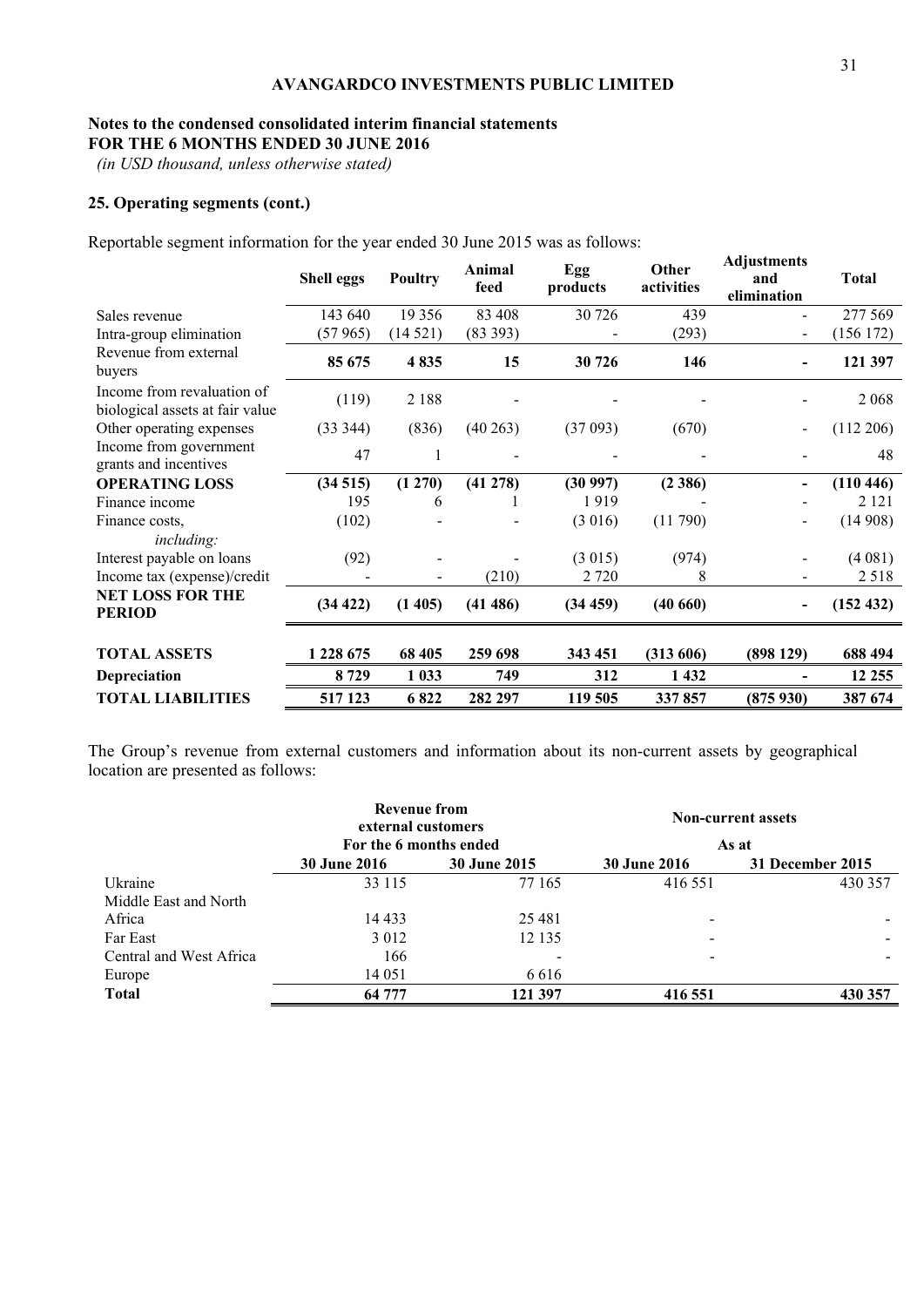# **Notes to the condensed consolidated interim financial statements FOR THE 6 MONTHS ENDED 30 JUNE 2016**

 *(in USD thousand, unless otherwise stated)* 

# **26. Loss per share**

#### *Basic loss per share*

The calculation of basic loss per share for the 6 months ended 30 June 2016 and 30 June 2015 was based on loss attributable to the owners of the Company, and a weighted average number of ordinary shares as follows:

|                                                                                                    | 6 months ended      |                     |  |
|----------------------------------------------------------------------------------------------------|---------------------|---------------------|--|
|                                                                                                    | <b>30 June 2016</b> | <b>30 June 2015</b> |  |
| Loss attributable to the owners of the Company:<br>(in USD thousands)                              |                     |                     |  |
| Loss attributable to the owners of the Company                                                     | (32 487)            | (148055)            |  |
| <i>Weighted average number of shares:</i><br>Weighted average number of ordinary shares at 30 June | 6 3 8 7 1 8 5       | 6 3 8 7 1 8 5       |  |
| Loss per share (USD)                                                                               | (5)                 | (23)                |  |

Loss per share is the loss for the period after taxation divided by the weighted average number of shares in issue for each year.

There are no options or instruments convertible into new shares and so basic and diluted earnings per share are the same.

## **27. Financial risk management**

The Group has exposure to the following risks arising from use of financial instruments: credit risk, liquidity risk, market risk (including foreign currency risk and interest rate risk of fair value) and livestock disease risk. The Group's financial risk management objectives and policies are consistent with those disclosed in the annual consolidated financial statements as at and for the year ended 31 December 2015.

## **a) Credit risk**

Credit risk is the risk of financial loss to the Group in case of non-fulfillment of financial obligations by a client or counterparty under the respective agreement. In the reporting period the Group's financial assets which are exposed to credit risk are represented as follows: cash and balances on bank accounts, trade and other accounts receivable (except for receivables that are not represented by financial assets), VAT government bonds, bank deposits.

#### Exposure to credit risk

The carrying value of financial assets represents the maximum exposure to credit risk. Maximum level of credit risk as at 30 June 2016 and 31 December 2015 was presented as follows:

| <b>Financial assets</b>      | 30 June 2016 | 31 December 2015 |
|------------------------------|--------------|------------------|
| Cash and cash equivalents    | 17 173       | 31 301           |
| Held to maturity investments | 11 810       | 13 599           |
| Trade accounts receivable    | 31 448       | 56 665           |
| <b>Total</b>                 | 60 431       | 101 565          |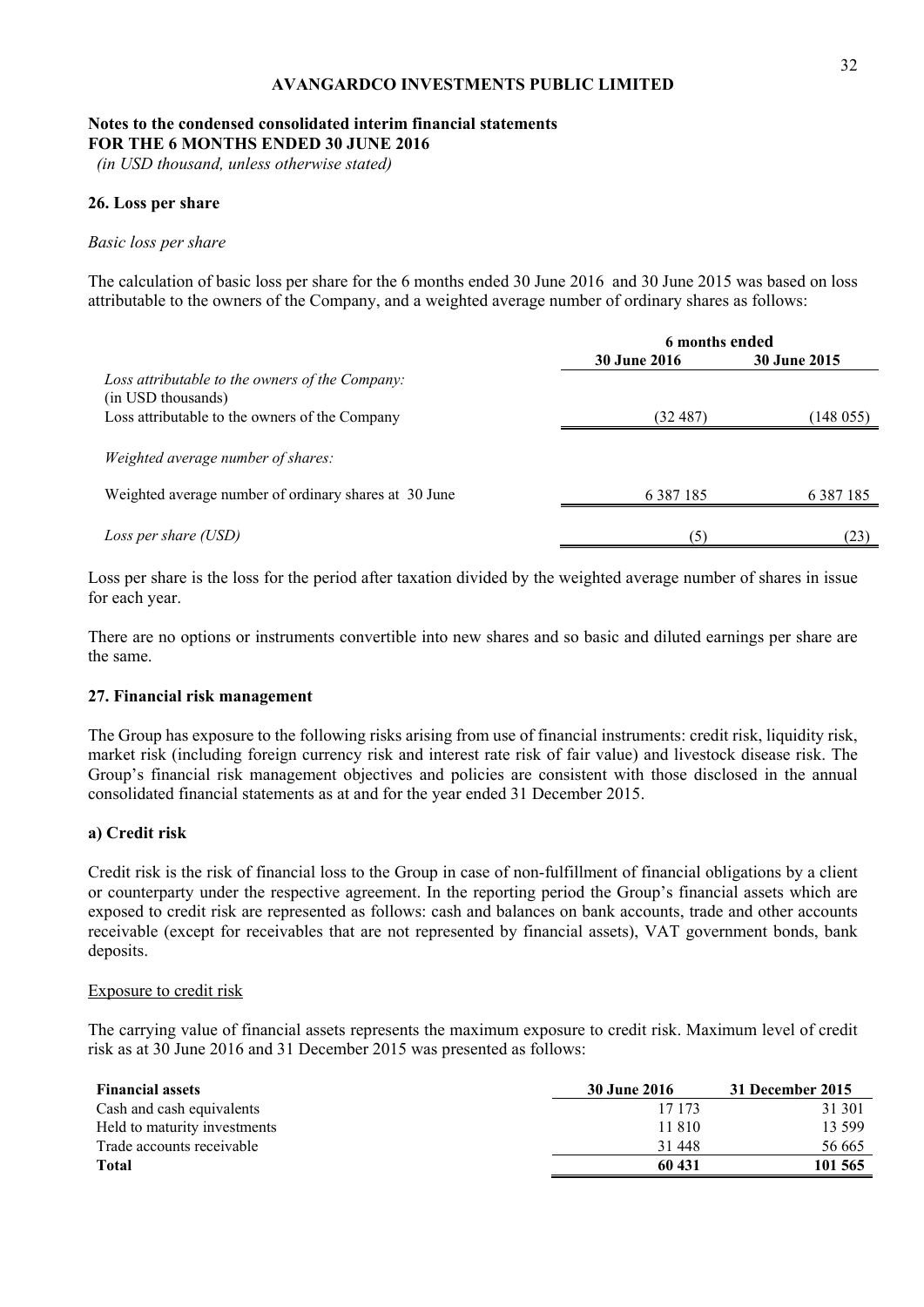# **Notes to the condensed consolidated interim financial statements FOR THE 6 MONTHS ENDED 30 JUNE 2016**

 *(in USD thousand, unless otherwise stated)* 

# **27. Financial risk management (cont.)**

# **a) Credit risk (cont.)**

The Group's exposure to credit risk regarding trade accounts receivable is primarily dependent on specific characteristics of each client. The Group's policy for credit risk management provides systematic work with debtors, which includes: analysis of solvency, determination of maximum amount of risk related to one customer or a group of customers and control over timeliness of debt repayment. The majority of Group's clients are longstanding clients, there were no significant losses during the 6 months ended 30 June 2016 and 2015 resulting from non-fulfillment of obligations by clients. The Management is examining each individual customer to provide extended credit terms in the light of the economic environment in Ukraine. The Management believes that unimpaired amounts are still collectible in full. Concentration of credit risk on trade accounts receivable is characterised by the following indicators:

For the 6 months ended 30 June 2016 USD 13 700 thousand or 21,1% from the Group's revenue refers to the sales transactions carried out with one of the Group's clients. As at 30 June 2016 an amount of USD 12 470 thousand or 40,0% of the total carrying value of trade accounts receivable is due from the single most significant client.

For the 6 months ended 30 June 2015 USD 18 955 thousand or 15,6% from the Group's revenue refers to the sales transactions carried out with one of the Group's clients. As at 30 June 2015 an amount of USD 13 474 thousand or 24,4% of the total carrying value of trade accounts receivable is due from the single most significant client.

As at 31 December 2015 USD 11 353 thousand or 20,3% of the total carrying value of trade accounts receivable is due from the single most significant debtor.

Trade receivables as at 30 June 2016 and 31 December 2015 by dates of origin were presented as follows:

| <b>30 June 2016</b>                            | $0 - 30$<br>davs | $31-60$<br>davs | 61-90<br>davs | 91-120<br>davs | 121-180<br>davs | 181-365<br>davs | over one<br>vear | <b>TOTAL</b> |
|------------------------------------------------|------------------|-----------------|---------------|----------------|-----------------|-----------------|------------------|--------------|
| Carrying value of trade<br>accounts receivable | 7 1 9 2          | 5691            | 7634          | 2614           | 2951            | 5 3 5 7         | 9                | 31 448       |
| 31 December 2015                               | $0 - 30$<br>days | $31-60$<br>davs | 61-90<br>davs | 91-120<br>davs | 121-180<br>davs | 181-365<br>davs | over one<br>vear | <b>TOTAL</b> |
| Carrying value of trade<br>accounts receivable | 15 447           | 13 072          | 10 227        | 5961           | 6 0 1 7         | 5855            | 86               | 56 665       |

The amounts in column 0-30 days represent the amounts not past due nor impaired.

The amounts due from related parties are not generally provided where there is no reason to doubt the solvency of the debtor.

Related parties tend to be given longer credit terms and the older amounts generally relate to these related parties.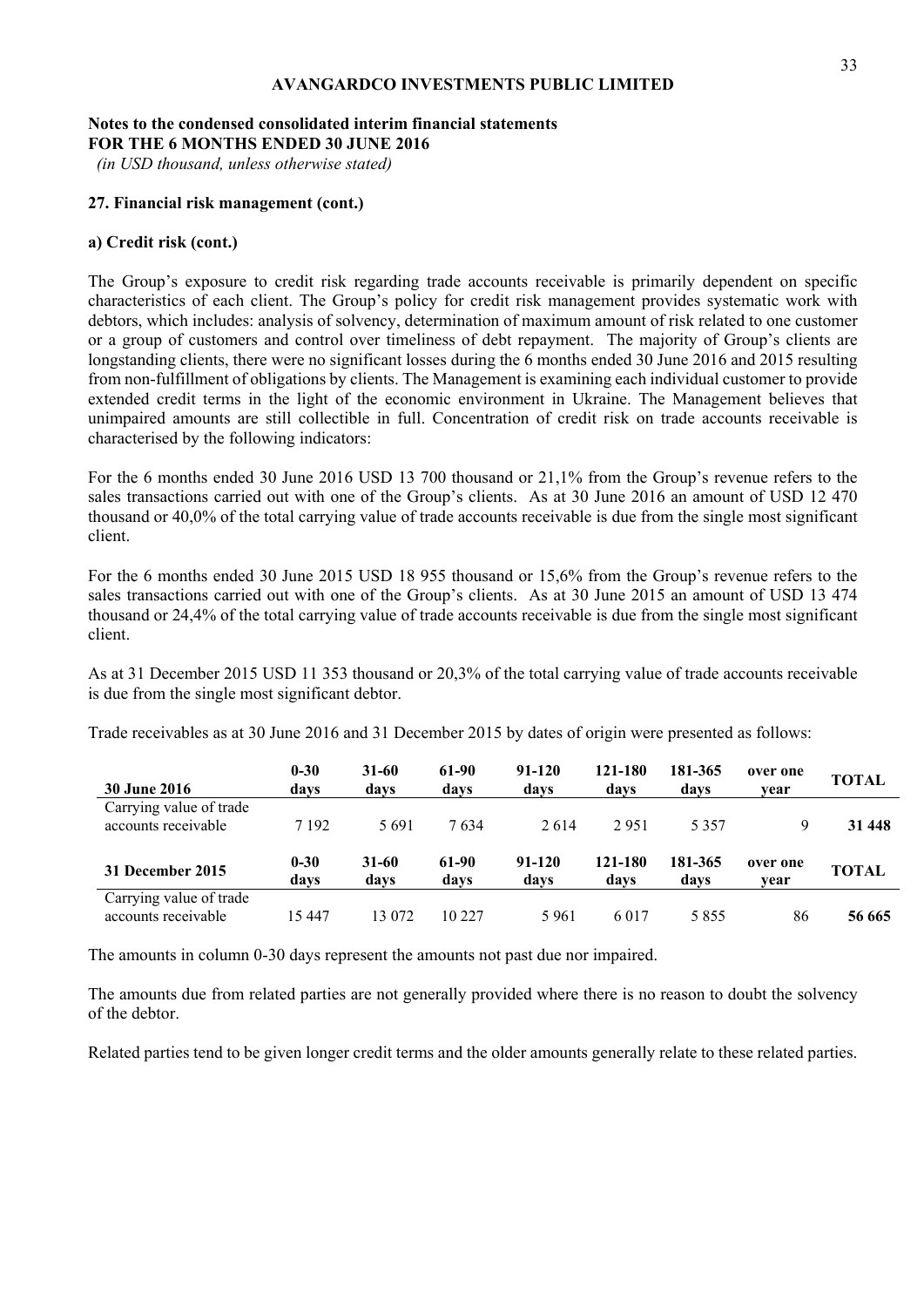# **Notes to the condensed consolidated interim financial statements FOR THE 6 MONTHS ENDED 30 JUNE 2016**

 *(in USD thousand, unless otherwise stated)* 

## **27. Financial risk management (cont.)**

# **a) Credit risk (cont.)**

Movement in provision for doubtful debts

| 30 June 2015<br><b>30 June 2016</b>                     |         |
|---------------------------------------------------------|---------|
| $(42\;273)$<br>As at 1 January                          | (9996)  |
| Change in provisions<br>(46108)<br>(21180)              |         |
| Write-offs                                              |         |
| 949<br>Effect of translation into presentation currency | 2 2 7 0 |
| As at 30 June<br>(53 834)<br>(62504)                    |         |

# **b) Liquidity risk**

Liquidity risk is the risk of the Group's failure to fulfill its financial obligations at the date of maturity. The Group's approach to liquidity management is to ensure, to the extent possible, permanent availability of sufficient liquidity of the Group to fulfill its financial obligations in due time (both in normal conditions and in non-standard situations), by avoiding unacceptable losses or the risk of damage to the reputation of the Group.

The aim of the Group is the maintenance of balance between continuous financing and flexibility in usage of bank loans and settlements with suppliers.

In accordance with the plans of the Group, its working capital needs are satisfied by cash flows from operating activities, as well as by use of loans if cash flows from operating activities are insufficient for liabilities to be settled. The table below represents the expected maturity of components of working capital:

# Exposure to liquidity risk

# **30 June 2016**

|                                      | Contractual | Less than | <b>From 3 months</b>     | From 1 to 5 | Over     |
|--------------------------------------|-------------|-----------|--------------------------|-------------|----------|
| Non-derivative financial liabilities | cash flows  | 3 months  | to 1 year                | vears       | 5 years  |
| Bank loans                           | (139112)    |           | (80178)                  | (46083)     | (12850)  |
| Finance lease (including VAT)        | (35)        |           | (14)                     | (21)        |          |
| Long-term bond liabilities           | (270304)    |           | (8215)                   | (262 089)   |          |
| Trade payables                       | (2.538)     | (2538)    | $\overline{\phantom{0}}$ |             |          |
| Dividends payable                    | (29 542)    |           | $\overline{\phantom{a}}$ | (29542)     |          |
|                                      | (441531)    | (2538)    | (88407)                  | (337 735)   | (12 850) |

## **31 December 2015**

|                                             | Contractual | Less than | From 3 months | From 1 to 5 | Over    |
|---------------------------------------------|-------------|-----------|---------------|-------------|---------|
| <b>Non-derivative financial liabilities</b> | cash flows  | 3 months  | to 1 year     | vears       | 5 years |
| Bank loans                                  | (146010)    |           | (75253)       | (55619)     | (15138) |
| Finance lease (including VAT)               | (44)        |           | (16)          | (28)        |         |
| Long-term bond liabilities                  | (272 880)   |           | (5247)        | (267 633)   |         |
| Trade payables                              | (3375)      | (3375)    |               |             |         |
| Dividends payable                           | (29542)     |           |               | (29542)     |         |
|                                             | (451851)    | (3375)    | (80516)       | (352 822)   | (15138) |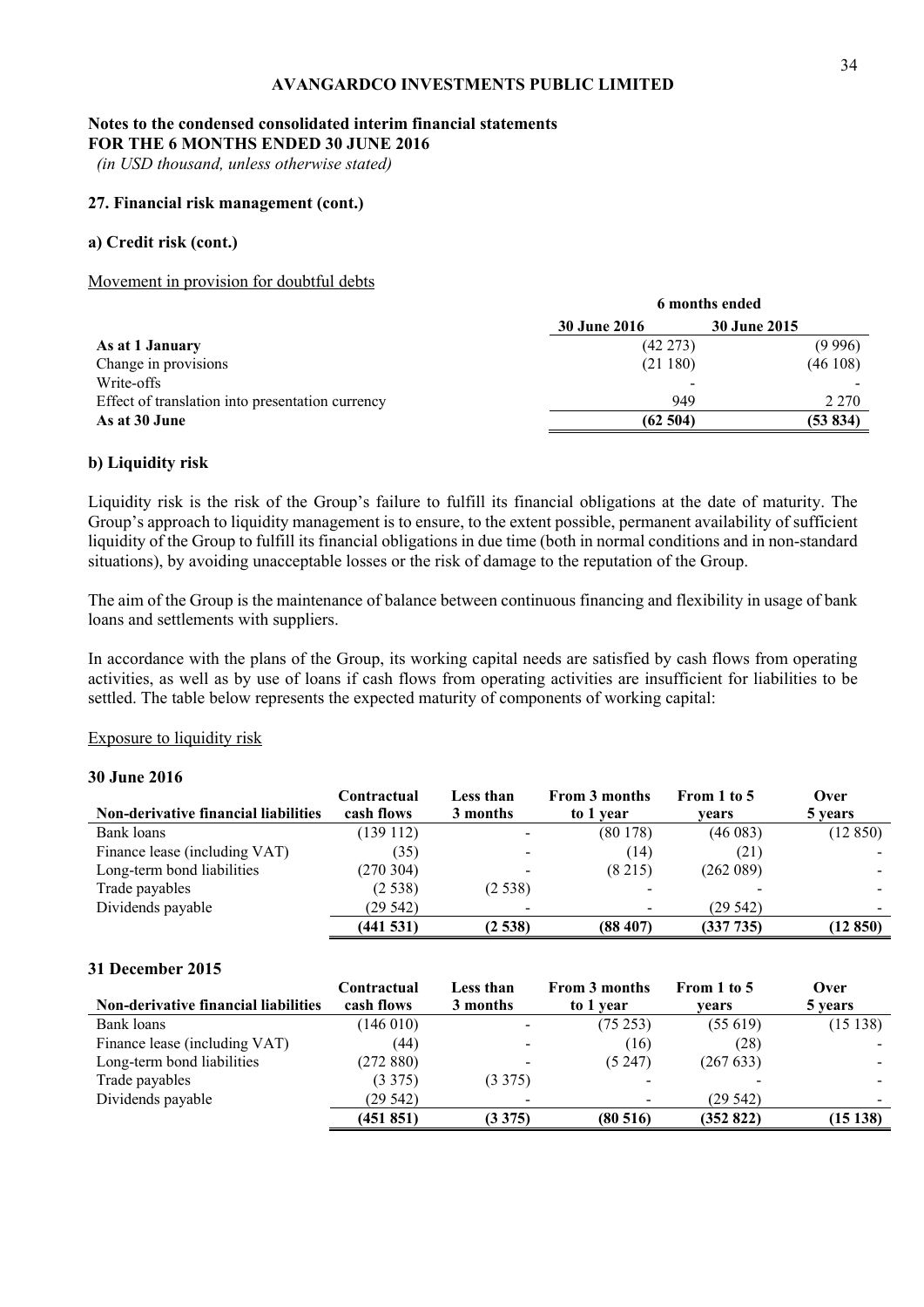# **Notes to the condensed consolidated interim financial statements FOR THE 6 MONTHS ENDED 30 JUNE 2016**

 *(in USD thousand, unless otherwise stated)* 

# **27. Financial risk management (cont.)**

## **c) Market risk**

Market risk is the risk of negative influence of changes in market prices, such as foreign exchange rates and interest rates, on revenue position of the Group or on the value of the Group's available financial instruments.

The objective of market risk management provides control over the Group's exposure to market risk, as well as keeping its level within reasonable limits. Description of the Group's exposure to such market components as currency risk and interest rate risk, is given below.

# **i) Foreign currency risk**

Foreign currency risk which represents a part of market risk is the risk of change in the value of financial instruments due to changes in foreign exchange rates.

Management does not use derivative financial instruments to hedge foreign currency risks and does not follow the official policy for distribution of risks between liabilities in one or another currency. However, in the period of receiving new borrowings and loans, management uses its own estimates to take the decision as for which currency of denomination will be more favourable for the Group during the expected period until maturity.

## Exposure to foreign currency risk

The Group's exposure to foreign currency risk and the amount in functional currency (UAH) as at 30 June 2016 based on carrying amounts was as follows:

| (in conversion to USD thousand)              | USD      | <b>EUR</b> | TOTAL   |
|----------------------------------------------|----------|------------|---------|
| Short-term bank loans (including overdrafts) | 50 000   |            | 50 000  |
| Trade payables                               | 263      | 795        | 1 058   |
| Cash and cash equivalents                    | (598)    |            | (598)   |
| Trade accounts receivable                    | (14 991) | (25)       | (15016) |
| Net exposure to foreign currency risk        | 34 674   | 770        | 35 444  |

The Company's exposure to foreign currency risk and the functional currency (EUR) as at 30 June 2016 based on carrying amounts was as follows:

| (in conversion to USD thousand)                    | USD     |
|----------------------------------------------------|---------|
| Long-term bond liabilities                         | 210 728 |
| Accounts payable for property, plant and equipment | 128     |
| Dividends payable                                  | 29 542  |
| Other accounts payable                             | 110     |
| Cash and cash equivalents                          | (14373) |
| Accrued coupon on bonds                            | 905     |
| Net exposure to foreign currency risk              | 227 040 |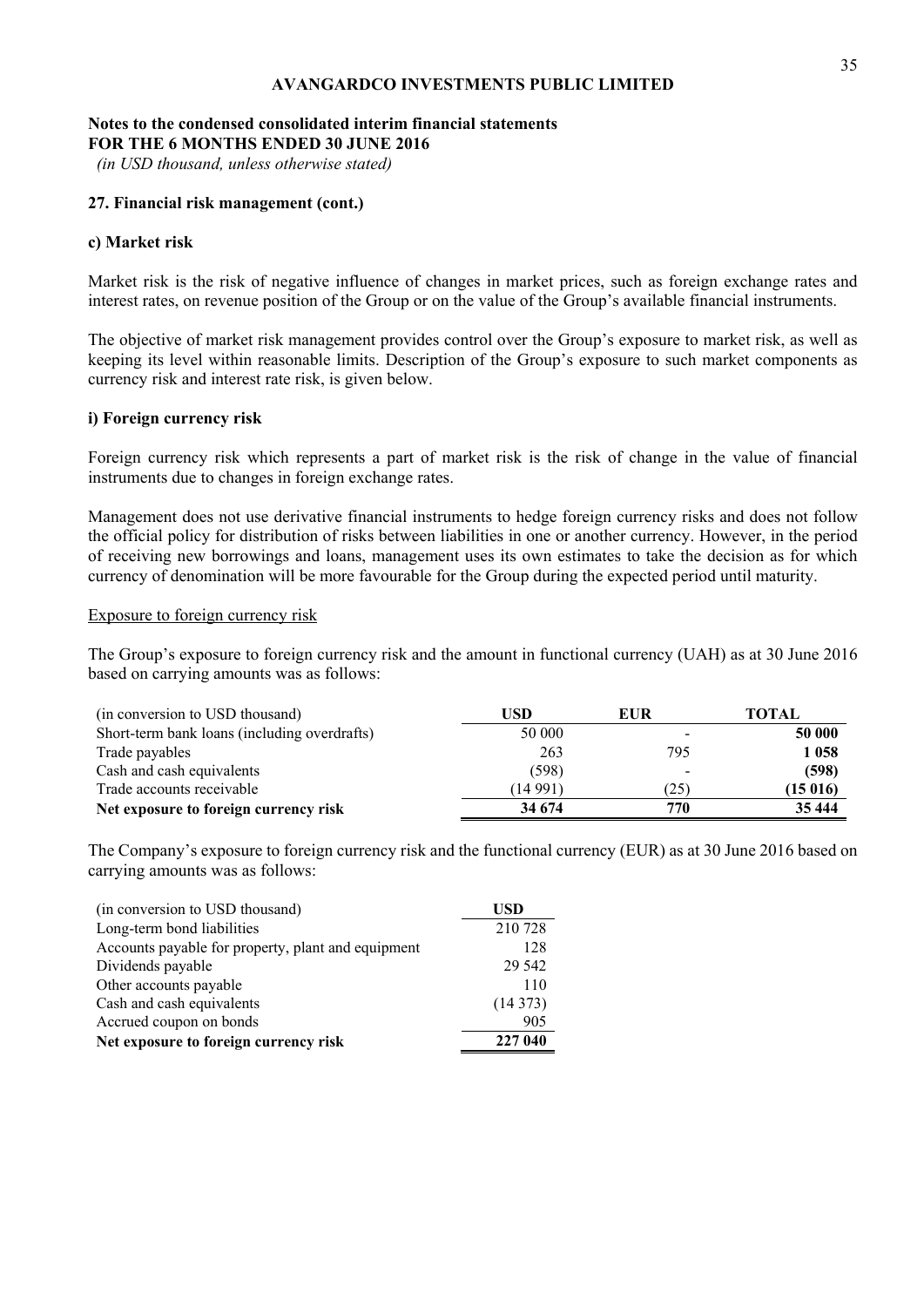# **Notes to the condensed consolidated interim financial statements FOR THE 6 MONTHS ENDED 30 JUNE 2016**

 *(in USD thousand, unless otherwise stated)* 

# **27. Financial risk management (cont.)**

# **c) Market risk (cont.)**

# **i) Foreign currency risk (cont.)**

# Exposure to foreign currency risk (cont.)

The Group's exposure to foreign currency risk and the amount in local currency as at 31 December 2015 based on carrying amounts was as follows:

| (in conversion to USD thousand)              | USD.        | EUR | TOTAL       |
|----------------------------------------------|-------------|-----|-------------|
| Short-term bank loans (including overdrafts) | 50 000      |     | 50 000      |
| Trade payables                               | 269         | 782 | 1 0 5 1     |
| Cash and cash equivalents                    | (469)       |     | (469)       |
| Trade accounts receivable                    | $(24\,275)$ |     | $(24\;275)$ |
| Net exposure to foreign currency risk        | 25 5 26     | 782 | 26 307      |

The Company's exposure to foreign currency risk and the functional currency (EUR) as at 31 December 2015 based on carrying amounts was as follows:

| (in conversion to USD thousand)                    | USD      |
|----------------------------------------------------|----------|
| Short-term bond liabilities                        | 202 871  |
| Accounts payable for property, plant and equipment |          |
| Dividends payable                                  | 29.542   |
| Other accounts payable                             | 110      |
| Cash and cash equivalents                          | (23 341) |
| Accrued coupon on bonds                            | 896      |
| Net exposure to foreign currency risk              | 210 085  |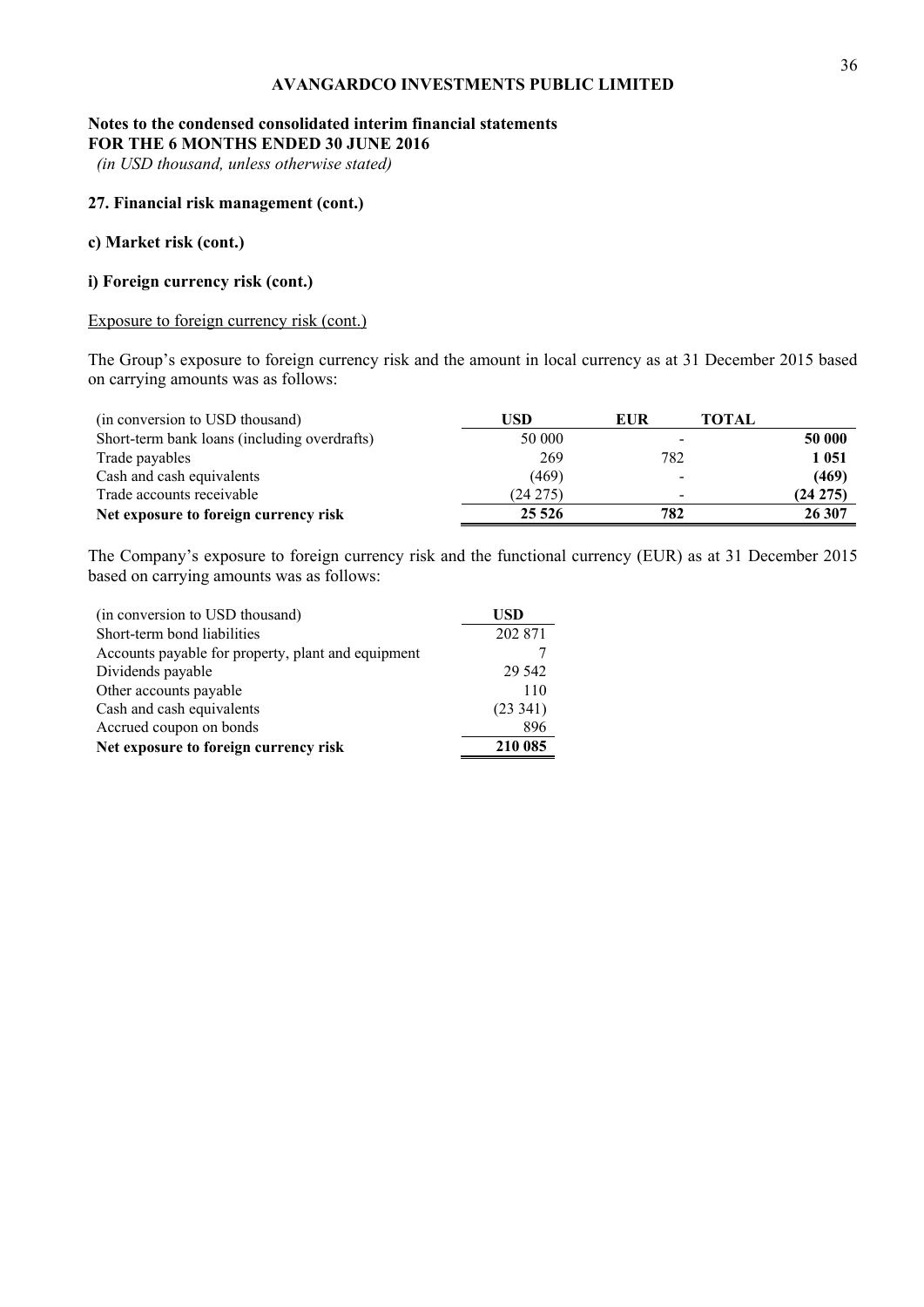# **Notes to the condensed consolidated interim financial statements FOR THE 6 MONTHS ENDED 30 JUNE 2016**

 *(in USD thousand, unless otherwise stated)* 

## **27. Financial risk management (cont.)**

## **c) Market risk (cont.)**

# **i) Foreign currency risk (cont.)**

## *Sensitivity analysis (foreign currency risk)*

Below there is a sensitivity analysis of income (or loss) of the Group before tax to the possible changes in foreign currency rates. This analysis is conducted based on the assumption that all other variables and interest rates in particular, remain unchanged.

| <b>Effect in USD thousand:</b>    | Increase in<br>currency rate<br>against UAH | <b>Effect on profit</b><br>before tax | <b>Effect</b> on<br>equity |
|-----------------------------------|---------------------------------------------|---------------------------------------|----------------------------|
| <b>30 June 2016</b>               |                                             |                                       |                            |
| <b>USD</b>                        | 20%                                         | (6935)                                | (6935)                     |
| <b>EUR</b>                        | 15%                                         | (116)                                 | (116)                      |
| <b>Effect in USD thousand:</b>    | Increase in currency<br>rate against EUR    | <b>Effect on profit</b><br>before tax | <b>Effect</b> on<br>equity |
| <b>30 June 2016</b><br><b>USD</b> | $5\%$                                       | (11352)                               | (11352)                    |
| <b>Effect in USD thousand:</b>    | Increase in currency<br>rate against UAH    | <b>Effect on profit</b><br>before tax | <b>Effect on</b><br>equity |
| 31 December 2015                  |                                             |                                       |                            |
| <b>USD</b><br><b>EUR</b>          | 20%<br>15%                                  | (5105)<br>(117)                       | (5105)<br>(117)            |
| <b>Effect in USD thousand:</b>    | Increase in currency<br>rate against EUR    | <b>Effect on profit</b><br>before tax | <b>Effect</b> on<br>equity |
| 31 December 2015<br>USD           | 5%                                          | (10504)                               | (10504)                    |

## **ii) Interest rate risk**

Interest rate risk is connected with a possibility of changes in value of financial instruments resulting from changes in interest rates.

## *Capital management*

The Group's management follows the policy of providing the firm capital base which allows supporting the trust of investors, creditors and market and ensuring future business development.

In relation to capital management the Group's objectives are as follows: maintaining the Group's ability to adhere to the going concern principle in order to provide income for owners and benefits to other interested parties, and also maintaining the optimal capital structure with the purpose of its cost reduction.

To manage capital, the Group's management, above all, uses the calculations of the financial leverage coefficient (ratio of leverage ratio) and the ratio between net debt and EBITDA.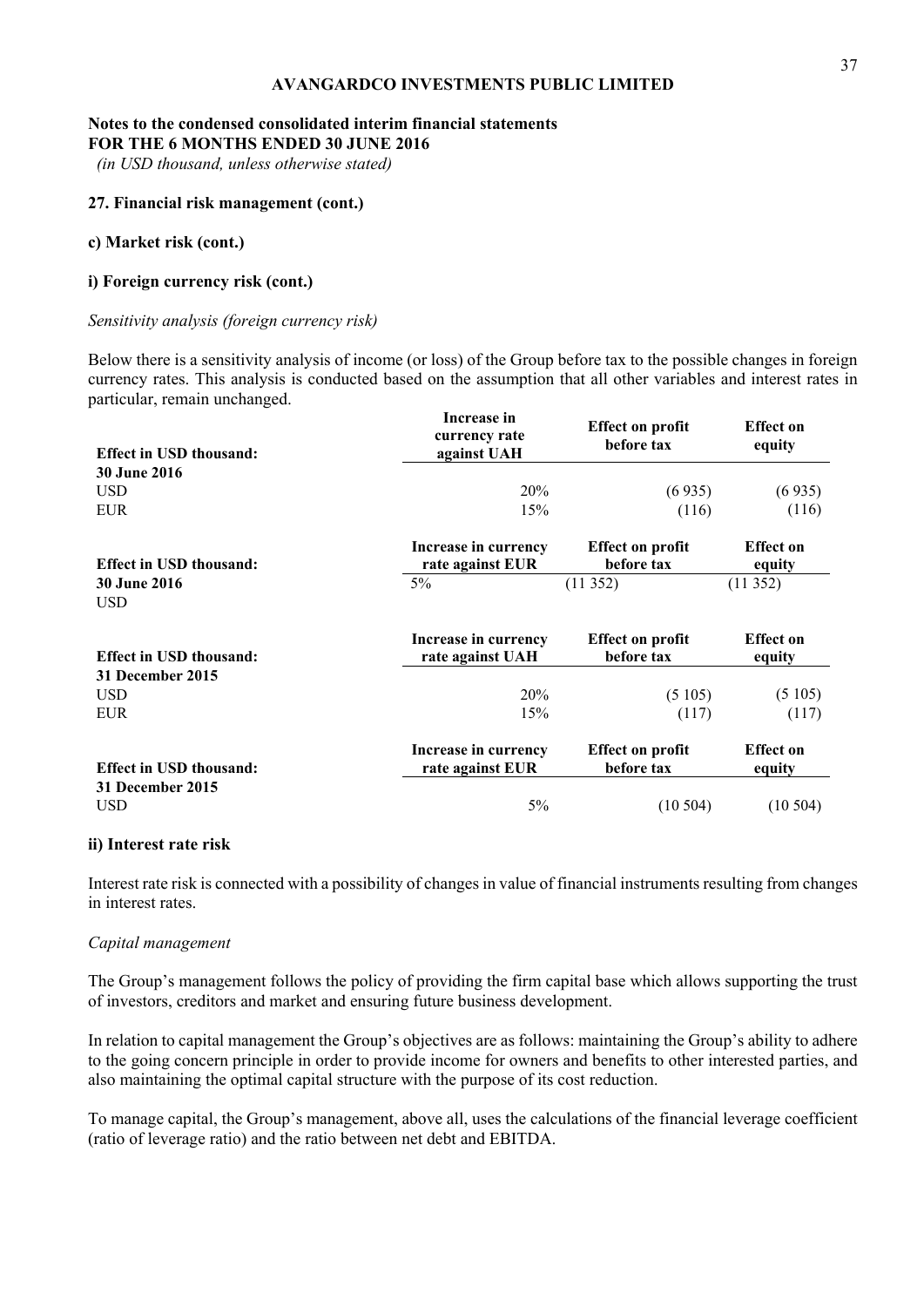# **Notes to the condensed consolidated interim financial statements FOR THE 6 MONTHS ENDED 30 JUNE 2016**

 *(in USD thousand, unless otherwise stated)* 

## **27. Financial risk management (cont.)**

## **c) Market risk (cont.)**

## *Capital management (cont.)*

Financial leverage is calculated as a ratio between net debt and total amount of capital. Net debt is calculated as cumulative borrowings net of cash and cash equivalents. Total amount of capital is calculated as own capital reflected in the statement of financial position plus the amount of net debt.

This ratio measures net debt as a proportion of the capital of the Group, i.e. it correlates the debt with total equity and shows whether the Group is able to pay the amount of outstanding debts. An increase in this coefficient indicates an increase in borrowings relative to the total amount of the Group's capital. Monitoring this indicator is necessary to keep the optimal correlation between own funds and borrowings of the Group in order to avoid problems from over leverage.

# Financial leverage ratio calculation

For the ratio of net debt to EBITDA, the calculation of net debt is as above. EBITDA is an indicator of income before taxes, interest depreciation and amortisation. It is useful for the Group's financial analysis, since the Group's activity is connected with long-term investments in property, plant and equipment. EBITDA does not include depreciation, so that in the Group's opinion, it reflects the approximate cash flows deriving from the Group's income in a more reliable way.

The ratio of net debt to EBITDA gives an indication of whether income obtained from operating activities is sufficient to meet the Group's liabilities.

As at 30 June 2016 and 31 December 2015 the Group's financial leverage coefficient was 63,9% and 56,5% respectively.

|                                         | <b>Carrying value</b> |                  |  |
|-----------------------------------------|-----------------------|------------------|--|
|                                         | <b>30 June 2016</b>   | 31 December 2015 |  |
| Short-term loans                        | 50 000                | 50 000           |  |
| Long-term loans                         | 56 871                | 64 423           |  |
| Current portion of long-term loans      | 25 800                | 19 015           |  |
| Long-term finance lease (including VAT) | 35                    | 45               |  |
| <b>Bond</b> liabilities                 | 210728                | 202 871          |  |
| <b>Total borrowings</b>                 | 343 434               | 336 354          |  |
| Cash and cash equivalents               | (17178)               | (31307)          |  |
| Net debt                                | 326 256               | 305 047          |  |
| Share capital                           | 836                   | 836              |  |
| Share premium                           | 201 164               | 201 164          |  |
| Capital contribution reserve            | 115858                | 115 858          |  |
| Retained earnings                       | 888 948               | 921 435          |  |
| Foreign currency translation reserve    | (1035301)             | (1018085)        |  |
| Non-controlling interests               | 12677                 | 13 847           |  |
| <b>Total equity</b>                     | 184 182               | 235 055          |  |
| Total amount of equity and net debt     | 510 438               | 540 102          |  |
| <b>Financial leverage coefficient</b>   | 63,9%                 | 56,5%            |  |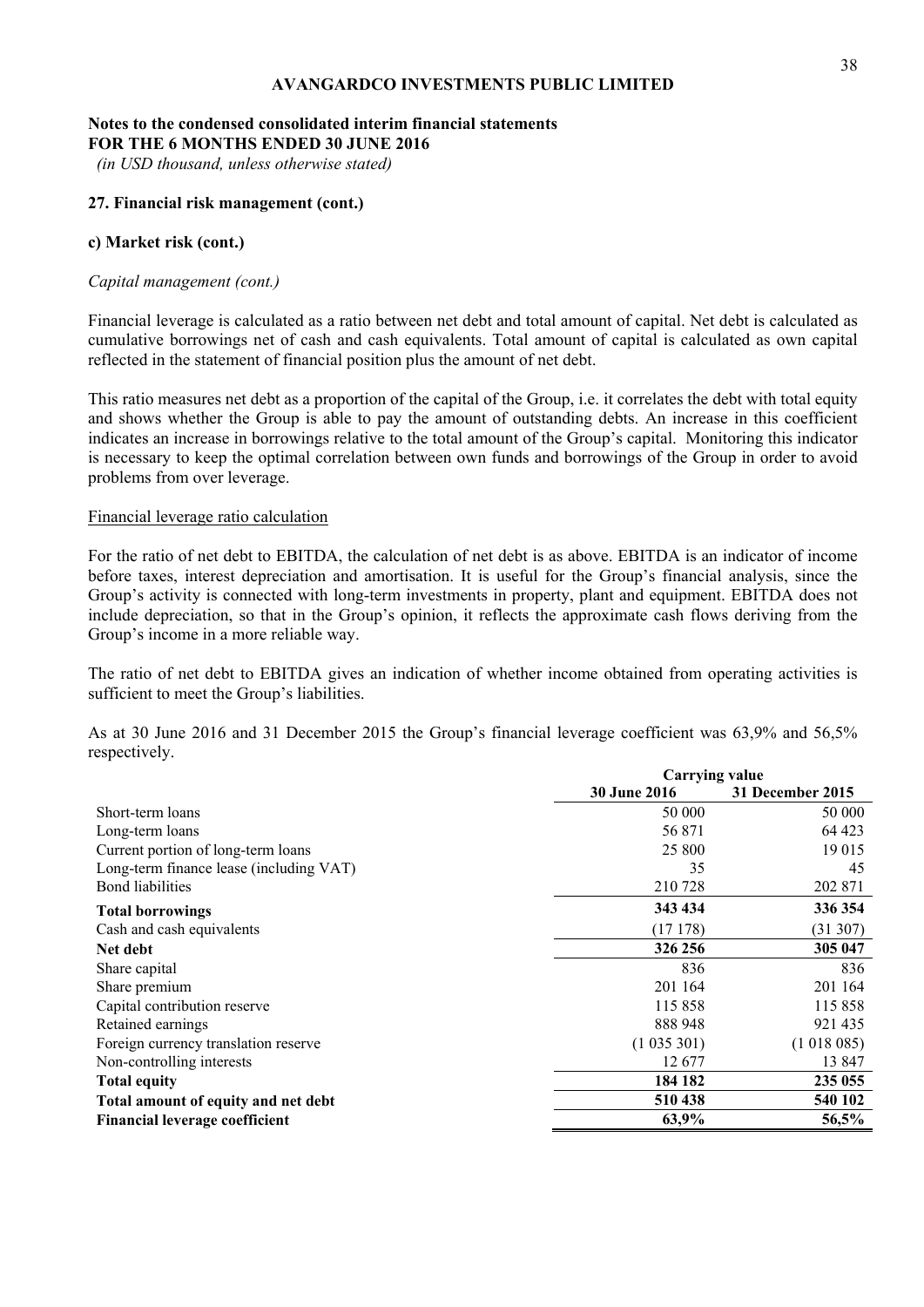# **Notes to the condensed consolidated interim financial statements FOR THE 6 MONTHS ENDED 30 JUNE 2016**

 *(in USD thousand, unless otherwise stated)* 

## **27. Financial risk management (cont.)**

## **c) Market risk (cont.)**

*Capital management (cont.)* 

## Financial leverage ratio calculation (cont.)

For the 6 months ended 30 June 2016 and 30 June 2015 ratio of net debt to EBITDA amounted to:

|                                                       | 6 months ended      |                     |  |
|-------------------------------------------------------|---------------------|---------------------|--|
|                                                       | <b>30 June 2016</b> | <b>30 June 2015</b> |  |
| <b>LOSS FOR THE PERIOD</b>                            | (32 607)            | (152 432)           |  |
| Income tax credit                                     | (2869)              | (2518)              |  |
| Finance income                                        | (1512)              | (2 121)             |  |
| Finance expenses                                      | 15 307              | 14 908              |  |
| Impairment of current assets                          | 627                 |                     |  |
| Losses on exchange                                    | 708                 | 31 7 17             |  |
| <b>EBIT</b> (earnings before interest and income tax) | (20346)             | (110446)            |  |
| Depreciation                                          | 7 7 3 8             | 12 2 5 5            |  |
| EBITDA (earnings before interest, income tax,         |                     |                     |  |
| depreciation and amortisation)                        | (12608)             | (98191)             |  |
| Net debt at the period end                            | 326 256             | 288 074             |  |
| Net debt at the period end / EBITDA                   | $-25,88$            | $-2,93$             |  |

# **28. Fair values**

The Group measures fair values using the following fair value hierarchy that reflects the significance of the inputs used in making the measurements:

• *Level 1*: quoted prices (unadjusted) in active markets for identical assets or liabilities.

• *Level 2*: inputs other than quoted prices included in Level 1 that are observable for the asset or liability, either directly (i.e. as prices) or indirectly (i.e. derived from prices).

• *Level 3*: inputs for the asset or liability that are not based on observable market data (unobservable inputs).

The table below analyses financial instruments measured at fair value at the end of the reporting period, by the level in the fair value hierarchy into which the fair value measurement is categorized.

|                                                 | Level 1                  | Level 2                  | Level 3 | Total  |
|-------------------------------------------------|--------------------------|--------------------------|---------|--------|
| <b>30 June 2016</b><br><b>Biological Assets</b> | $\overline{\phantom{a}}$ | $\overline{\phantom{a}}$ | 19 763  | 19 763 |
| 31 December 2015<br><b>Biological Assets</b>    | -                        |                          | 27 139  | 27 139 |

There were no transfers between Level 1 and Level 2 of the fair value hierarchy during the 6 months ended 30 June 2016.

The fair value of biological assets is determined as the discounted value of net cash flows expected from assets.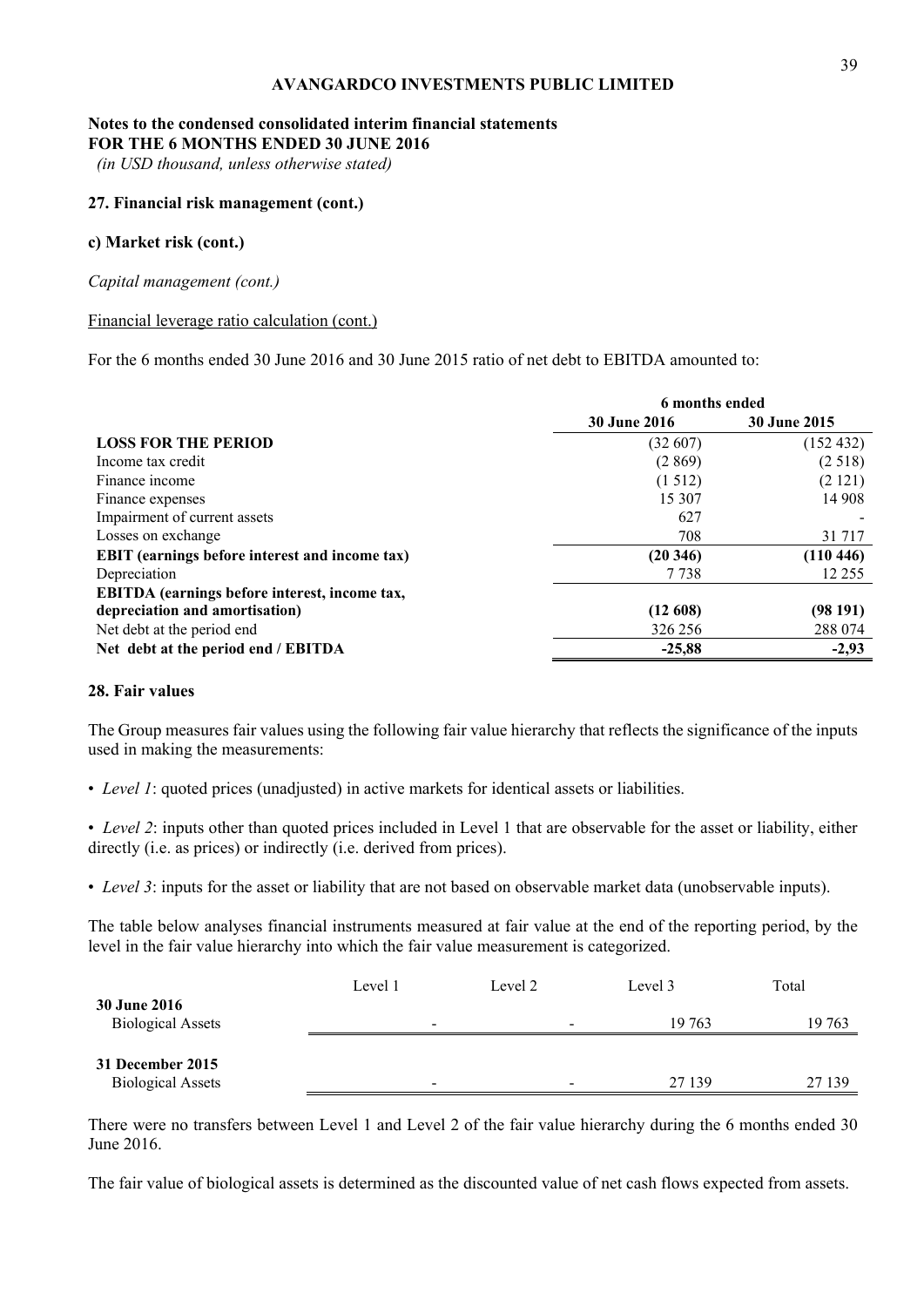# **Notes to the condensed consolidated interim financial statements FOR THE 6 MONTHS ENDED 30 JUNE 2016**

 *(in USD thousand, unless otherwise stated)* 

# **28. Fair values (cont.)**

The Group has an established control framework with respect to the measurement of fair values. This framework includes a valuation team that reports directly to the Chief Financial Officer, and has overall responsibility for fair value measurement of biological assets.

The valuation team regularly reviews significant unobservable inputs and valuation adjustments. The valuation team assesses and documents the evidence obtained to support the conclusion that the valuation meets the requirements of IFRS, including the level in the fair value hierarchy. Significant valuation issues are reported to the Chief Financial Officer.

The valuation requires management to make certain assumptions about unobservable inputs to the model, of which the significant unobservable inputs are disclosed in the table below:

|                | As at               |                  |
|----------------|---------------------|------------------|
|                | <b>30 June 2016</b> | 31 December 2015 |
| Discount rate  | 34.70%              | 36.94%           |
| Inflation rate | 106.90%             | 101.20%          |

The higher the discount rate the lower the fair value of biological assets, and the higher the inflation rate the higher the fair value of biological assets. Any interrelationship between the unobservable inputs is not considered to have a significant impact within the range of reasonably possible alternative assumptions.

Sensitivity analysis of biological assets fair value to the possible changes in foreign currency rates is disclosed in the table below:

| <b>Effect in USD thousand:</b> | Increase/decrease of<br>rate | Effect on fair value of<br>biological assets |  |
|--------------------------------|------------------------------|----------------------------------------------|--|
| <b>30 June 2016</b>            |                              |                                              |  |
| Discount rate                  | 2,50%                        | (240)                                        |  |
| Discount rate                  | $-2,50%$                     | 244                                          |  |
| Inflation rate                 | 1,75%                        | 1 3 6 8                                      |  |
| Inflation rate                 | $-1,75%$                     | (1368)                                       |  |
| 31 December 2015               |                              |                                              |  |
| Discount rate                  | 2,50%                        | (393)                                        |  |
| Discount rate                  | $-2,50%$                     | 400                                          |  |
| Inflation rate                 | 1,75%                        | 2950                                         |  |
| Inflation rate                 | $-1,75%$                     | (2950)                                       |  |

There were no transfers to/from Level 3 of the fair value hierarchy during the 6 months ended 30 June 2016.

The reconciliation from the beginning balances to the ending balances for the fair value measurements in Level 3 of the fair value hierarchy is analyzed in note 6 of these condensed consolidated interim financial statements.

Total gain or losses for the period as shown in the reconciliation (note 6) are presented on the face of the consolidated statement of profit or loss and other comprehensive income as "(Loss)/profit from revaluation of biological assets at fair value" (6 months ended 30 June 2016 loss: USD 3 023 thousand).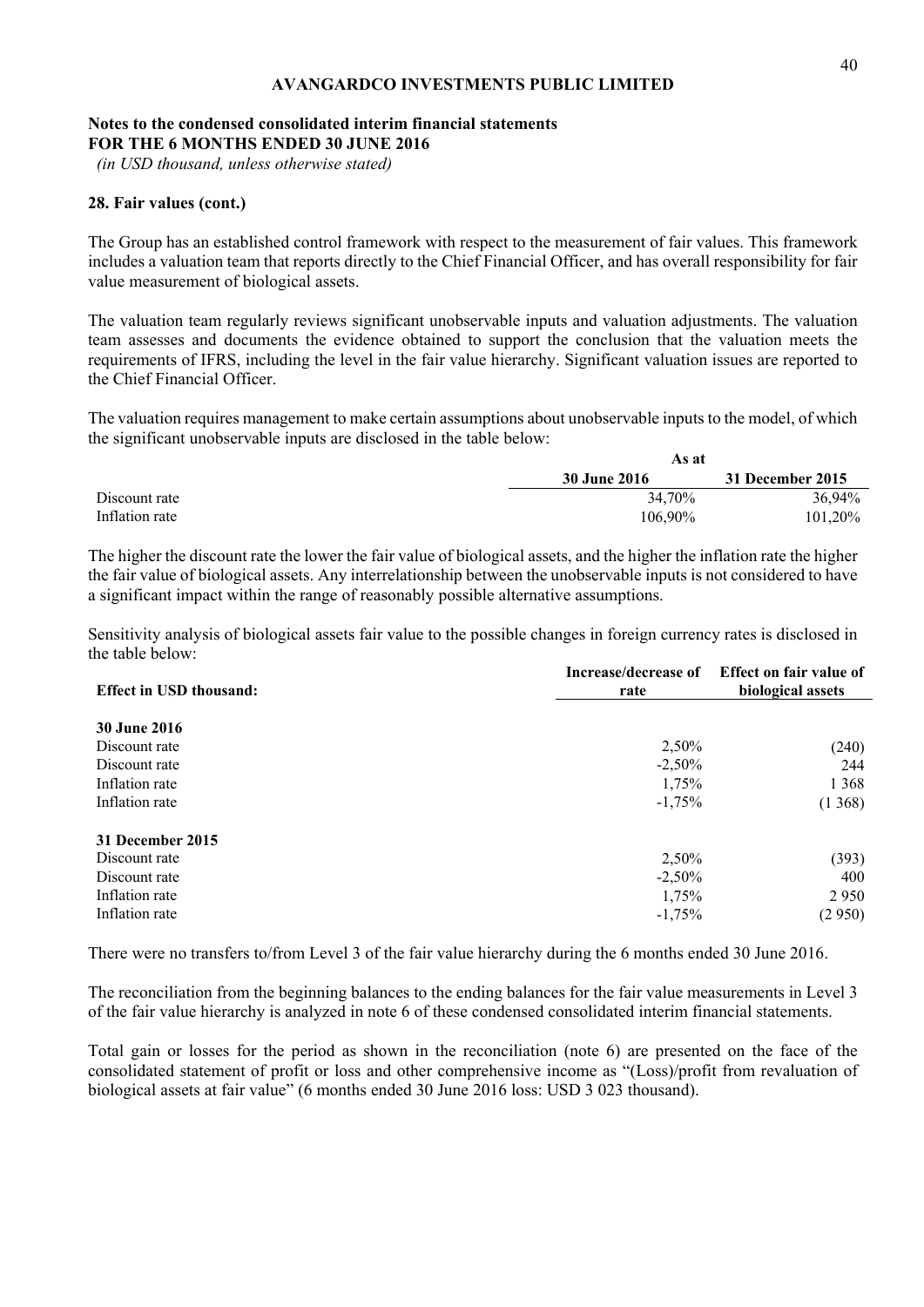# **Notes to the condensed consolidated interim financial statements FOR THE 6 MONTHS ENDED 30 JUNE 2016**

 *(in USD thousand, unless otherwise stated)* 

# **28. Fair values (cont.)**

The following table analyses the fair values of financial instruments not measures at fair value, by the level in the fair value hierarchy into which each fair value measurement is categorized:

|                                          | Level 1 | Level 2 | Level 3 | <b>Total fair</b><br>value | <b>Total carrying</b><br>amount |
|------------------------------------------|---------|---------|---------|----------------------------|---------------------------------|
| 30 June 2016                             |         |         |         |                            |                                 |
| <b>Financial Assets</b>                  |         |         |         |                            |                                 |
| Cash and cash equivalents                |         | 17 178  |         | 17 178                     | 34 3 5 6                        |
| Held to maturity investments             | 10 503  |         |         | 10 503                     | 11 810                          |
| Trade and other receivables              |         |         | 31 448  | 31 448                     | 31 448                          |
| <b>Financial Liabilities</b>             |         |         |         |                            |                                 |
| Trade payables                           |         |         | 2 5 3 8 | 2 5 3 8                    | 2 5 3 8                         |
| Bank loans                               |         | 132 314 |         | 132 314                    | 132 314                         |
| Long-term bond liabilities               | 57 750  |         |         | 57 750                     | 210728                          |
|                                          |         |         |         |                            |                                 |
|                                          |         |         |         |                            |                                 |
|                                          | Level 1 | Level 2 | Level 3 | <b>Total fair</b><br>value | <b>Total carrying</b><br>amount |
| 31 December 2015                         |         |         |         |                            |                                 |
| <b>Financial Assets</b>                  |         |         |         |                            |                                 |
| Cash and cash equivalents                |         | 31 307  |         | 31 307                     | 31 307                          |
| Held to maturity investments             | 14 9 16 |         |         | 14 9 16                    | 13 599                          |
| Trade and other receivables              |         |         | 56 665  | 56 665                     | 56 665                          |
|                                          |         |         |         |                            |                                 |
| <b>Financial Liabilities</b>             |         |         |         |                            |                                 |
| Trade payables                           |         |         | 3 3 7 5 | 3 3 7 5                    | 3 3 7 5                         |
| Bank loans<br>Long-term bond liabilities | 101 114 | 133 438 |         | 133 438<br>101 114         | 133 438<br>202 871              |

*Assumptions in assessing fair value of financial instruments and assessment of their subsequent recognition* 

As no readily available market exists for a large part of the Group's financial instruments, judgment is necessary in arriving at fair value, based on current economic conditions and specific risks attributable to the instruments. The estimates presented herein are not necessarily indicative of the amounts the Group could realize in a market exchange from the sale of its full holding of a particular instrument.

As at 30 June 2016, the following methods and assumptions, which remained the same as the prior period, were used by the Group to estimate the fair value of each class of financial instruments for which it is practicable to estimate such value:

*Cash and cash equivalents* - the fair value is estimated to be the same as the carrying value for these short-term financial instruments.

*Held to maturity investments* - the fair value of held to maturity investments are measured using the available quoted market prices.

*Trade and other accounts receivable, financial assistance issued* - the fair value is reasonably estimated to be the same as the carrying value, as provision for doubtful debts is reasonable estimation of discount needed for reflection of credit risk influence.

*Trade and other accounts payable* - the fair value is estimated to be the same as the carrying value for trade and other accounts payable.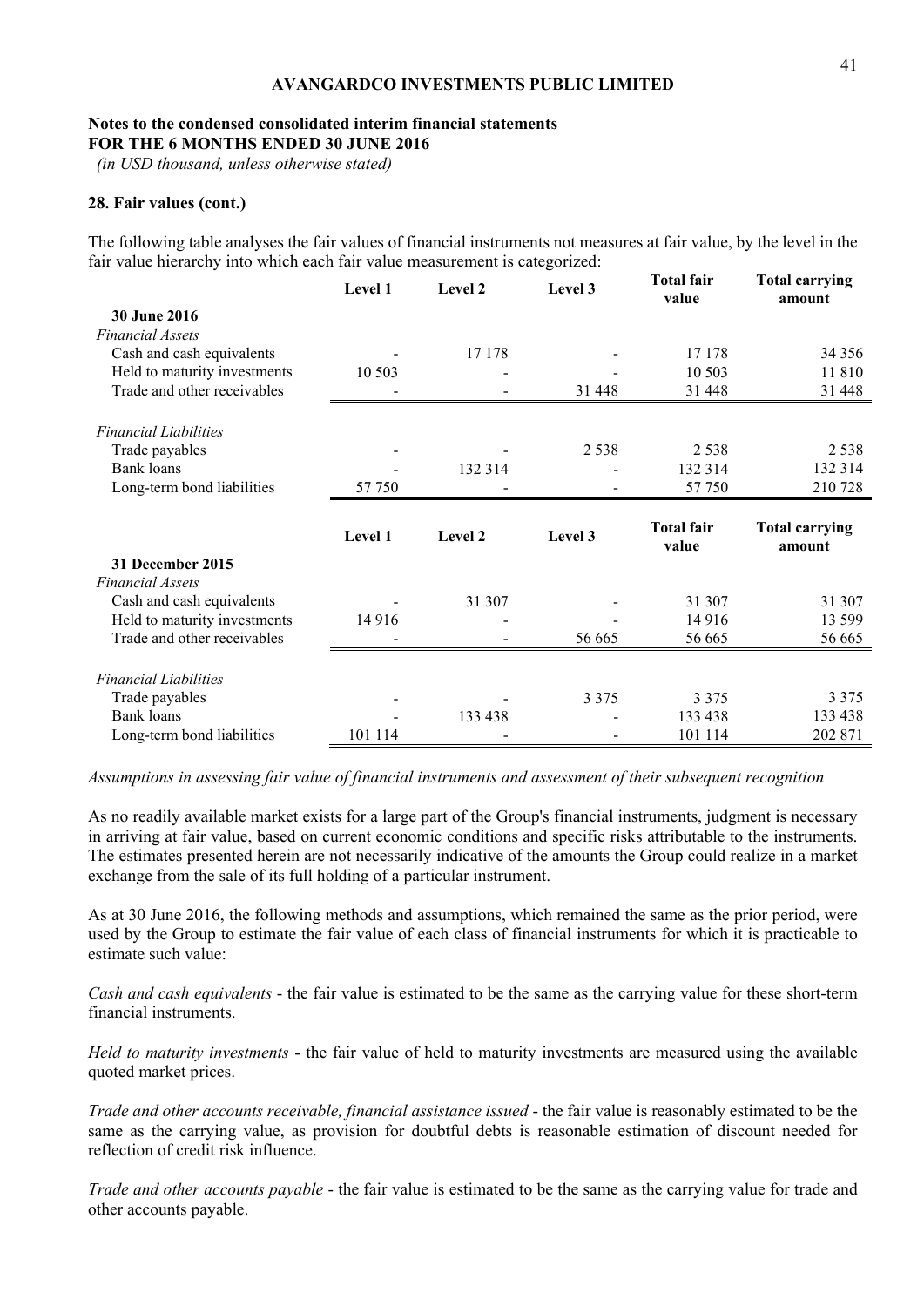# **Notes to the condensed consolidated interim financial statements FOR THE 6 MONTHS ENDED 30 JUNE 2016**

 *(in USD thousand, unless otherwise stated)* 

# **28. Fair values (cont.)**

Application of the effective interest rate method for calculating carrying value of short-term accounts receivable, interest free loans granted and received and accounts payable does not significantly influence the relevant rates in the consolidated financial information of the Group.

*Short-term and long-term bank loans, finance lease liabilities, short-term bonds issued* - the fair value of shortterm and long-term bank loans, finance lease liabilities, short-term bonds issued is estimated to approximate the total carrying value as the nominal interest rate of long-term bank loans is approximately tied to the market rate concerning bank loans with similar credit risk rate and repayment period at the reporting period.

*Bonds issued* - the fair value of bonds issued is measured using the available quoted market prices from the relevant stock exchange which the bonds are listed.

As at 30 June 2016 the fair value of the above financial instruments approximated to their carrying amount besides long-term bonds whose fair value was USD 57 750 thousand (31 December 2015: USD 102 114 thousand).

# **29. Risks related to the Group's operating environment in Ukraine**

Events that took place in Ukraine in 2014 do directly or indirectly influence any business activity in the country in 2016.

Ukraine is still in an armed conflict with pro-Russian terrorists and Russian military forces.

Until the conflict is resolved, Ukraine will face the following problems: inability to attract investments, capital outflow, negative trade balance and hryvnia devaluation as a result which inevitably leads to lowering of living standards and decrease in population purchasing power.

Those events have influenced Group's operations in 2014 and are still influencing the Group in the 2016. Three companies of the Group, namely LLC Yuzhnaya – Holding, SC Ptakhohospodarstvo Yuzhnaya Holding of LLC Yuzhnaya Holding, PPB LLC Ptytsecompleks, in a Crimea region have been put into conservation; other four companies, namely PJSC Ptakhohospodarstvo Chervonyi Prapor, SC Ptakhofabryka Chervonyi Prapor Poultry of PJSC Ptakhohospodarstvo Chervoniy Prapor, PSPC Interbusiness and PJSC Vuhlehirskyi Eksperementalnyi Kombikormovyi Zavod, are located in the territory currently controlled by the terrorists. The Group has lost an ability to control those companies therefore recognized an impairment loss from the lost assets in the 3<sup>rd</sup> quarter of 2014. Besides that, a portion of the market has been lost (Crimea accounted for 5% of Ukrainian consumer market and Donetsk and Lugansk regions amounted to 15% of the market).

The Group is facing the following problems:

- Increase in costs due to a significant part of import-containing consumables;
- Decrease in demand as a result of diminishing purchasing power and increased production of eggs by households;
- Significant decrease in marginality as cost level has grown more than sales price due to domestic demand decline.

As a result of above factors and to avoid eggs overproduction in Ukraine, the Group has decrease its headcount and intends to maintain it at a current level until situation in Ukraine is stabilized.

If military conflict continues the Group will aim to preserve its assets and maintain current market position.